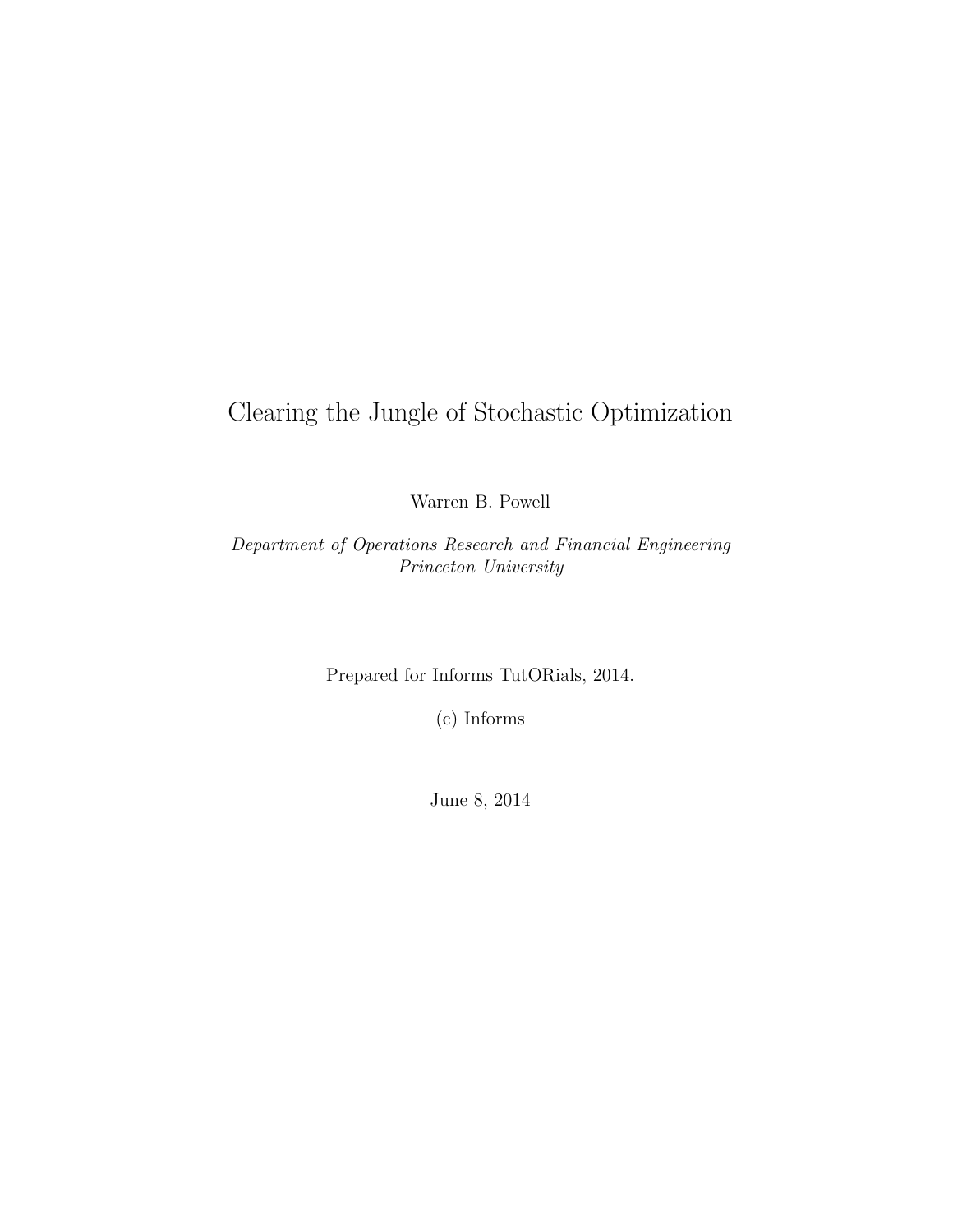#### Abstract

While deterministic optimization enjoys an almost universally accepted canonical form, stochastic optimization is a jungle of competing notational systems and algorithmic strategies. This is especially problematic in the context of sequential (multistage) stochastic optimization problems, which is the focus of our presentation. In this article, we place a variety of competing strategies into a common framework which makes it easier to see the close relationship between communities such as stochastic programming, (approximate) dynamic programming, simulation, and stochastic search. What have previously been viewed as competing approaches (e.g., simulation vs. optimization, stochastic programming vs. dynamic programming) can be reduced to four fundamental classes of policies that are evaluated in a simulation-based setting we call the base model. The result is a single coherent framework that encompasses all of these methods, which can often be combined to create powerful hybrid policies to address complex problems.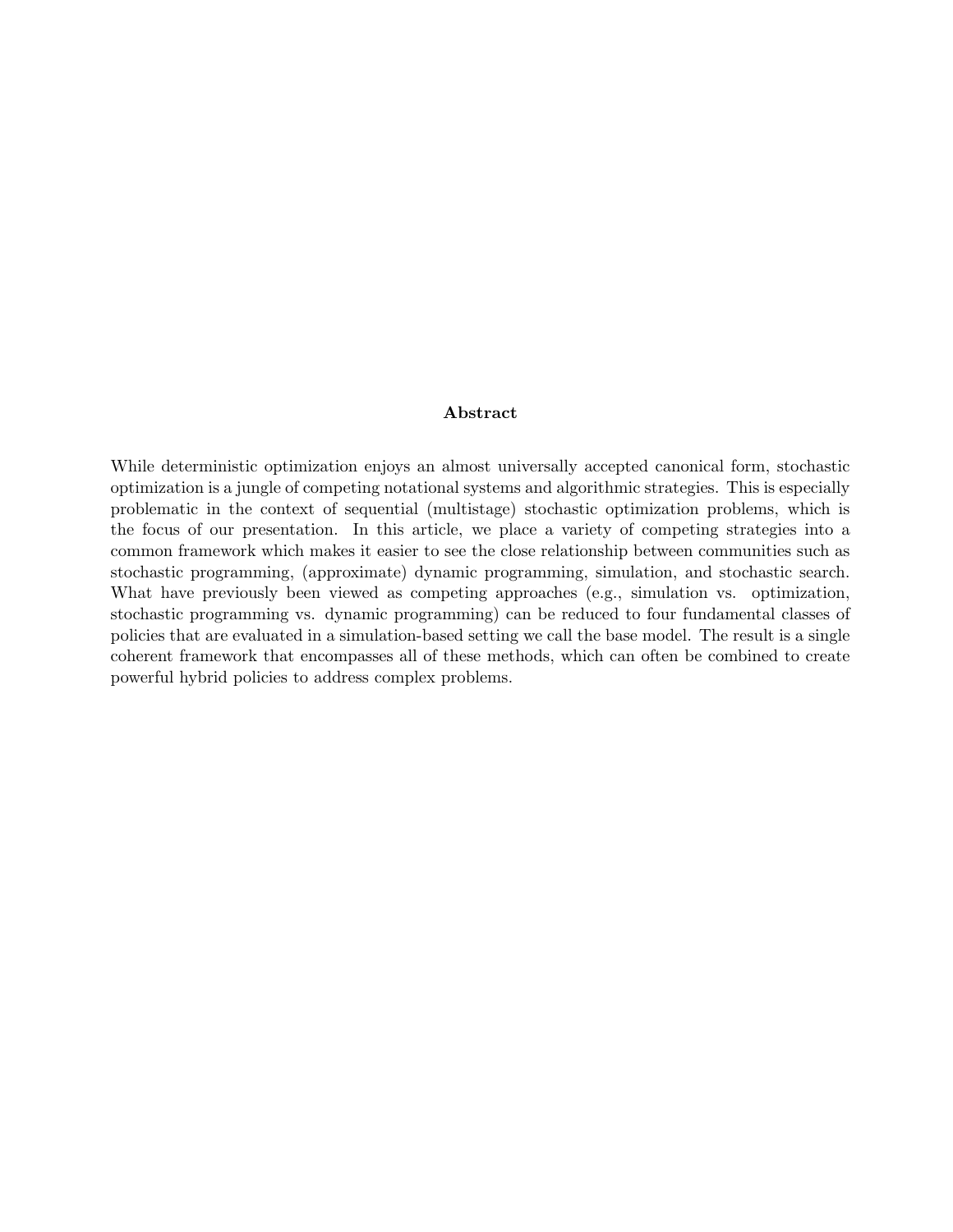## Contents

| $\mathbf 1$             |                                                        | Introduction                                                                                                      | $\mathbf{1}$   |
|-------------------------|--------------------------------------------------------|-------------------------------------------------------------------------------------------------------------------|----------------|
| $\bf{2}$                |                                                        | Modeling a sequential stochastic optimization problem                                                             |                |
|                         | 2.1                                                    |                                                                                                                   | $\overline{4}$ |
|                         | 2.2                                                    |                                                                                                                   | $\overline{4}$ |
|                         | 2.3                                                    | The five elements of a sequential decision problem $\dots \dots \dots \dots \dots \dots \dots \dots$              |                |
| 3                       |                                                        | What is a state variable?                                                                                         | 9              |
| 4                       |                                                        | Designing policies                                                                                                | 13             |
|                         | 4.1                                                    |                                                                                                                   |                |
|                         | 4.2                                                    |                                                                                                                   |                |
|                         | 4.3                                                    |                                                                                                                   |                |
|                         | 4.4                                                    |                                                                                                                   |                |
| Lookahead policies<br>5 |                                                        |                                                                                                                   | 20             |
|                         | 5.1                                                    | An optimal policy using the base model $\ldots \ldots \ldots \ldots \ldots \ldots \ldots \ldots \ldots 20$        |                |
|                         | 5.2                                                    |                                                                                                                   |                |
|                         | 5.3                                                    | A deterministic lookahead model $\ldots \ldots \ldots \ldots \ldots \ldots \ldots \ldots \ldots \ldots \ldots$ 23 |                |
|                         | 5.4                                                    | A stochastic lookahead model $\ldots \ldots \ldots \ldots \ldots \ldots \ldots \ldots \ldots \ldots \ldots$ 23    |                |
|                         | 5.5                                                    |                                                                                                                   | 25             |
|                         | 5.6                                                    |                                                                                                                   | -26            |
| 6                       | Direct policy search versus Bellman error minimization |                                                                                                                   | 28             |
| 7                       |                                                        | How do we choose a policy?                                                                                        | 32             |
| References              |                                                        |                                                                                                                   | 33             |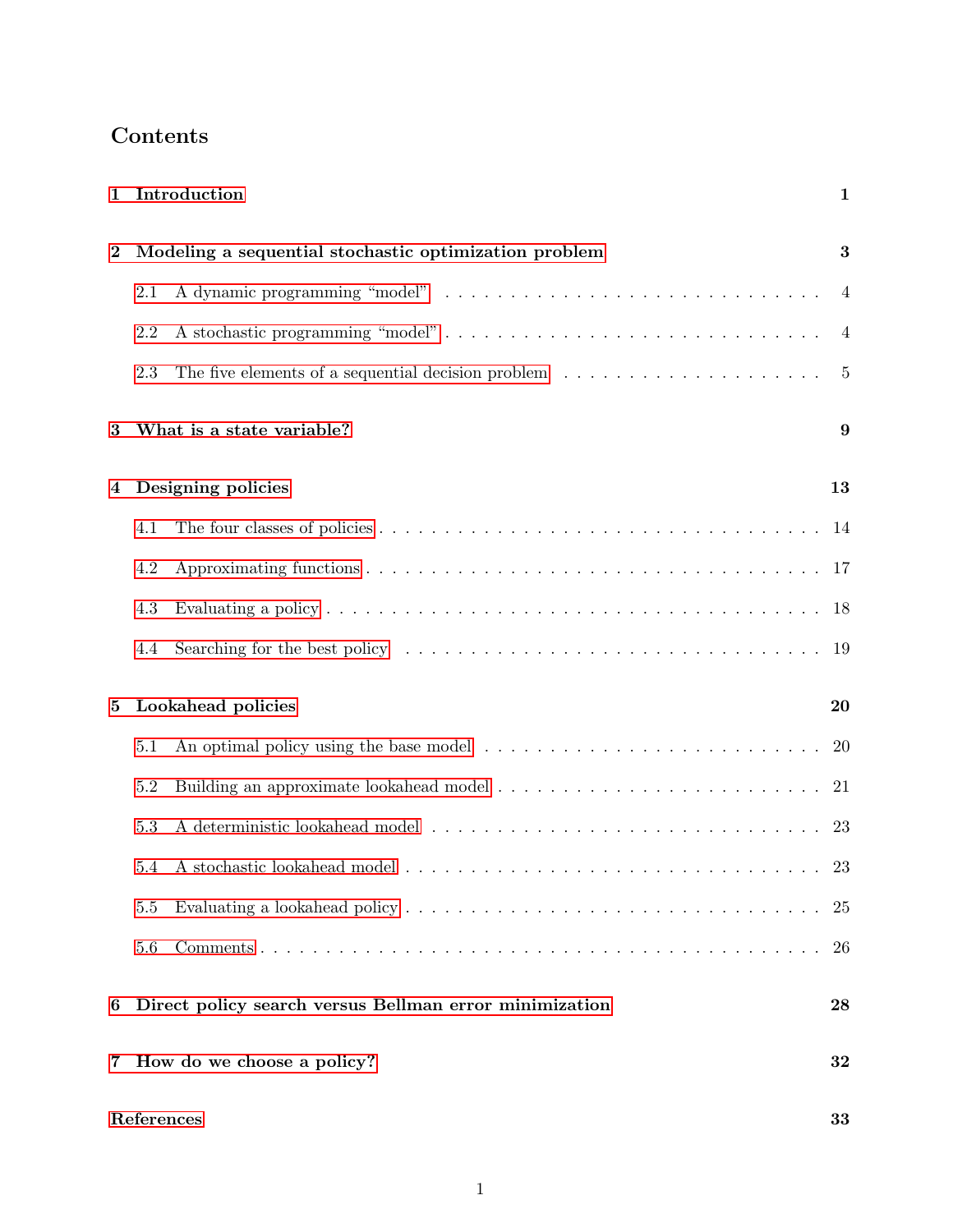## <span id="page-3-0"></span>1 Introduction

Arguably one of the most familiar pieces of mathematics in operations research (and certainly in optimization) is the linear program, almost always written in its canonical form (see, e.g., [Vanderbei](#page-39-0) [\(1996\)](#page-39-0))

<span id="page-3-1"></span>
$$
\min_{x} cx \tag{1}
$$

subject to

<span id="page-3-2"></span>
$$
Ax = b,\tag{2}
$$

$$
x \geq 0. \tag{3}
$$

Often we are solving problems over time (the focus of this paper). If our problem is deterministic, we would rewrite  $(1)-(3)$  $(1)-(3)$  $(1)-(3)$  as

<span id="page-3-3"></span>
$$
\min_{x_0, \dots, x_T} \sum_{t=0}^T c_t x_t \tag{4}
$$

subject to

<span id="page-3-4"></span>
$$
A_0 x_0 = b_0, \tag{5}
$$

$$
A_t x_t - B_{t-1} x_{t-1} = b_t, \quad t = 1, \dots, T,
$$
\n<sup>(6)</sup>

$$
x_t \geq 0, \quad t = 1, \dots, T. \tag{7}
$$

First introduced by Kantorovich in 1939 and then by Koopmans, it was made famous by Dantzig with the introduction of the simplex method (a nice review of the history is given in [Dorfman](#page-36-0) [\(1984\)](#page-36-0)) which transformed equations  $(1)-(3)$  $(1)-(3)$  $(1)-(3)$  (or  $(4)-(7)$  $(4)-(7)$  $(4)-(7)$ ) from a mathematical statement to a powerful tool for solving a wide range of problems. While Dantzig is most often credited with inventing the simplex method, the canonical form of a linear program is widely used (especially for integer programs) even when the simplex method is not used. The language of equations  $(1)-(3)$  $(1)-(3)$  $(1)-(3)$  is spoken around the world, by academics and industrial practitioners alike.

Now consider what happens when we introduce a random variable, especially for multiperiod problems which require solving a sequence of decision problems interspersed with the revelation of new information. Suddenly, the academic community starts speaking a dozen languages which can quickly become arcane. It is hard to read more than a handful of papers without running into terms such as admissible policies,  $\mathcal{F}_t$ -measurability, sigma-algebras, and filtrations. Not familiar with these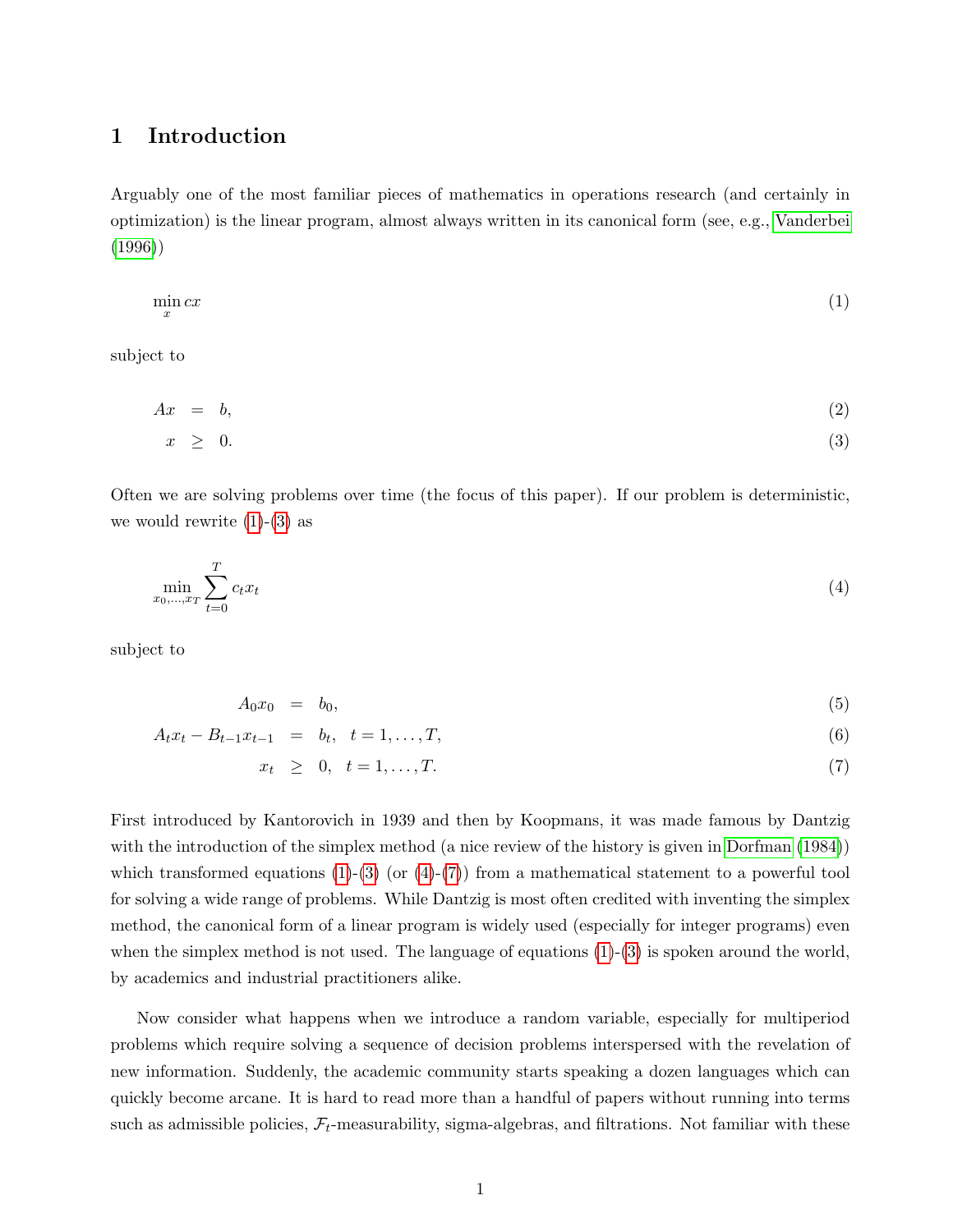<span id="page-4-0"></span>terms? Pity you. You may not have what it takes to work in the rarefied world of stochastic optimization.

But wait... we all seem to make decisions over time, every day, in the presence of all sorts of uncertainties. Think about the last time you took cash out of an ATM machine, chose a path through a set of city streets, made an investment, or tried a new restaurant. Companies invest in new projects, design products, and set pricing strategies. The health community runs tests and prescribes medications, while scientists around the world design and run experiments to make new discoveries. All of these are stochastic optimization problems. If this is something we all do, all the time, why is stochastic optimization so arcane?

After floundering around the fields of stochastic optimization for 30 years, my conclusion is that we have evolved solution strategies around specific problem classes, with vocabulary and notation that often disguise common themes. These solution strategies evolve within communities with names such as dynamic programming, stochastic programming, decision theory, stochastic search, simulationoptimization, stochastic control, approximate dynamic programming, and reinforcement learning. While these communities generally co-exist fairly peacefully, there are ongoing debates between the use of simulation vs. optimization, or stochastic programming vs. dynamic programming. A helpful referee for a recent paper [\(Powell et al.](#page-38-0)  $(2012b)$  $(2012b)$ ) offered the advice:

One of the main contributions of the paper is the demonstration of a policy-based modeling framework for transportation problems with uncertainty. However, it could be argued that a richer modeling framework already exists (multi-stage stochastic programming) that does not require approximating the decision space with policies.

This quote highlights one of the more contentious debates in stochastic optimization within the operations research community: stochastic programming or dynamic programming? It is well known, of course, that dynamic programming suffers from the curse of dimensionality, so there is no need to learn this field if you want to work on real problems. Even I concluded this in the 1980s while looking for methods to solve stochastic fleet management problems. But 20 years later, I finally cracked these problems with successful systems that are planning driver fleets for one of the largest truckload carriers in the country [\(Simao et al.](#page-38-1) [\(2009\)](#page-38-1)), and planning locomotives at one of the largest railroads in the country [\(Bouzaiene-Ayari et al.](#page-36-1) [\(2012\)](#page-36-1)). The same algorithmic strategy was used to solve a stochastic energy investment problem in hourly increments over 20 years with 175,000 time periods (see [Powell et al.](#page-38-2)  $(2012a)$  $(2012a)$ ). How were these ultra high-dimensional stochastic optimization problems solved? Dynamic programming. However, an answer such as this perpetuates fundamental misconceptions about stochastic programming and dynamic programming.

As a hint to where this discussion is going, by the end of this tutorial I will have made the following points:

• A dynamic program is a sequential (and for our purposes, stochastic) decision problem. Bellman's optimality equation is not a dynamic program; it is a) a way of characterizing an optimal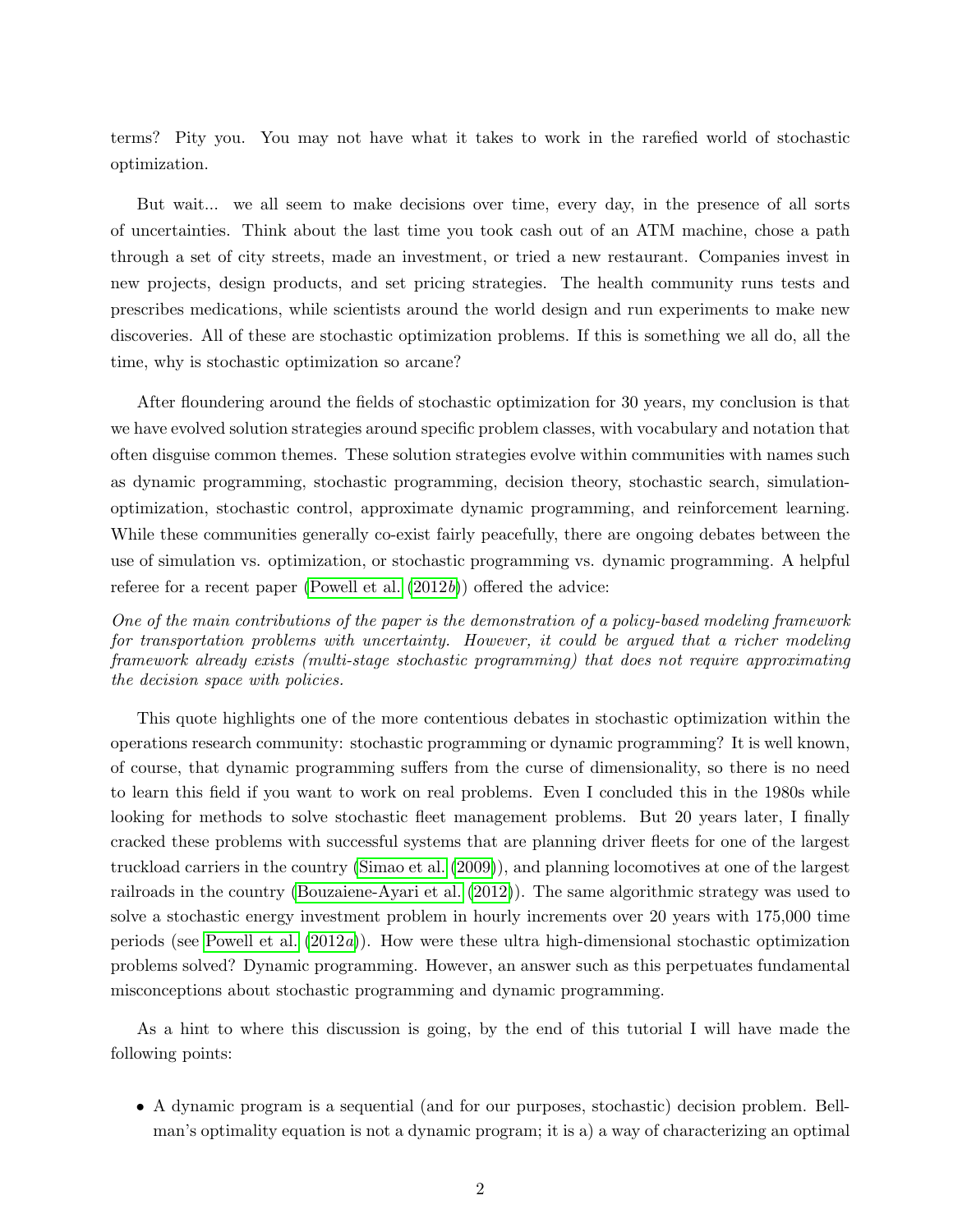policy and b) an algorithmic strategy for certain classes of dynamic programs.

- A stochastic program (for multistage problems) is, with some exceptions, a lookahead policy which involves solving a lookahead model (which is itself a dynamic program) for solving a larger dynamic program. See section [5.6](#page-28-0) for a discussion of an exception.
- The optimal solution of a multistage stochastic program is (with rare exceptions) not an optimal policy. A bound on a (multistage) stochastic program is not a bound on the quality of the policy (again, with rare exceptions - see section [5.6\)](#page-28-0).
- All properly modeled dynamic programs are Markovian. So-called "history-dependent" problems are simply dynamic programs with an incomplete state variable. If your system is not Markovian, you have not properly modeled the state variable.
- With deterministic problems, we are looking for an optimal *decision* (or vector of decisions). With (multistage) stochastic optimization problems, we are looking for optimal *functions* (known as policies).
- In my experience, every (multistage) stochastic optimization problem can be solved using one of four classes of policies (or hybrids formed from combinations of these four fundamental classes). However, it is quite rare to actually find an optimal policy.

In the process of making these points, I will bring all the fields of stochastic optimization together under a single umbrella which I suggest should be called *computational stochastic optimization*.

## <span id="page-5-0"></span>2 Modeling a sequential stochastic optimization problem

For many years, I was jealous of my colleagues working on deterministic integer programming problems who would present a model (difficult, but doable), and then focus on the challenging problem of designing efficient, high quality algorithms. I was working on large-scale stochastic optimization problems in transportation, but I did not enjoy the same type of roadmap to follow when writing down a model.

Several styles have evolved to model a stochastic optimization problem (keep in mind our focus on multiperiod, sequential problems). Below, we briefly describe two classical and widely used modeling styles, drawn from the fields of dynamic programming and stochastic programming. However, we are going to argue that these are not true models, but rather are closer to algorithms (or more precisely, policies). We follow this discussion with a presentation of what we feel is the correct way to model a sequential decision process (that is, a dynamic program), using a format that is actually quite familiar in control theory.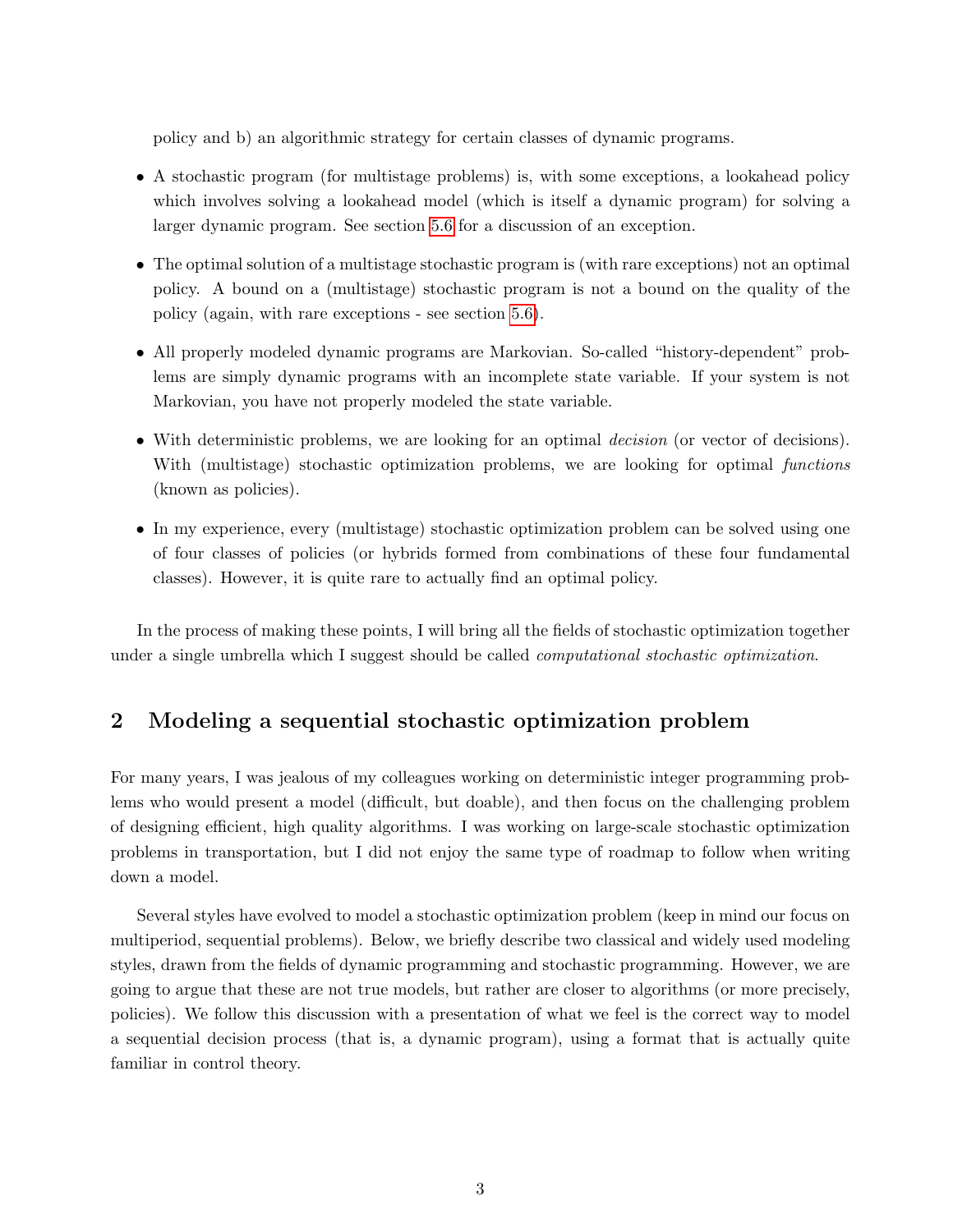#### <span id="page-6-5"></span><span id="page-6-0"></span>2.1 A dynamic programming "model"

If the idea is to solve a problem with dynamic programming, many authors start by writing down the canonical form of Bellman's equation

<span id="page-6-4"></span>
$$
V_t(S_t) = \min_{a \in \mathcal{A}} \left( C(S_t, a) + \gamma \sum_{s' \in \mathcal{S}} p(s'|S_t, a) V_{t+1}(s') \right),\tag{8}
$$

where:

 $S_t$  = the state at time t,

 $a =$  the (typically discrete) action in set A,

$$
C(S_t, a)
$$
 = the cost of being in state  $S_t$  and taking action a,

 $\gamma$  = fixed discount factor,

$$
p(s'|s, a)
$$
 = the probability of transitioning to state  $S_{t+1} = s'$  if we are in state  $S_t = s$  and take action a,

$$
V_t(s) =
$$
 the value of being in state  $S_t = s$  at time t and following the optimal policy from t onward.

This is the format introduced by [Bellman](#page-36-2) [\(1957\)](#page-36-2) and popularized by many authors (such as [Puterman](#page-38-3) [\(2005\)](#page-38-3), the last of a long line of books on Markov decision processes). The format is elegant and has enabled a rich theoretical tradition. A well known concept in dynamic programming is that of a policy which is typically denoted  $\pi$ , where  $\pi(s)$  gives the action that should be taken when we are in state s. The policy (at time  $t$ ) might be computed using

<span id="page-6-2"></span>
$$
\pi(s) = \underset{a \in \mathcal{A}}{\arg \min} \left( C(s, a) + \gamma \sum_{s' \in \mathcal{S}} p(s'|s, a) V_{t+1}(s') \right). \tag{9}
$$

Here, we are using the standard notation  $\pi(s)$  for policy, where equation [\(9\)](#page-6-2) would produce the optimal policy (if we could compute it). The most difficult challenge with Markov decision processes is that researchers often assume that states are discrete, and that value functions and policies use lookup table representations. This sharply limits its applicability to relatively small problems. Below, we modify this notation so that we use " $\pi$ " in a more practical way.

#### <span id="page-6-1"></span>2.2 A stochastic programming "model"

The stochastic programming community often models a stochastic programming model as follows:

<span id="page-6-3"></span>
$$
\min_{x_t, (x_{t'}(\omega), t < t' \le t + H), \forall \omega \in \Omega_t} \left( c_t x_t + \sum_{\omega \in \Omega_t} p(\omega) \sum_{t'=t+1}^{t+H} c_{t'}(\omega) x_{t'}(\omega) \right).
$$
\n(10)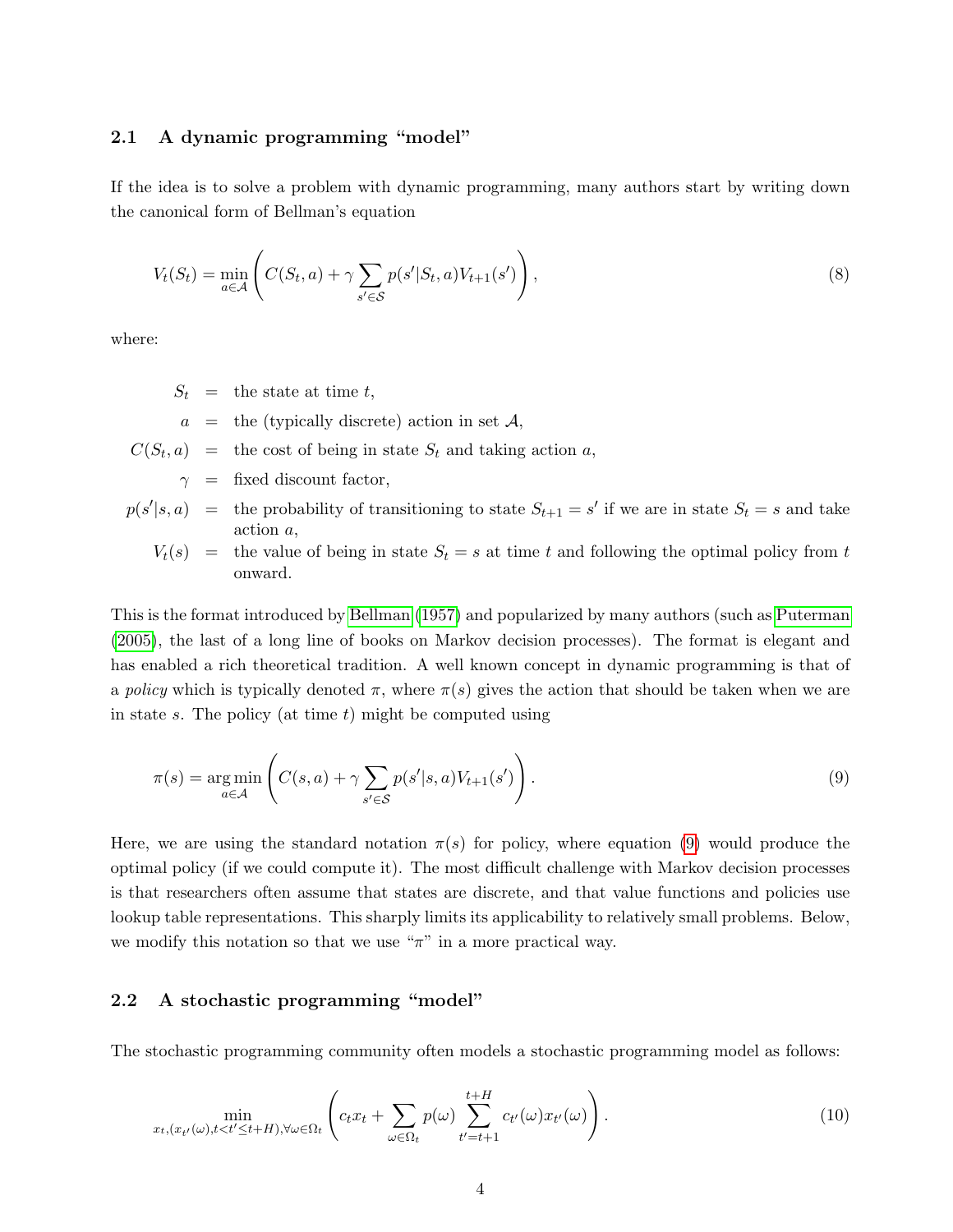Here,  $\omega$  is called a *scenario* drawn from a sampled set  $\Omega_t$  generated for the problem we are solving at time t (many authors prefer "s" for scenario, but  $\omega$  is widely used and avoids the conflict with standard notation for state). If we have a random sample, the probability of scenario  $\omega$  might be  $p(\omega) = 1/|\Omega_t|$ . We make one decision  $x_t$  for time t, but then we have to make a decision  $x_{t'}(\omega)$  for each scenario  $\omega$  in the future. Note that we are writing the problem as if we are sitting at time t, to be consistent with our dynamic program above.

The constraints are tricky to write out. We start with the time  $t$  constraints which we might write

$$
A_t x_t = b_t, \tag{11}
$$

$$
x_t \geq 0. \tag{12}
$$

We then have to write out constraints for time periods  $t' > t$ , which have to be written for each scenario  $\omega$ . These might be written

<span id="page-7-1"></span>
$$
A_{t'}(\omega)x_{t'}(\omega) - B_{t'-1}(\omega)x_{t'-1}(\omega) = b_{t'}(\omega), \ \forall \omega \in \Omega_t,
$$
\n
$$
(13)
$$

$$
x_{t'}(\omega) \geq 0 \qquad \forall \omega \in \Omega_t. \tag{14}
$$

Note that we require that  $x_t = x_t(\omega)$ , a condition that is often imposed as a nonanticipativity constraint.

While this format is by far the most common, it is important to note that we have modeled the problem as if we make a single decision at time t (represented by  $x_t$ ), then see a scenario  $\omega$  that describes all the random information over the planning horizon  $t+1, \ldots, t+H$ . Once this information is revealed, we then choose  $x_{t+1}, \ldots, x_{t+H}$ . In reality, we choose  $x_t$ , then see the information  $W_{t+1}$ , then we would choose  $x_{t+1}$ , after which we see  $W_{t+2}$ , and so on. The model given by equations [\(10\)](#page-6-3)-[\(14\)](#page-7-1) is known as a two-stage approximation; it is widely used simply because the multistage version is completely intractable for most applications (even when we use Monte Carlo sampling). In a nutshell, scenario trees have their own curse of dimensionality, which is actually worse than the one suffered by traditional dynamic programs because the entire history is captured.

#### <span id="page-7-0"></span>2.3 The five elements of a sequential decision problem

 $\mathcal{L}$ 

What is known as a "dynamic programming model" (equation [\(8\)](#page-6-4)) or the "stochastic programming model" (equations  $(10)-(14)$  $(10)-(14)$  $(10)-(14)$ ) are not actually models, but are actually classes of policies for solving dynamic programs. Bellman's equations, in particular, are like complementary slackness conditions for a linear program. It is not a model, but rather is similar to the optimality conditions for a dynamic program. Clearly, we need a canonical *model* for sequential ("multistage") stochastic decision problems that parallels our deterministic optimization model given by [\(4\)](#page-3-3)-[\(7\)](#page-3-4). This sequential decision problem is, in fact, a dynamic program, which is a problem that we want to solve by finding the best policy.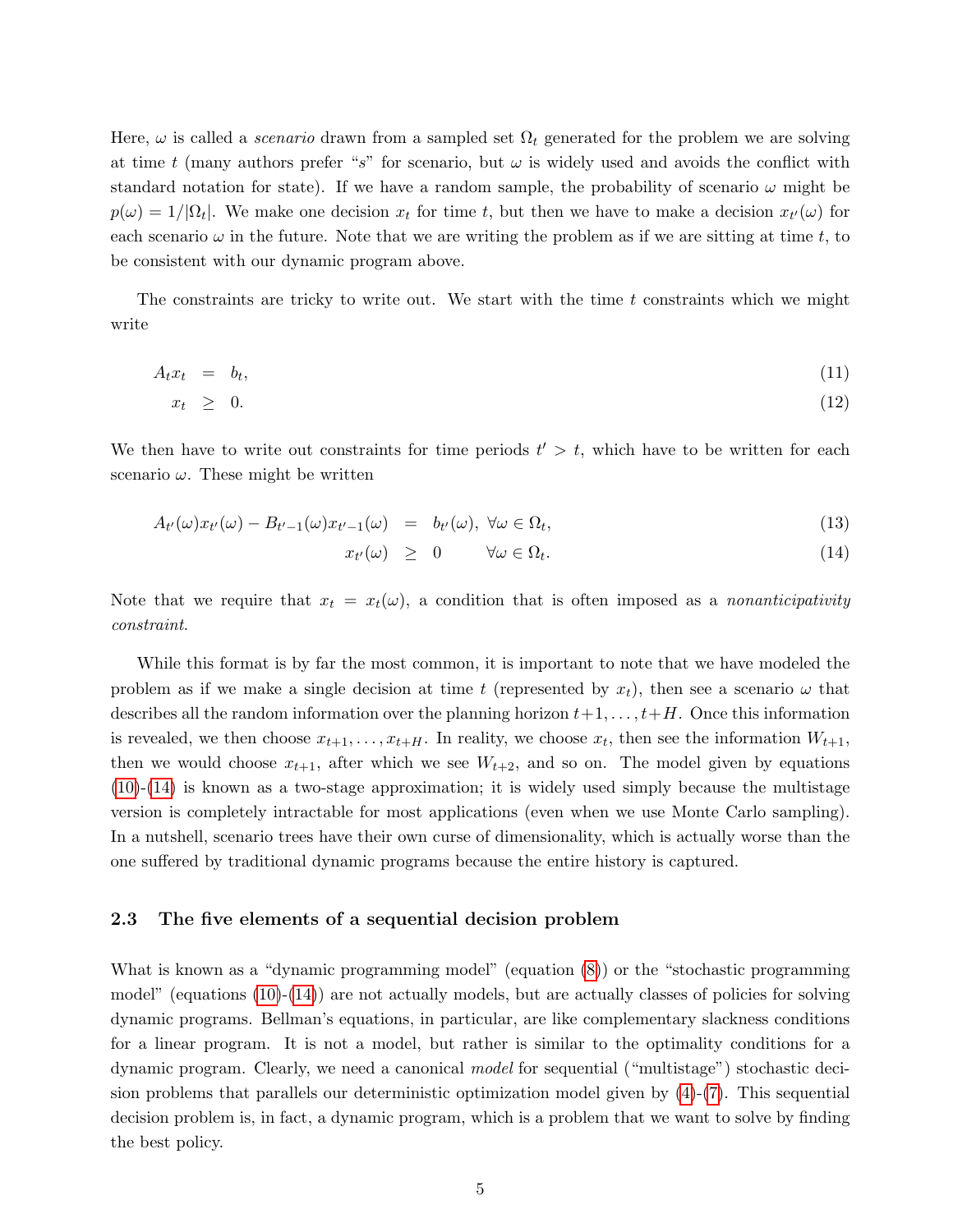<span id="page-8-1"></span>There are five fundamental elements to any sequential stochastic optimization problem. These are:

- State  $S_t$  This represents what we know (more precisely, what we need to know) at time t before we make a decision (more on this below).
- Actions Depending on the community, these might be discrete actions a, continuous controls  $u$ , or decisions x (which are typically vectors, and might be continuous, integer or a mixture). We defer to later the choice of how a decision is made, but assume that we will design a *policy*  $\pi$ . Dynamic programmers will write a policy as  $\pi(s)$  returning an action a (or u or x), but this leaves open the question of what  $\pi(s)$  looks like computationally. For this reason, we adopt a different notation. If our decision is action  $a_t$ , we designate the policy as the function  $A_t^{\pi}(S_t)$ (or  $A^{\pi}(S_t)$  if our policy is stationary). If we are using decision  $x_t$ , we use the function  $X_t^{\pi}(S_t)$ . We assume that our policy produces feasible actions (say,  $x_t \in \mathcal{X}_t$ ), where the feasible region  $\mathcal{X}_t$  might be a system of linear equations that depends on the state  $S_t$ .
- Exogenous information  $W_t$  Starting at time 0, we observe exogenous information (prices, demands, equipment breakdowns) as the sequence  $W_1, W_2, \ldots$ . We use the convention that any variable indexed by  $t$  is known at time  $t$ . This means that states, actions (decisions) and information evolve as follows:

$$
(S_0, x_0, W_1, S_1, x_1, W_2, \ldots, S_t, x_t, W_{t+1}, \ldots, S_T).
$$

An important concept is the *post-decision state* which we write as  $S_t^x$  (or  $S_t^a$  if we are using action  $a$ ), which is the information in the system immediately *after* we make a decision (see [Powell](#page-37-0) [\(2011\)](#page-37-0)[Chapter 4] for a thorough discussion of post-decision state variables). Introducing the post-decision state in our sequence gives us

$$
(S_0, x_0, S_0^x, W_1, S_1, x_1, S_1^x, W_2, \ldots, S_t, x_t, S_t^x, W_{t+1}, \ldots, S_T).
$$

If the information process evolves exogenously, independently of current states and actions (true for many, but not all, problems), it is convenient to let  $\omega$  be a sample realization of the random variables  $W_1, W_2, \ldots, W_T$ . We then let  $\Omega$  be the set of all possible realizations. For some models, it is useful to represent the *history* of the process  $h_t$  at time t as

<span id="page-8-0"></span>
$$
h_t = (W_1, \dots, W_t). \tag{15}
$$

To allow for the possibility that states and/or actions do affect the information process, some will model  $\omega$  as the sequence of states and actions (referred to as the *induced* stochastic process in [Puterman](#page-38-3) [\(2005\)](#page-38-3)), or the sequence comprising the initial state, followed by all  $x_{t'}$  and  $W_{t'}$ for  $t' = 1, \ldots, t$ . Our presentation assumes the information process is purely exogenous, so we use the representation of history in [\(15\)](#page-8-0).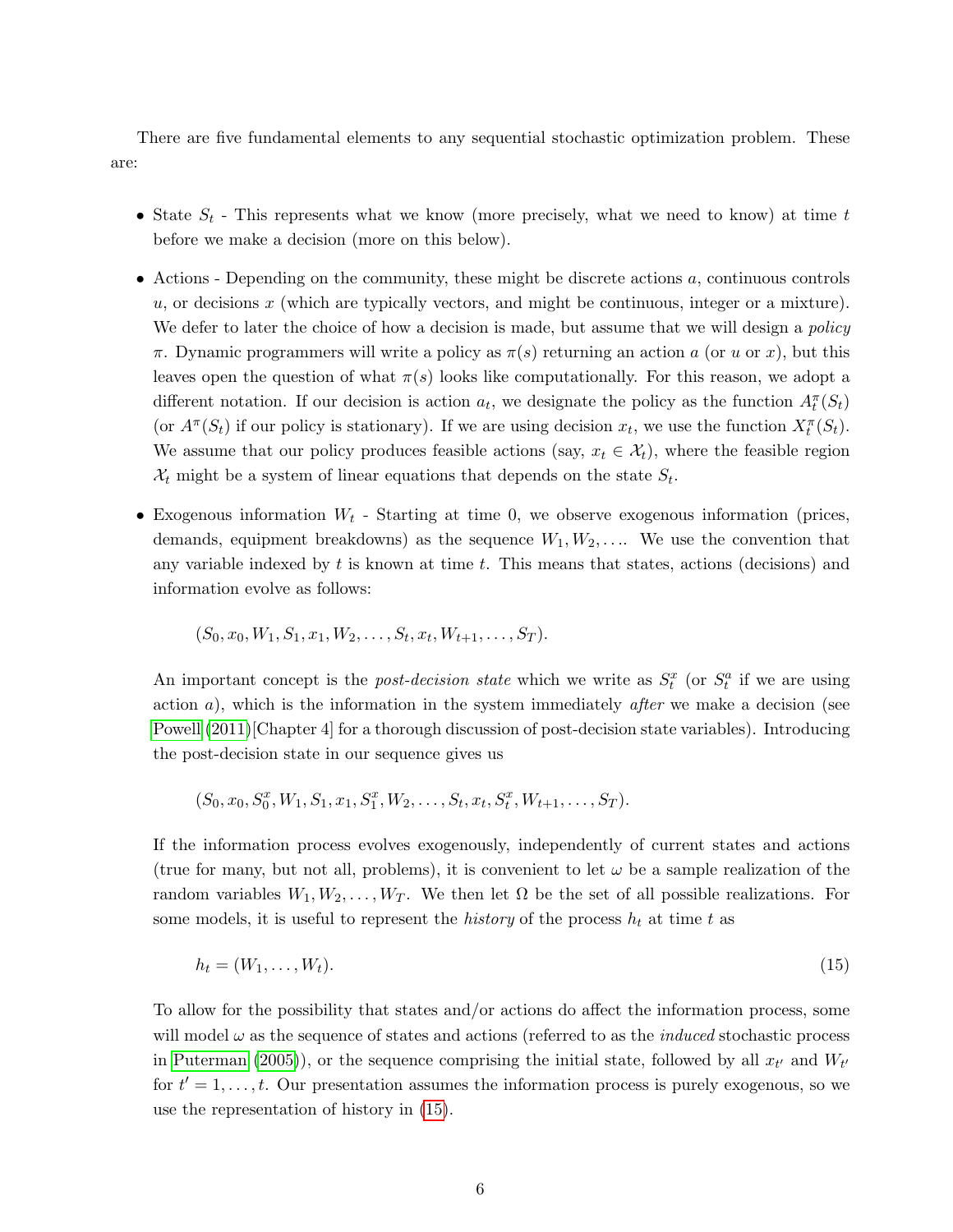<span id="page-9-1"></span>• The transition function - We write this as  $S_{t+1} = S^M(S_t, x_t, W_{t+1})$ , where  $S^M(\cdot)$  has been referred to as the system model, plant model, transfer function or just model, but we refer to it as the transition function, consisting of the equations that describe the evolution of the system from t to  $t + 1$ . The transition function may include (controllable) systems of linear equations such as those shown in equation [\(6\)](#page-3-4). However, it may also represent the exogenous evolution of prices, weather, and customer demands. For example, let  $p_t$  be the price of electricity, and let  $\hat{p}_{t+1}$  be the exogenous change in the price between t and  $t + 1$  ( $\hat{p}_t$  would be an element of  $W_t$ , we could write

$$
p_{t+1} = p_t + \hat{p}_{t+1},
$$

or, if we want  $\hat{p}_{t+1}$  to be the relative change, we might write

$$
p_{t+1} = p_t(1 + \hat{p}_{t+1}).
$$

This would be an example of a transition function for an exogenous information process such as prices.

• The objective function - We assume we are given a cost/reward/utility function that we refer to generically as the *contribution function* which may depend on the state  $S_t$  and the action  $x_t$ , so we write it as  $C(S_t, x_t)$ . In some settings, it also depends on the new information  $W_{t+1}$ , in which case we would write it as  $C(S_t, x_t, W_{t+1})$ , which means it is random at time t. The engineering controls community and the computer science community often deal with "modelfree" problems where the transition function is unknown and  $W_{t+1}$  is not observable, but where the cost depends on the downstream state  $S_{t+1}$ , in which case the contribution would be written  $C(S_t, x_t, S_{t+1}),$  which is also random at time t.

The objective requires finding the policy that minimizes expected costs, which is written

<span id="page-9-0"></span>
$$
\min_{\pi \in \Pi} \mathbb{E}^{\pi} \sum_{t=0}^{T} C(S_t, X_t^{\pi}(S_t)),\tag{16}
$$

where  $S_{t+1} = S^M(S_t, x_t, W_{t+1})$ , and where the expectation is over all possible sequences  $W_1, W_2, \ldots, W_T$ , which may depend on the actions taken. The notation  $\mathbb{E}^{\pi}$  allows for the possibility that the exogenous information might depend on prior actions (something that is not allowed in traditional stochastic programming models). The goal here is to find the best policy, which means that we are looking for the best function for making a decision.

This leaves open the computational question: How in the world do we search over some abstract space of policies? Answering this question is at the heart of this chapter. We are going to argue that researchers using different approaches (dynamic programming, stochastic programming, simulation) get around this problem by adopting a specific class of policies.

There is growing interest in replacing the expectation with various risk measures, which introduces the issue of non-additivity (see [Shapiro et al.](#page-38-4) [\(2009\)](#page-38-4), [Ruszczyski](#page-38-5) [\(2010\)](#page-38-5) for thorough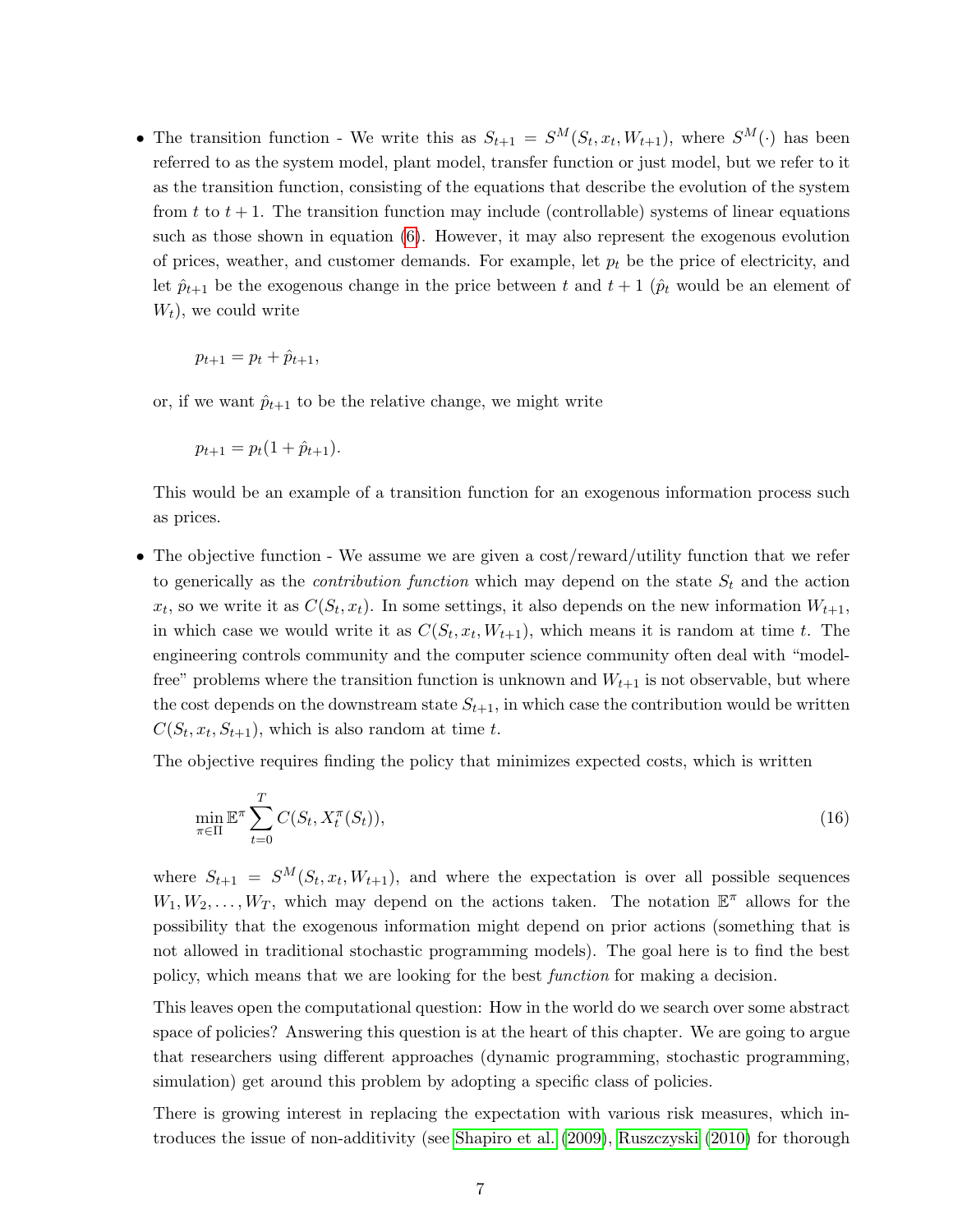<span id="page-10-3"></span>discussions). For example, we might replace [\(16\)](#page-9-0) with

<span id="page-10-1"></span>
$$
\min_{\pi \in \Pi} Q_{\alpha} \sum_{t=0}^{T} C(S_t, X_t^{\pi}(S_t)),\tag{17}
$$

where  $Q_{\alpha}(W)$  is the  $\alpha$ -quantile of the random variable W (feel free to substitute your favorite risk measure here, see [Rockafellar & Uryasev](#page-38-6) [\(2013\)](#page-38-6)). Alternatively, we might use a robust objective which uses

<span id="page-10-2"></span>
$$
\min_{\pi \in \Pi} \max_{W \in \mathcal{W}} \sum_{t=0}^{T} C(S_t, X_t^{\pi}(S_t)),
$$
\n(18)

where the maximum over  $W \in \mathcal{W}$  refers to a search over random variables within an uncertainty set W [\(Bandi & Bertsimas](#page-35-1) [\(2012\)](#page-35-1)) that defines a set of "worst case" values. We might replace the set  $W \in \mathcal{W}$  with  $\omega \in \Omega$  to be consistent with our notation. See [Beyer & Sendhoff](#page-36-3) [\(2007\)](#page-36-3) and [Ben-Tal et al.](#page-36-4) [\(2009\)](#page-36-4) for further discussions of robust optimization.

It is useful to stop and compare our stochastic model with our deterministic model, which we gave previously as [\(4\)](#page-3-3)-[\(7\)](#page-3-4). Our stochastic objective function, given by equation [\(16\)](#page-9-0), should be compared to its deterministic counterpart, equation [\(4\)](#page-3-3). The linking equations [\(6\)](#page-3-4) can be written:

<span id="page-10-0"></span>
$$
A_t x_t = R_t, \tag{19}
$$

$$
R_t = b_t + B_{t-1}x_{t-1}.
$$
\n(20)

If we let  $S_t = R_t$ , we see that equation [\(6\)](#page-3-4), in the form of equations [\(19\)](#page-10-0)-[\(20\)](#page-10-0), represents the transition function  $S_t = S^M(S_{t-1}, x_{t-1}, \cdot)$ . Obviously, there is no deterministic counterpart to the exogenous information process.

This representation brings out the fundamental distinction between deterministic and stochastic optimization (for sequential decision problems). In deterministic optimization, we are looking for the best decisions (see  $(4)$ ). In stochastic optimization, we are looking for the best policy (see  $(16)$ ), which is the same as searching over a class of functions. The operations research community is quite skilled at solving for high-dimensional vectors of decision variables, but searching over functions is a less familiar concept. This is going to need some work.

We would like to refer to our representation of states, actions, exogenous information, transition function and objective function as "the model." However, in the discussion below we are going to introduce the concept of the lookahead model which is also widely referred to in the literature as "the model." For this reason, we need to make a distinction between the problem we are trying to solve ("the model") and any approximations which we may use for the sole purpose of making a decision ("the policy") which often involves solving an approximate model.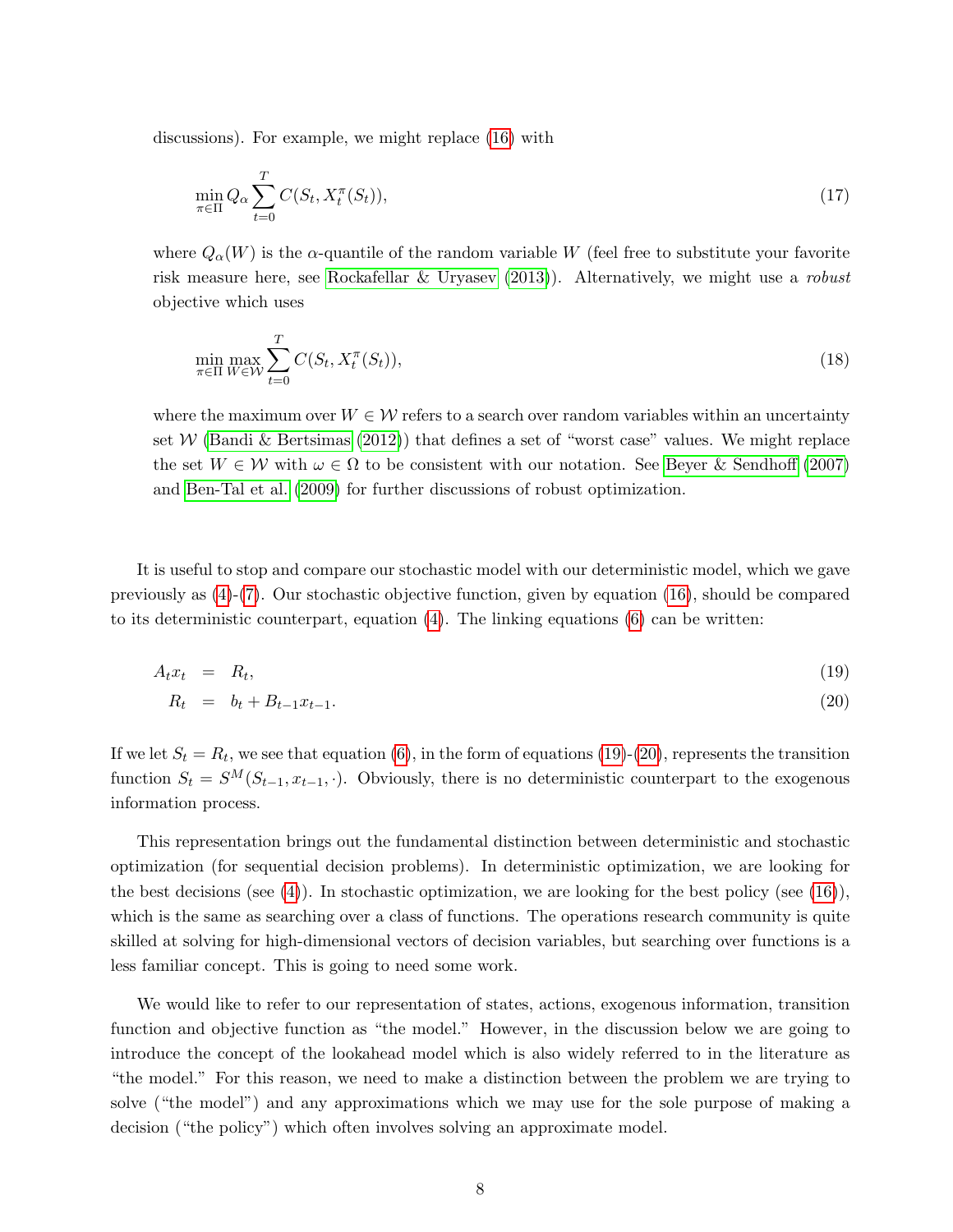<span id="page-11-1"></span>For this reason, we suggest referring to our representation of the problem as the base model, and we propose to use the objective function  $(16)$  (or  $(17)$  or  $(18)$ ) as the expression that represents our base model, since all the other elements of the model are implied by this single equation. The base model, of course, represents an approximation of some real ("true") problem, but these approximations are the purview of the modeler. Our job, as algorithms specialists, is to do the best we can to solve the base model, producing the highest quality policy that solves [\(16\)](#page-9-0) (or [\(17\)](#page-10-1) or [\(18\)](#page-10-2)). It is not our job to question simplifications made in the formulation of the base model, but it is our responsibility to challenge approximations that might affect the performance of policies when evaluated in terms of the objective function for the base model (whatever we choose that to be).

This style of modeling problems has not been used in operations research (or computer science), but is widely used in the engineering controls community (but even popular control theory texts such as [Lewis et al.](#page-37-1) [\(2012\)](#page-37-1) do not articulate the elements of a model as we have). The Markov decision process community prefers to assume that the one-step transition matrix (used in equation [\(8\)](#page-6-4)) is given (see [Puterman](#page-38-3) [\(2005\)](#page-38-3), for example). While it can, in principle, be computed from the transition function and distributional information on the exogenous information variable  $W_t$ , it is simply not computable for the vast majority of applications. The transition function is widely used in stochastic programming, but without using the term or the notation (for those familiar with stochastic programming, this is how scenario trees are built).

The two dimensions of our modelling framework that are least understood are the state variable, and the concept of searching over policies in the objective function. For this reason, we deal with these topics in more depth.

### <span id="page-11-0"></span>3 What is a state variable?

State variables appear to be a concept that everyone understands, but cannot provide a definition. [Bellman](#page-36-2) [\(1957\)](#page-36-2) offered "... we have a physical system characterized at any stage by a small set of parameters, the state variables." [Puterman](#page-38-3) [\(2005\)](#page-38-3) introduces state variables with "At each decision epoch, the system occupies a state." (Italics are in the original manuscripts). Wikipedia (in 2013) suggests "State commonly refers to either the present condition of a system or entity," which is true but hopelessly vague, or "A state variable is one of the set of variables that are used to describe the mathematical state of a dynamical system" (using the word you are trying to define in the definition is a red flag that you do not have a definition). Other top experts have suggested that the state variable cannot be defined, or they say they have simply given up. I think we can do better.

The graphs in Figure [1](#page-12-0) help to illustrate the definition of a state variable. In Figure [1\(](#page-12-0)a), we show a deterministic graph where a traveler has to get from node 1 to node 11. The traveler is currently at node 6. Let  $N_t$  be the node number of the traveler after t link traversals  $(t = 2$  in the example). There seems to be a consensus that the correct answer is

 $S_t = N_t = 6.$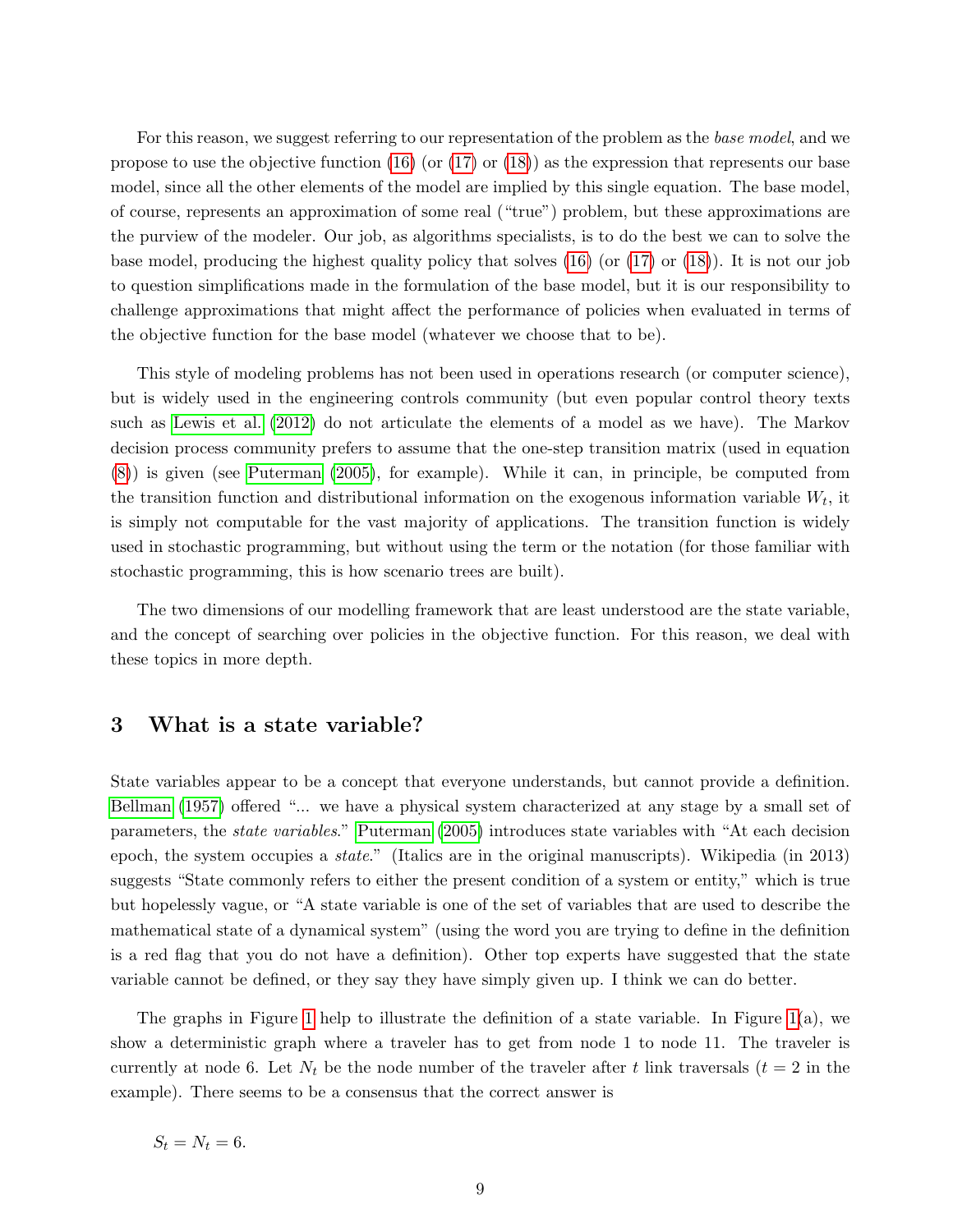

<span id="page-12-0"></span>Figure 1: (a) Deterministic network for a traveler moving from node 1 to node 11 with known arc costs. (b) Stochastic network, where arc costs are revealed as the traveler arrives to a node.

Note that we exclude from our state variable all data that is not changing (the arc costs are all assumed to be deterministic). Some will insist that the state variable should include the history (that is, nodes 1 and 3), but for this model, this information is not relevant.

Next assume that we have a stochastic graph, where the probability distribution of the cost of traversing each arc is known, as depicted in Figure [1\(](#page-12-0)b). However, assume that if the traveler arrives to node i, he is able to see the actual cost  $\hat{c}_{ij}$  for each link  $(i, j)$  out of node i. Again, there seems to be broad agreement that the correct answer is

$$
S_t = (N_t, (\hat{c}_{N_t, .})) = (6, (10.2, 9.7, 11.8)),
$$

where  $(\hat{c}_{N_t, \cdot})$  represents the costs on all the links out of node  $N_t$ . While our first example illustrates a physical state (the location of our traveler), this second example illustrates that the state also includes the state of information (the costs out of the node).

For our final example, we introduce the twist that there are left hand turn penalties for our stochastic network in Figure [1\(](#page-12-0)b). Now what is the state variable? In the previous example, we saw that we need to include all the information we need to make a decision. In this example, we need to know the previous node, that is,  $N_{t-1}$ . With this information, we can tell if the link from our current node  $N_t = 6$  to node 5 is a left hand turn or not. So, our state variable in this setting would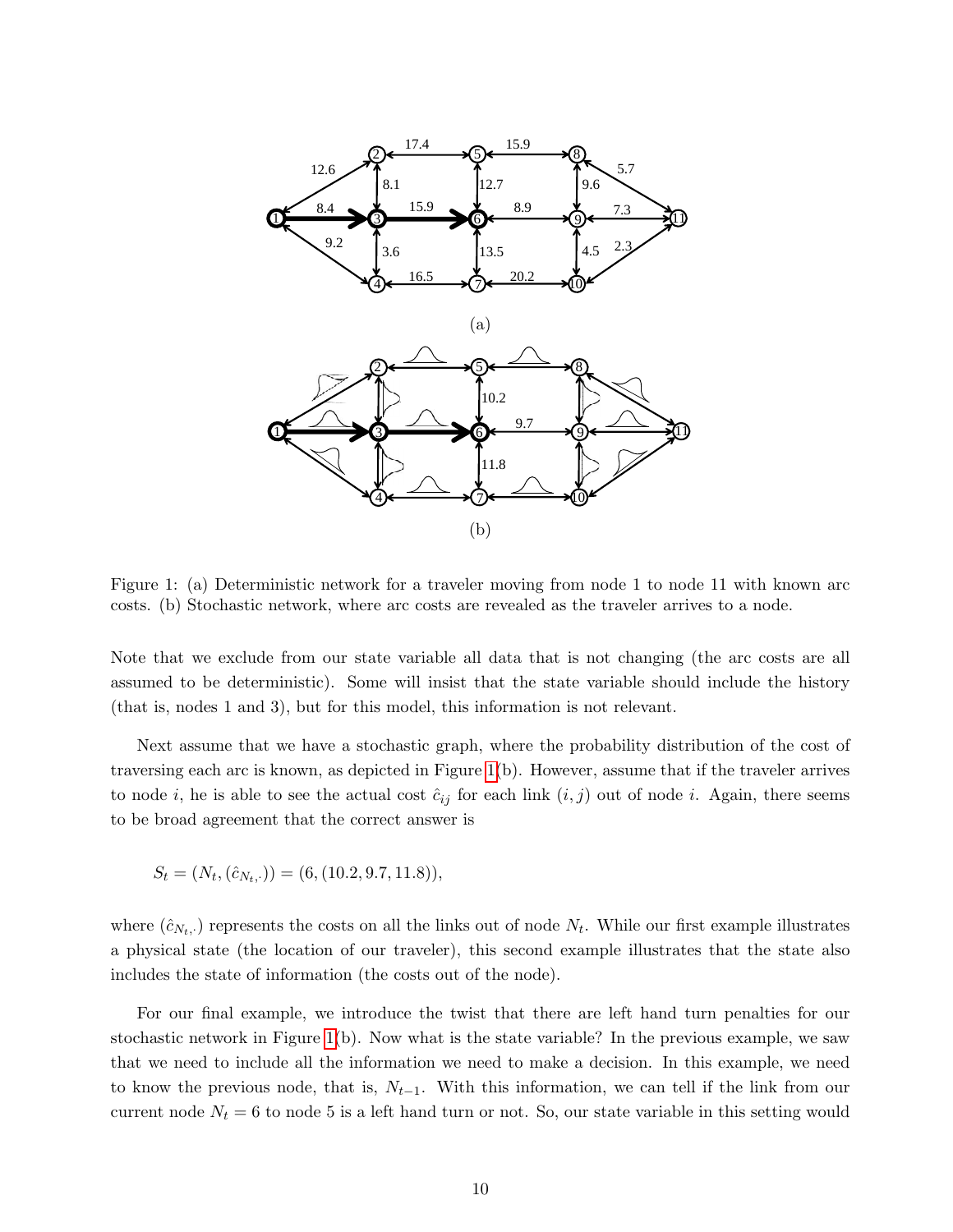<span id="page-13-0"></span>be

$$
S_t = (N_t, (\hat{c}_{N_t, \cdot}), N_{t-1}) = (6, (10.2, 9.7, 11.8), 3).
$$

If we need  $N_t$  and  $N_{t-1}$ , what about the other nodes we have visited? For the same reason that we did not include the complete path in our first example, we do not need node  $N_{t-2}$  (and earlier) in this example simply because they are not needed. This situation would change if we introduced a requirement that our path contain no cycles, in which case we would have to retain the entire path as we progress.

There is an astonishing lack of agreement in the definition of a state variable. This question was posed to a workshop of attendees from computer science and operations research. Two themes emerged from the responses. The first (popular with the computer scientists) was that a state variable should be a *sufficient statistic*, a term drawn from the statistics community (which has its own definition for this term). The second was that a state variable should be parsimonious. The concepts of sufficiency and parsimony (said differently, necessary and sufficient), are completely consistent with the state descriptions given above.

I would conclude from all of these discussions that a state variable should include all the information we need, but only the information we need. But to do what? In [Powell](#page-37-0) [\(2011\)](#page-37-0), I offer the definition:

**Definition 3.1** A state variable is the minimally dimensioned function of history that is necessary and sufficient to compute the decision function, the transition function, and the contribution function.

It is useful to divide state variables into three broad classes:

- Physical (or resource state)  $R_t$  We typically use "resource state" to describe the status of people, equipment, products, money and energy (how much and where). We might use the term "physical state" to describe the attributes of a physical resource (the location and velocity of an aircraft, the position of the arms of a robot, the temperature of a chemical).
- Information state  $I_t$  This includes other information such as information about weather, the costs out of a node, or the elapsed time since the last customer arrived to a queue.
- The knowledge (or belief) state  $K_t$  This comes in the form of a series of distributions about unobservable parameters. For example, this might be the demand for a product at a particular price, or the travel time on a path through an unfamiliar city. The knowledge state arises in communities that use names such as partially observable Markov decision processes (POMDPs), multi-armed bandit problems [\(Gittins et al.](#page-36-5) [\(2011\)](#page-36-5)), and optimal learning [\(Powell & Ryzhov](#page-37-2) [\(2012\)](#page-37-2)). We only include these distributions in our state variable if they are changing as we collect more information (hence the reason we excluded them in our network example above).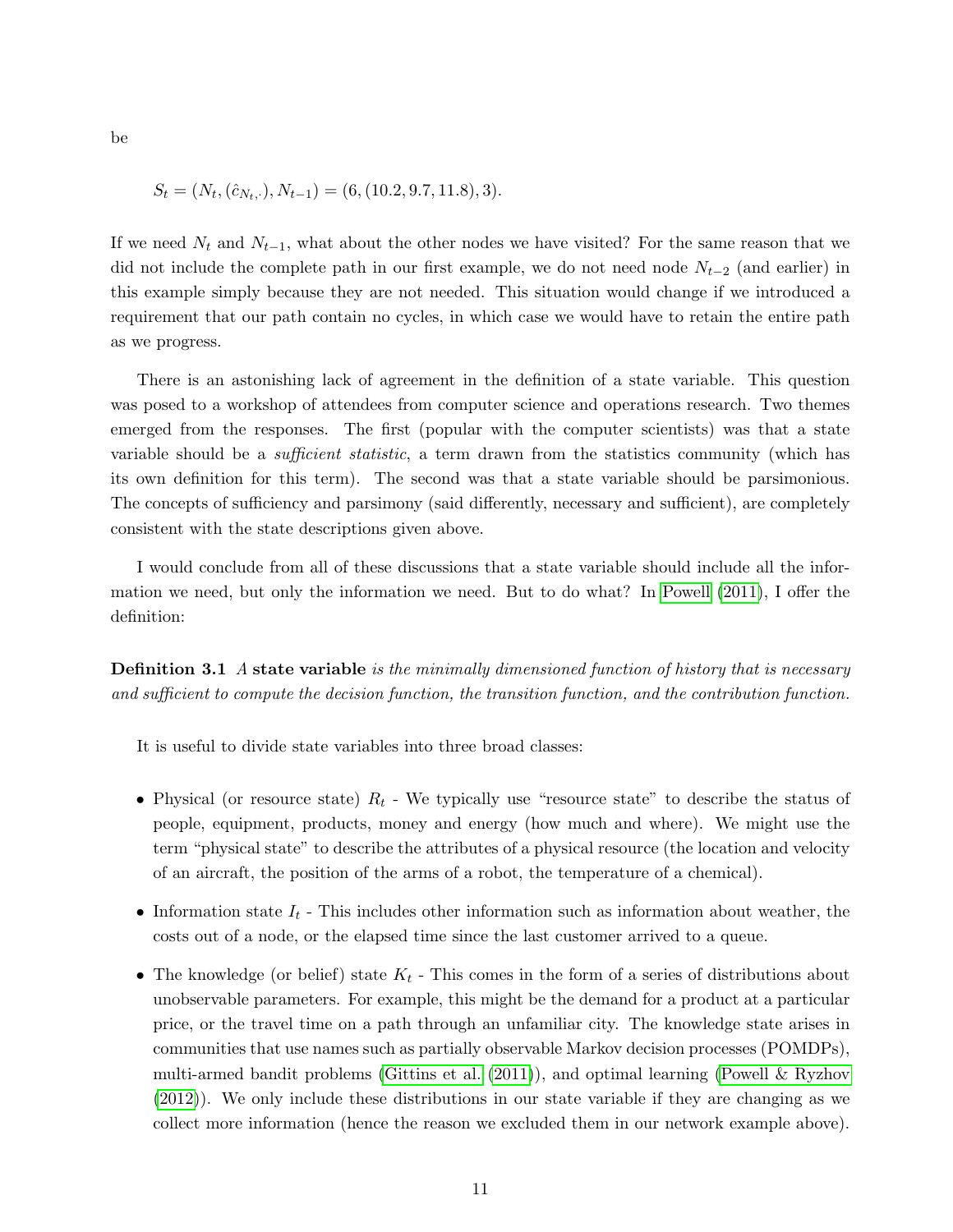

<span id="page-14-0"></span>Figure 2: Illustration of the growing sets of state variables, where information state includes physical state variables, while the knowledge state includes everything.

Mathematically, the information state  $I_t$  should include information about resources  $R_t$ , and the knowledge state  $K_t$  should include everything, as illustrated in Figure [2.](#page-14-0) However, whether a piece of data is classified as part of the physical/resource state, or the information state, is not relevant. We make the distinction only because it seems to help people think about a problem. For example, many people fall in the trap of equating "state" with "physical state." We find it is useful to make a distinction between data (which we list under physical state or information state) and probability distributions, which we categorize under knowledge state.

Another way to envision the state variable is summing up the contributions while following some policy, which we might write as

$$
F_0^{\pi}(S_0) = \mathbb{E}\left\{\left.\sum_{t'=0}^T C(S_{t'}, X_{t'}^{\pi}(S_{t'}))\right| S_0\right\},\right\}
$$

which is computed given our initial state  $S_0$ . We assume states are related by  $S_{t+1} = S^M(S_t, X_t^{\pi}(S_t), W_{t+1}),$  and the sequence  $W_1, W_2, \ldots, W_T$  follows a sample path  $\omega \in \Omega$ . Now assume we want to do the same computation starting at time  $t$ , which we would write

$$
F_t^{\pi}(S_t) = \mathbb{E}\left\{\sum_{t'=t}^T C(S_{t'}, X_{t'}^{\pi}(S_{t'})) \middle| S_t\right\}.
$$
\n(21)

[Note to probabilists: throughout our presentation, we use the convention that the conditional expectation  $\mathbb{E}\{\cdot|S_t\}$  means the expectation over the probability space  $(\Omega_t, \mathcal{F}_t, \mathcal{P}_t)$  where  $\Omega_t$  is the set of outcomes constructed given we are in a known state  $S_t$  (which is not random at time t), and where  $\mathcal{F}_t$  is the sigma-algebra on  $\Omega_t$ , and  $\mathcal{P}_t$  is the conditional probability measure given that we are in state  $S_t$ .]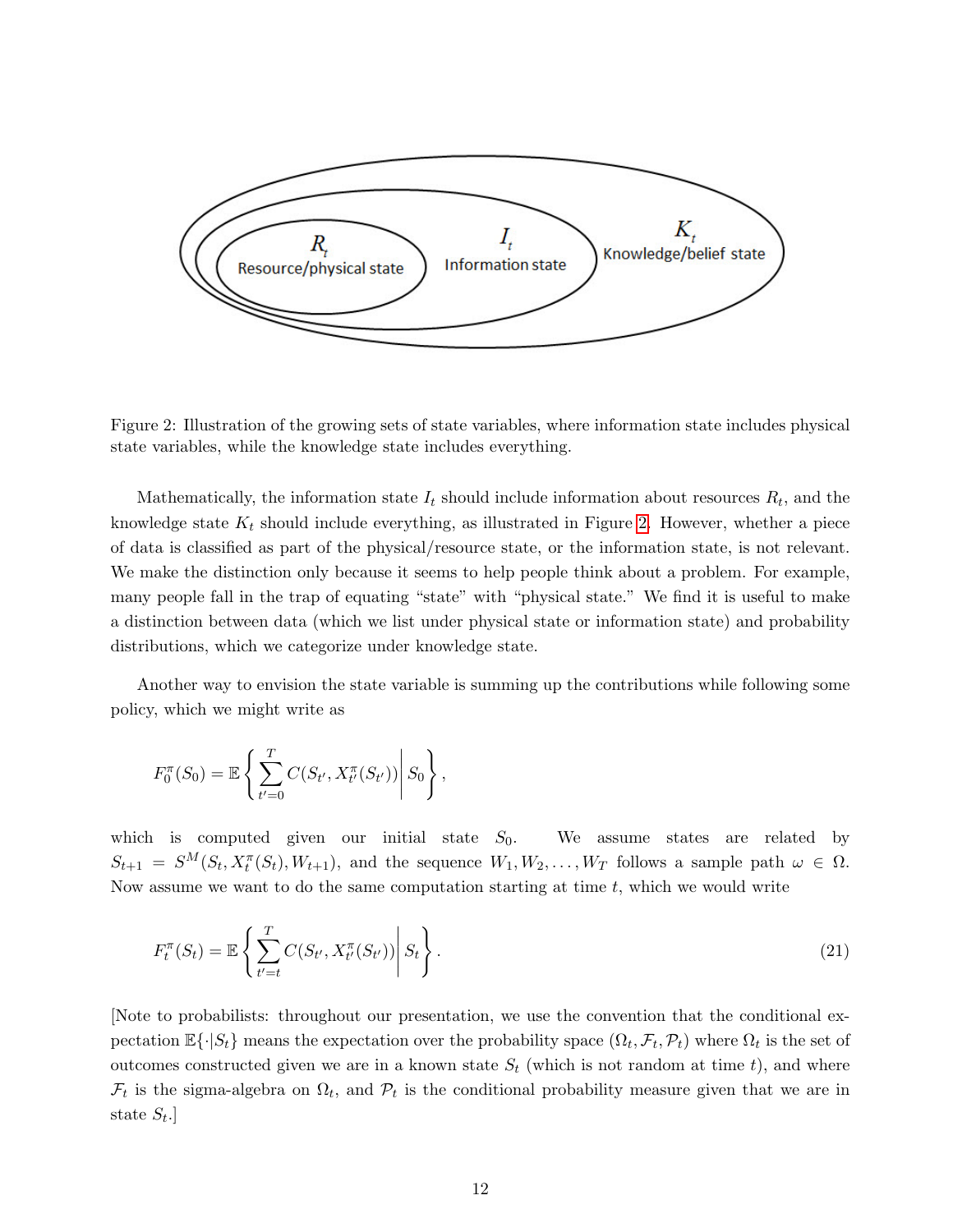We can, of course, write this as

<span id="page-15-1"></span>
$$
F_t^{\pi}(S_t) = C(S_t, X_t^{\pi}(S_t)) + \mathbb{E}\left\{\sum_{t'=t+1}^T C(S_{t'}, X_{t'}^{\pi}(S_{t'})) \middle| S_t\right\}
$$
\n(22)

$$
= C(S_t, X_t^{\pi}(S_t)) + \mathbb{E}\{F_{t+1}^{\pi}(S_{t+1})|S_t\}.
$$
\n(23)

Now it is apparent that  $S_t$  (or in the case of [\(23\)](#page-15-1),  $S_{t+1}$ ) has to carry all the information needed to compute  $F_t(S_t)$  (or  $F_{t+1}(S_{t+1})$ ). We have to include in  $S_t$  all the information needed to compute the policy  $X^{\pi}_{t'}(S_{t'})$ , the contribution function  $C(S_{t'}, X^{\pi}_{t'}(S_{t'}))$ , and the transition function  $S^M(S_{t'}, X_{t'}^{\pi}(S_{t'}), W_{t'+1}),$  for all  $t' = t, ..., T$ . Not surprisingly, we see no need to include any information in  $S_t$  that is not needed to compute any of these functions.

While the principles behind this definition seem to have broad support, they carry implications that run against conventional thinking in the operations research community. First, there is no such thing as a non-Markovian system, because any properly modeled state variable includes all the information needed to model the forward trajectory of the system (yes, even  $G/G/1$  queues are Markovian when properly modeled). (Systems with unobservable states are more subtle - our experience is that these can be handled by using probability distributions to represent what we know about an unobservable state.) Second, the oft-repeated statement that "any system can be made Markovian by adding enough variables" needs to be replaced with the response "if your system is not Markovian, you do not have a complete state variable, and if you can add information to make the system Markovian, then you should!"

Finally, there is a surprisingly widespread tendency to assume that state variables have to be discrete, and if they are multidimensional, the curse of dimensionality kicks in which means they are not useful. We note that 1) state variables do not have to be discrete, 2) it is not necessary to use lookup representations for functions, and most important 3) it is important to separate the process of modeling a problem from the design of a strategy for identifying an effective policy. Model your problem first with a generic policy  $X_t^{\pi}(S_t)$ , and then go looking for a policy (as we do below).

It is time to teach our students what a state variable is, so that they learn how to properly model dynamic systems.

## <span id="page-15-0"></span>4 Designing policies

Far more difficult than understanding a state variable is understanding what in the world we mean by "searching for a policy." This is the type of statement that is easy to say mathematically, but seems on the surface to have no basis in practical computation. Perhaps this was the reaction to Kantarovich's statement of a linear program, and the reason why linear programming became so exciting after Dantzig introduced the simplex algorithm. Dantzig made Kantarovich's linear program meaningful.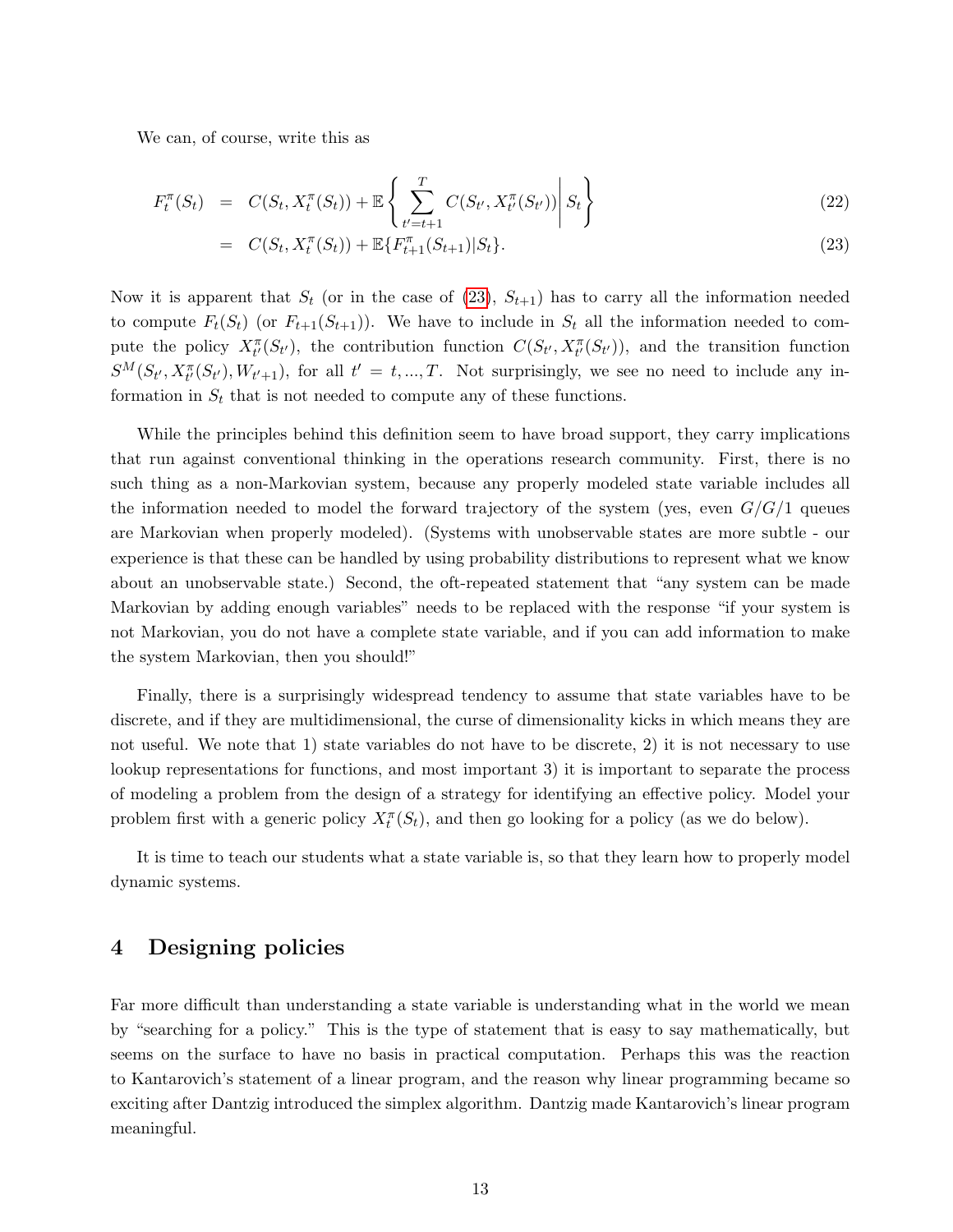First, we need a definition of a policy:

#### **Definition 4.1** A policy is a mapping from a state to a feasible action. Any mapping.

Mathematically, we can think of an arbitrarily complex array of functions, but no one knows how to calculate these functions. Imagine, for example, that our action is a vector  $x$  that might include thousands of continuous and integer variables that have to satisfy a large set of linear constraints. How are we going to find a function that accomplishes this? This section is devoted to this question.

#### <span id="page-16-0"></span>4.1 The four classes of policies

I would argue that rather than devise some dramatic breakthrough in functional approximations, all we have to do is to look at the wide array of tools that have already been used in different applications. In my own tour through the jungle of stochastic optimization, I have found four fundamental classes of policies which I call PFAs, CFAs, VFAs, and Lookahead policies.

• Policy function approximations (PFAs) - A policy function approximation represents some analytic function that does not involve solving an optimization problem. A PFA might be a lookup table ("turn left at a particular intersection" or "move the knight when the chessboard is in a particular state"), a rule ("sell if the price goes above  $\theta$ "), or a parametric model such as

$$
X^{\pi}(S_t|\theta) = \theta_0 + \theta_1 S_t + \theta_2 S_t^2.
$$
\n(24)

Another example of a PFA is an  $(s, S)$  inventory model: order product when the inventory is below s to bring it up to S. The engineering controls community often uses neural networks to represent a policy. Many simulation models contain imbedded decisions (e.g., how to route a job in a jobshop) that are governed by simple rules (we would call these policy function approximations).

• Optimizing a cost function approximation (CFAs) - There are problems where a simple myopic policy can produce good (in rare cases optimal) results. A myopic policy would be written

$$
X_t^{\pi}(S_t|\theta) = \underset{x \in \mathcal{X}_t}{\arg \min} C(S_t, x).
$$

Not surprisingly, this would rarely work well in practice. However, there are problems where a slightly modified cost function might work quite well. One class of approximations looks like

<span id="page-16-1"></span>
$$
X_t^{\pi}(S_t|\theta) = \underset{x \in \mathcal{X}_t}{\arg \min} \left( C(S_t, x) + \sum_{f \in \mathcal{F}} \theta_f \phi_f(S_t, x) \right). \tag{25}
$$

Here,  $(\phi_f(S_t, x))_{f \in \mathcal{F}}$ , is a set of *basis functions* (as they are known in the approximate dynamic programming community) which might be of the form  $S_t x$ ,  $S_t x^2$ ,  $x$ ,  $x^2$ , which serves as a type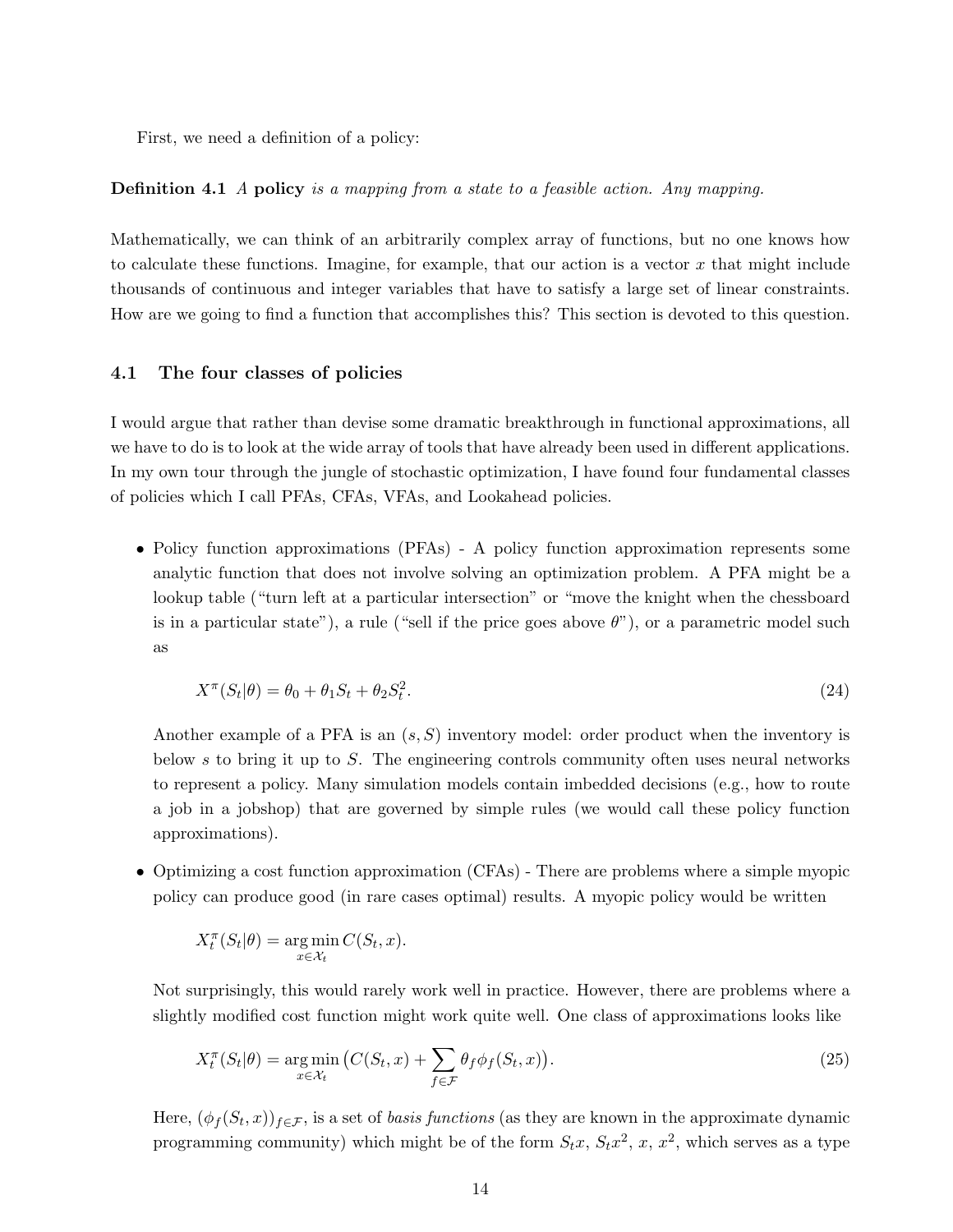of correction term. However, there are other problems where we make direct changes to the cost function itself, or perhaps the constraints (e.g., imposing a minimum inventory level). We can represent this class of policies more broadly by writing

$$
X_t^{\pi}(S_t|\theta) = \underset{x \in \mathcal{X}_t}{\arg \min} \bar{C}^{\pi}(S_t, x|\theta). \tag{26}
$$

where  $\bar{C}_t^{\pi}(S_t, x | \theta)$  is some sort of parametric approximation. Here, we would let  $\pi$  carry the information about the structure of the approximation (such as the basis functions in equation  $(25)$ ) and we let  $\theta$  capture all tunable parameters.

We have written the CFA in terms of costs over a single time period, but as we point out below, it is very common to use hybrids, and we may combine the concept of a CFA with a lookahead policy.

• Policies that depend on a value function approximation (VFAs) - These are the policies most often associated with dynamic programming, and are written

<span id="page-17-0"></span>
$$
X_t^{\pi}(S_t|\theta) = \underset{x \in \mathcal{X}_t}{\arg \min} \left( C(S_t, x) + \mathbb{E}\{\overline{V}_{t+1}(S_{t+1}|\theta)|S_t\} \right). \tag{27}
$$

where  $S_{t+1} = S^M(S_t, x_t, W_{t+1})$ . Since expectations can be notoriously hard to compute (imagine if our random variable  $W_t$  has, say, 100 dimensions), we can use the device of the postdecision state variable (the state immediately after a decision has been made, but before any new information has arrived). Let  $S_t^x$  be the post-decision state, which means it is a deterministic function of  $x_t$ . This allows us to write

<span id="page-17-1"></span>
$$
X_t^{\pi}(S_t|\theta) = \underset{x \in \mathcal{X}_t}{\arg \min} \left( C(S_t, x) + \overline{V}_t(S_t^x|\theta) \right). \tag{28}
$$

In both [\(27\)](#page-17-0) and [\(28\)](#page-17-1), we have to create an approximation of the value function. Again, we assume that the index  $\pi$  captures the structure of the function, as well as any tunable parameters represented by  $\theta$ . For example, a popular approximation is linear regression. Assume that someone has devised a series of explanatory variables ("basis functions")  $\phi_f(S_t^x)$  for  $f \in \mathcal{F}$ . Then we can write

<span id="page-17-2"></span>
$$
X_t^{\pi}(S_t|\theta) = \underset{x \in \mathcal{X}_t}{\arg \min} \left( C(S_t, x) + \sum_{f \in \mathcal{F}} \theta_f \phi_f(S_t^x) \right). \tag{29}
$$

Here, the index  $\pi$  carries the information that we are using a linear architecture for the value function, the set of basis functions, as well as the coefficients  $\theta$  used in the linear model. We note that while [\(25\)](#page-16-1) and [\(29\)](#page-17-2) look similar, the mechanisms for fitting the regression coefficients are completely different, and it is unlikely that we would use the same basis functions. In [\(29\)](#page-17-2), we are trying to approximate the future contributions given that we are in state  $S_t$ ; in [\(25\)](#page-16-1), we are just computing an adjustment term which is unlikely to bear any relationship to future contributions (note that in [\(25\)](#page-16-1), we would not include any basis functions that are not a function of  $x$ ).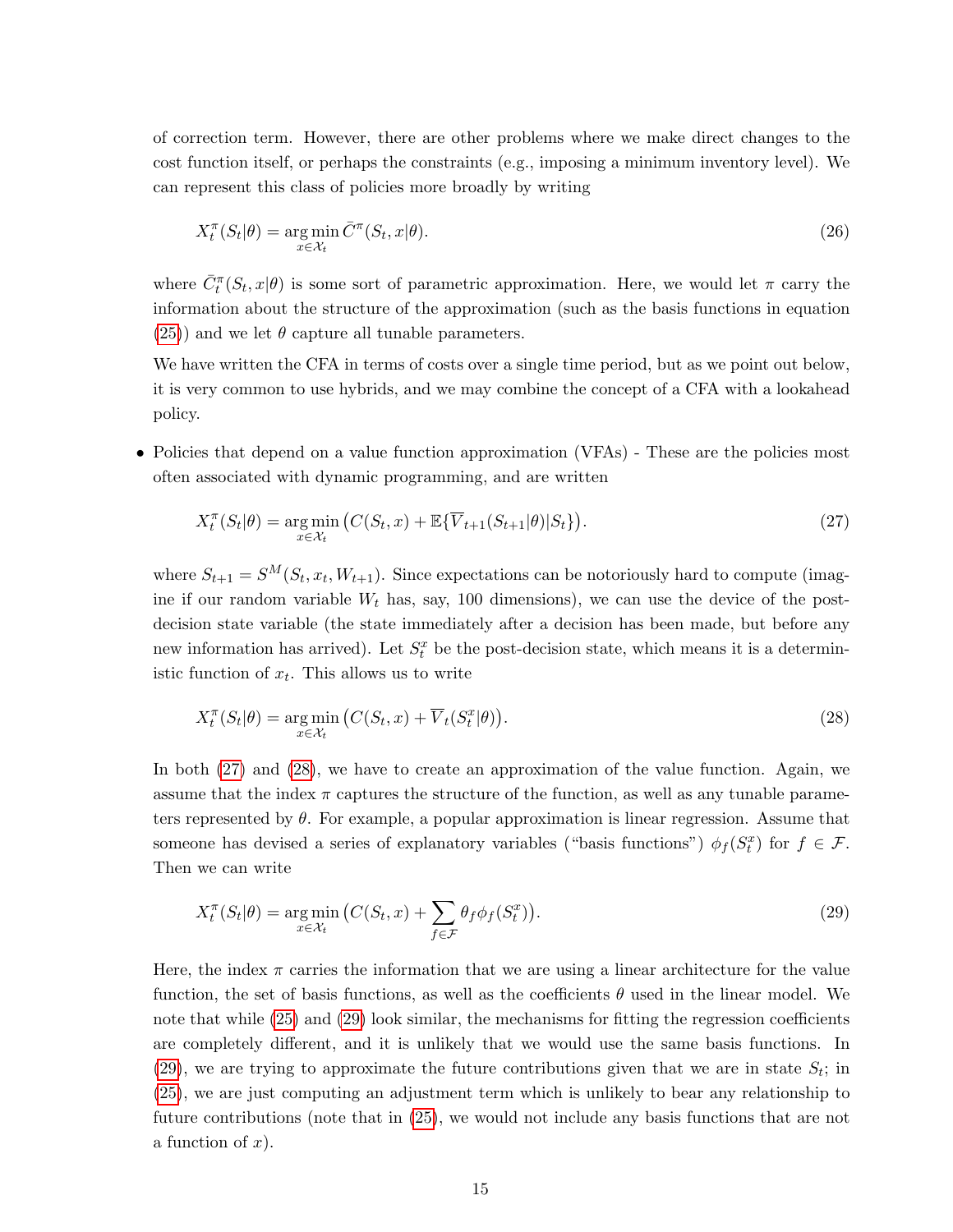• Lookahead policies - The simplest lookahead policy involves optimizing over a horizon  $H$  deterministically. Let  $\tilde{x}_{tt'}$  represent the decision variables (this might be a vector) for time  $t'$ in the lookahead model that has been triggered at time  $t$ . Variables with tildes represent the lookahead model, so we do not confuse them with the base model. A deterministic lookahead policy might be written

$$
X_t^{\pi}(S_t|\theta) = \underset{\tilde{x}_{tt},..., \tilde{x}_{t,t+H}}{\arg \min} \sum_{t'=t}^{t+H} C(\tilde{S}_{tt'}, \tilde{x}_{tt'}). \tag{30}
$$

Normally, we optimize over the horizon  $(t, \ldots, t + H)$  but only implement the first decision, so  $X_t^{\pi}(S_t|\theta) = \tilde{x}_{tt}$ . All variables in the lookahead model are indexed by  $(tt')$  where t represents when the decision is being made (and therefore its information content), while  $t'$  is when the decision impacts the physical system. The lookahead variables (with tildes) may capture various approximations; for example, our base model may step forward in 5-minute increments, while the lookahead model may use hourly increments so it is easier to solve. Here, the parameter  $\theta$ captures all the parameters that determine the formulation of the lookahead model (including choices such as the planning horizon).

We might also use a stochastic lookahead model

<span id="page-18-0"></span>
$$
\min_{\tilde{x}_{tt},(\tilde{x}_{tt'}(\tilde{\omega}),t\n(31)
$$

In this case,  $\theta$  captures parameters such as the number of information stages and the number of samples per stage (this community refers to the elements of  $\tilde{\Omega}_t$  as scenarios). An "information stage" consists of revealing information, followed by making decisions that use this information. We need to construct a lookahead stochastic process, captured by the set  $\tilde{\Omega}_t$ , to differentiate stochastic *scenarios* in the lookahead model from the sample path  $\omega \in \Omega$  that we might be following in the base model (we suggest using "sample path" to describe the evolution of information in the base model, and "scenario" to represent the evolution of information in the lookahead model). The choice of the number of stages, and the construction of the set  $\tilde{\Omega}_t$ , represent important decisions in the design of the lookahead model, which we parameterize by θ.

We note that a stochastic lookahead model is the strategy favored by the stochastic programming community. Equation [\(31\)](#page-18-0) can be described as a direct solution of the lookahead model, which is to say that we explicitly optimize over all decisions, for each scenario  $\tilde{\omega} \in \tilde{\Omega}_t$ , all at the same time. It is also possible to solve the lookahead model using value functions, producing a policy that looks like

<span id="page-18-1"></span>
$$
X_t^{\pi}(S_t|\theta) = \underset{x_{tt} \in \mathcal{X}_t}{\arg \min} \left( C(S_{tt}, x_{tt}) + \mathbb{E}\{\tilde{V}_{t,t+1}(\tilde{S}_{t,t+1})|S_t\} \right),\tag{32}
$$

where  $\tilde{V}_{t,t+1}(\tilde{S}_{t,t+1})$  might be an exact (or nearly exact) estimate of the value of being in state  $\tilde{S}_{t,t+1}$  of the (approximate) lookahead model. We emphasize that lookahead models are almost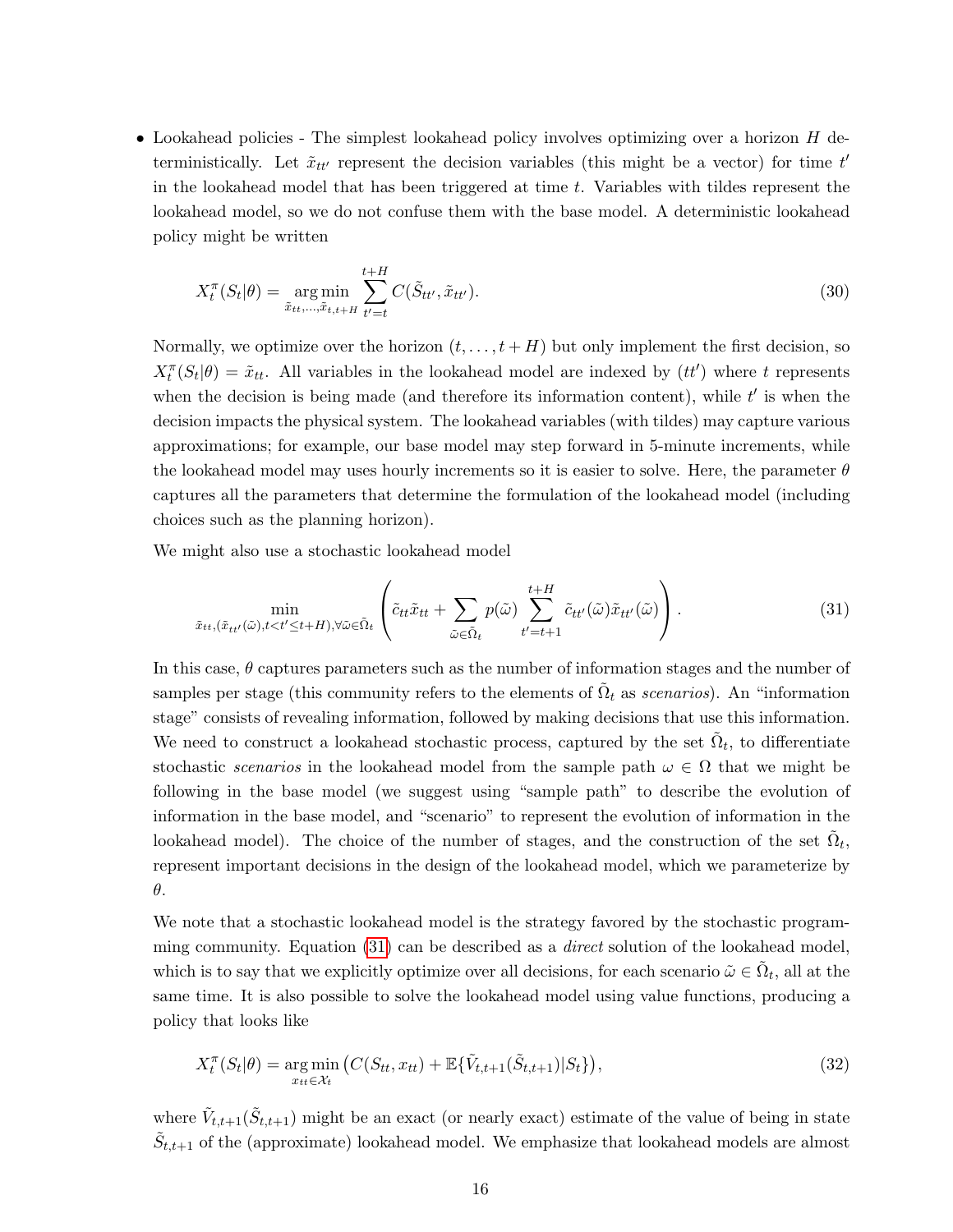<span id="page-19-1"></span>always approximations of the true model; we might use aggregation, discretization, and/or Monte Carlo sampling along with a limited horizon to reduce the true model to something tractable. For sequential convex optimization problems, it is possible to use Benders' cuts, a strategy that has become known as stochastic dual decomposition programming (SDDP) (see [Pereira & Pinto](#page-37-3) [\(1991\)](#page-37-3) and [Shapiro et al.](#page-38-7) [\(2013\)](#page-38-7)).

We need to acknowledge that there are some problems where optimal policies can be found:  $(s, S)$ policies are optimal for a special class of inventory problem; myopic policies are optimal for portfolio problems without transaction costs; exact value functions can be found for problems with small, discrete action spaces; and there are some problems where a lookahead policy is optimal. However, we use the term "function approximation" for three of the four classes of policies because we feel that the vast majority of real applications will not produce an optimal policy.

In addition to these four fundamental classes of policies, we can also create hybrids by mixing and matching. For example, we might use a lookahead policy with a value function at the end of the lookahead horizon. Another powerful strategy is to combine a low-dimensional policy function approximation (say, "maintain 10 units of Type A blood in inventory") as a goal in a larger, higherdimensional optimization problem (see [Defourny et al.](#page-36-6) [\(2013\)](#page-36-6)). Cost function approximations, which include any modification of costs or constraints to achieve a more robust policy, are often combined with a lookahead policy so that uncertainty in forecasts can be accommodated. For example, we might solve a deterministic approximation of a multiperiod inventory problem, but impose lower bounds on inventories to handle uncertainty. These lower bounds represent the tunable parameters of the CFA.

#### <span id="page-19-0"></span>4.2 Approximating functions

Three of our four policies require some sort of functional approximation: policy function approximations, cost function approximations, and value function approximations. There is a wide range of methods for approximating functions, although the most popular can be divided into three classes: lookup tables, parametric, and nonparametric (see [Hastie et al.](#page-36-7) [\(2009\)](#page-36-7) for a thorough review of statistical learning methods). For example, in the field of Markov decision processes, the use of policies based on value functions represented by lookup tables is not an approximation under ideal circumstances. However, since lookup table representations do not scale, most applications require some sort of parametric model (not necessarily linear). Indeed, the habit of equating "Markov decision processes" with lookup table representations of value functions is the reason why so many have dismissed "dynamic programming" because of the curse of dimensionality. However, there is absolutely no need to insist on using lookup tables, and this has made it possible for approximate dynamic programming to produce practical solutions to some truly large-scale applications (e.g., [Simao et al.](#page-38-1) [\(2009\)](#page-38-1) and [Bouzaiene-Ayari et al.](#page-36-1) [\(2012\)](#page-36-1)).

An important class of problems in operations research involves convex optimization models,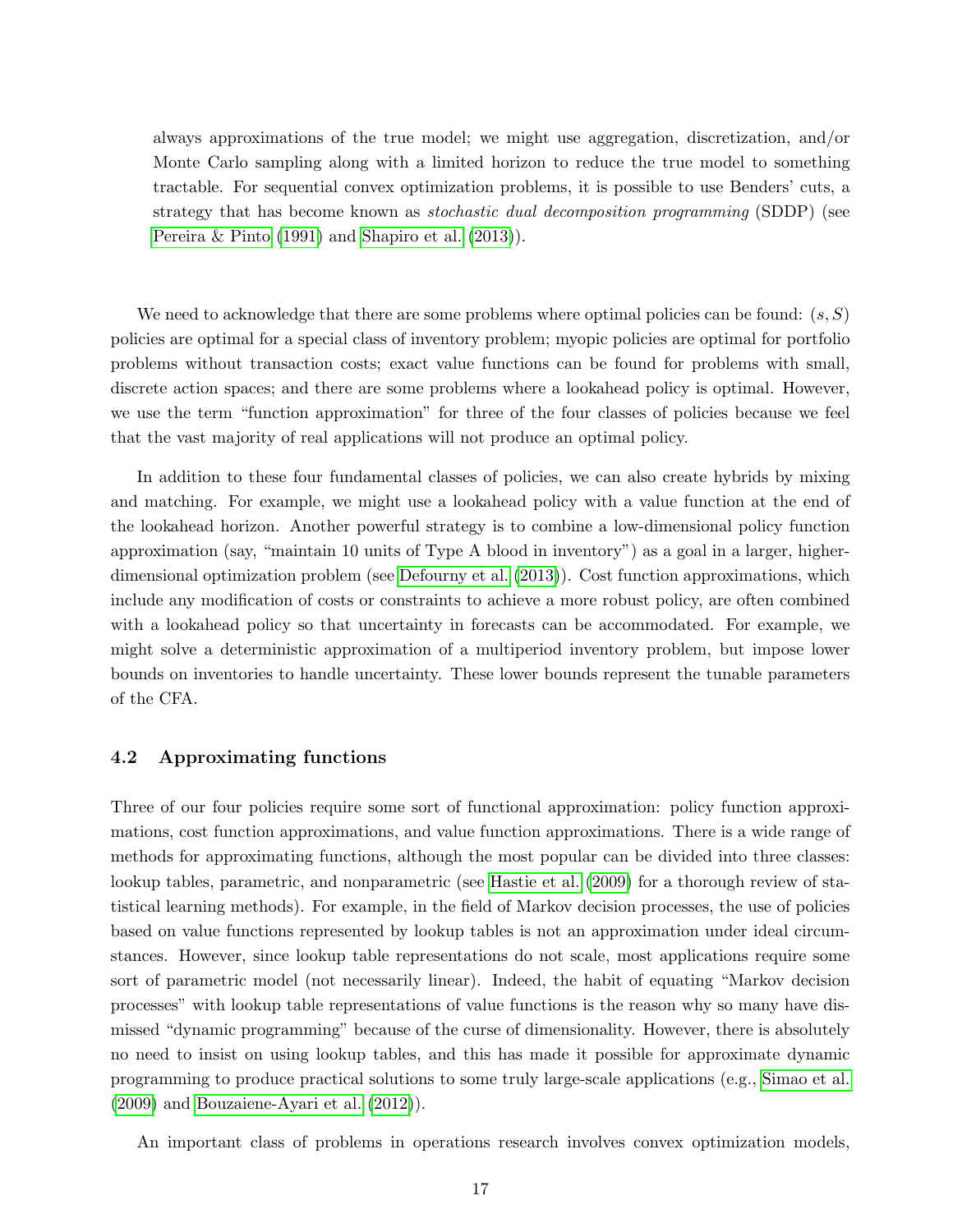<span id="page-20-2"></span>

<span id="page-20-1"></span>Figure 3: Approximating convex functions using piecewise linear, separable approximations (a), and multidimensional Benders' cuts (b).

which frequently arise in the context of resource allocation. Figure [3](#page-20-1) illustrates two (nonparametric) methods for approximating convex functions: piecewise linear, separable approximations (a) (see [Powell](#page-37-0) [\(2011\)](#page-37-0)[Chapter 13]), and multidimensional Benders' cuts (b) (see [Shapiro et al.](#page-38-4) [\(2009\)](#page-38-4) and [Birge & Louveaux](#page-36-8) [\(2011\)](#page-36-8)). An extensive literature on exploiting these approximation methods for resource allocation problems is beyond the scope of our discussion.

#### <span id="page-20-0"></span>4.3 Evaluating a policy

It would be nice if we could simply compute the objective function in equation [\(16\)](#page-9-0), but situations where we can compute the expectation exactly are quite rare. For this reason, we generally depend on using Monte Carlo simulation to get a statistical estimate of the value of a policy (see [Shapiro](#page-38-8) [\(2003\)](#page-38-8) for a nice introduction to Monte Carlo sampling methods in the context of stochastic optimization). Let  $\omega$  represent a sample realization of the sequence  $(W_1, W_2, \ldots, W_T)$ . A single simulation of a policy would be written

$$
F^{\pi}(\omega) = \sum_{t=0}^{T} C(S_t(\omega), X_t^{\pi}(S_t(\omega))).
$$

If T is large enough, we might feel that this is a reasonable estimate of the value of a policy  $\pi$ , but more often we are going to compute an average using

$$
\bar{F}^{\pi} = \frac{1}{N} \sum_{n=0}^{N} F^{\pi}(\omega^n). \tag{33}
$$

If we are simulating a policy  $X^{\pi}(S_t)$  based on value function approximations, we might write our VFA as

$$
\overline{V}_t^{\pi}(S_t|\theta) = \sum_{f \in \mathcal{F}} \theta_f \phi_f^{\pi}(S_t).
$$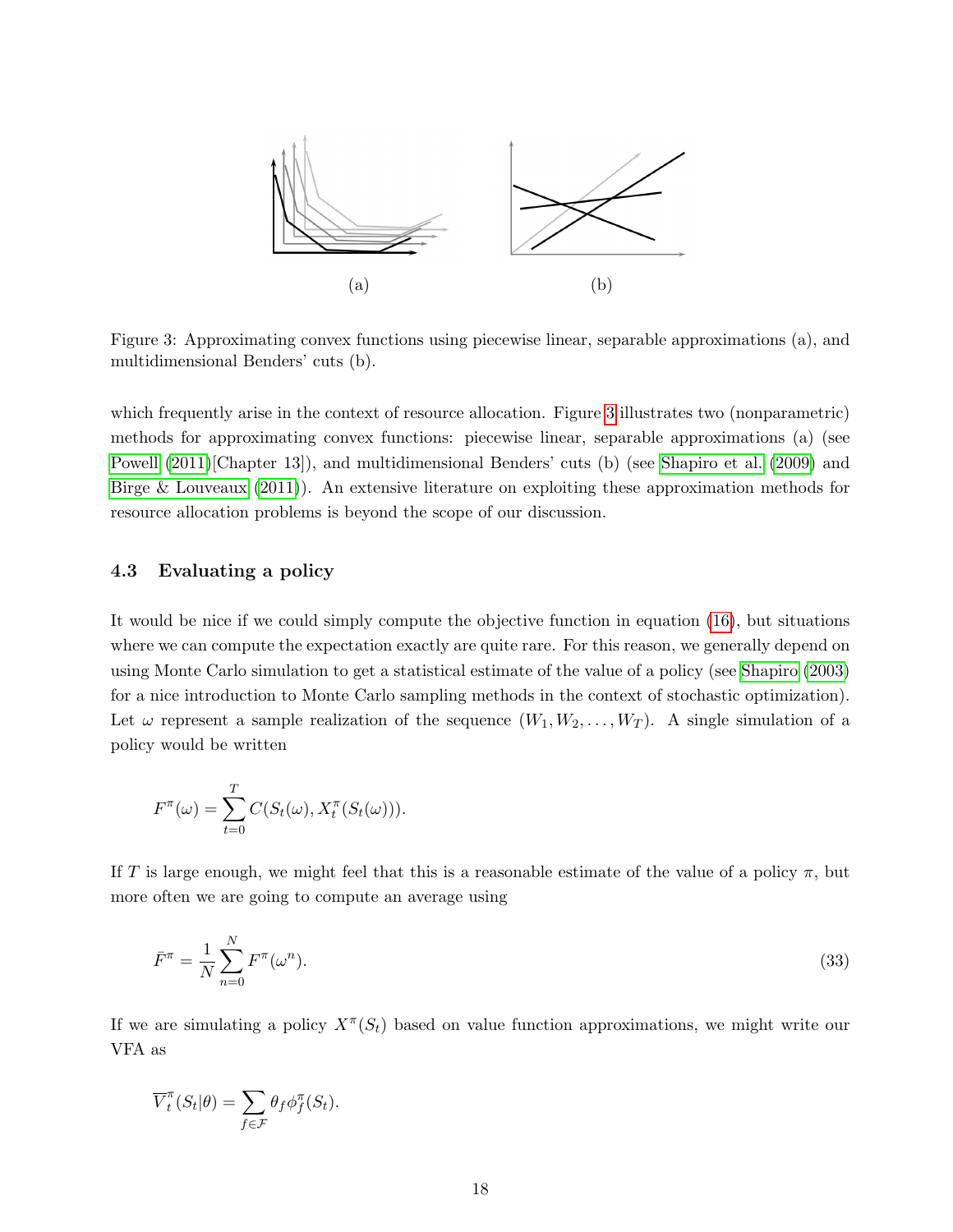<span id="page-21-2"></span>There are different strategies for estimating the regression coefficients  $\theta$ . If we are using adaptive learning (common in approximate dynamic programming), the policy at iteration  $n$  would be given by

$$
X_t^{\pi}(S_t|\theta^{n-1}) = \underset{x_t}{\arg\min} \left( C(S_t, x_t) + \sum_{f \in \mathcal{F}} \theta_f^{n-1} \phi_f(S_t) \right).
$$

Note that during iteration n, we might use estimates  $\theta^{n-1}$  obtained from iterations  $n-1$  and earlier.

Considerable attention has been devoted to the problem of choosing samples carefully. [Romisch](#page-38-9) [& Heitsch](#page-38-9) [\(2009\)](#page-38-9) describes methods for generating scenario trees focusing on the construction of lookahead models. [Bayraksan & Morton](#page-35-2) [\(2006\)](#page-35-2) and [Bayraksan & Morton](#page-36-9) [\(2009\)](#page-36-9) provide a nice discussion of assessing solution quality using Monte Carlo methods for stochastic optimization.

#### <span id="page-21-0"></span>4.4 Searching for the best policy

We can now put meaning to the statement "search over policies" (or "find the best function") implied by the objective function in equation [\(16\)](#page-9-0). The label  $\pi$  on our policy  $X_t^{\pi}(S_t)$  carries two types of information:

- Categorical information which describes the type of policy (PFA, CFA, VFA and Lookahead), and would also have to specify the specific structure of a function approximation: lookup table, parametric, or nonparametric (for example). If parametric (which is the most common), the categorical information would have to describe the particular structure (e.g., the set of basis functions in a linear approximation).
- **Tunable parameters**, which we refer to as  $\theta$ , might be the regression parameters of a linear model, the planning horizon in a lookahead policy, and the number of samples in a scenario tree.

Let  $p \in \mathcal{P}$  represent a class of policies, and let  $\theta \in \Theta^p$  be the set of values that  $\theta$  can take when using policy p. So,  $\pi^p = (p, \theta)$  for  $p \in \mathcal{P}$  and  $\theta \in \Theta^p$ . For a particular class of policies  $p \in \mathcal{P}$ , we have to solve a stochastic search problem to find the best  $\theta \in \Theta^p$ , which we write as

<span id="page-21-1"></span>
$$
\min_{\theta \in \Theta^p} \bar{F}^{\pi^p}(\theta) = \frac{1}{N} \sum_{t=0}^T C(S_t(\omega^n), X_t^{\pi^p}(S_t(\omega^n)|\theta)).
$$
\n(34)

This problem has to be solved for each of a (hopefully small) class of policies  $P$  chosen by the designer.

The literature for solving stochastic search problems is quite deep, spanning stochastic search (e.g., [Spall](#page-39-1) [\(2003\)](#page-39-1), [Chang et al.](#page-36-10) [\(2007\)](#page-36-10)), stochastic programming [\(Birge & Louveaux](#page-36-8) [\(2011\)](#page-36-8), [Shapiro](#page-38-4) [et al.](#page-38-4) [\(2009\)](#page-38-4)), ranking and selection [\(Barr & Rizvi](#page-35-3) [\(1966\)](#page-35-3), [Boesel et al.](#page-36-11) [\(2003\)](#page-36-11)), sample average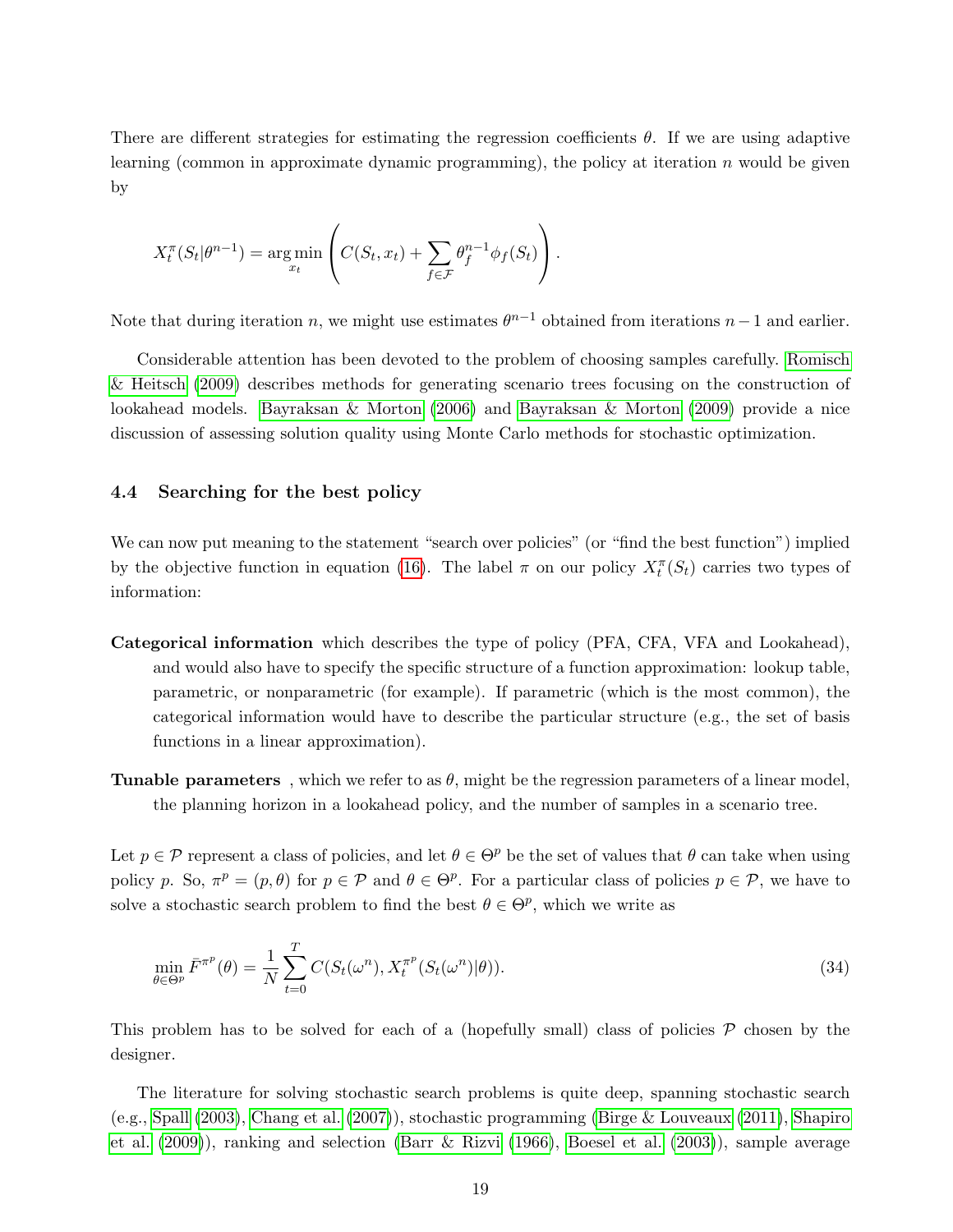<span id="page-22-3"></span>approximation [\(Kleywegt et al.](#page-37-4) [\(2002\)](#page-37-4)), simulation-optimization [\(Swisher et al.](#page-39-2) [\(2000\)](#page-39-2), [Fu et al.](#page-36-12)  $(2005)$ , [Hong & Nelson](#page-37-5)  $(2007)$ , [Chick et al.](#page-36-13)  $(2007)$ , [Chick & Gans](#page-36-14)  $(2009)$ , Andradóttir & Prudius [\(2010\)](#page-35-4)), and optimal learning (see the review of many techniques in [Powell & Ryzhov](#page-37-2) [\(2012\)](#page-37-2)). Algorithms vary depending on the answers to the following questions (to name a few):

- Is the objective function convex in  $\theta$ ?
- Can we compute derivatives (for continuous, tunable parameters)?
- Are we simulating policies in the computer (offline), or are we observing policies as they are being used in the field (online)?
- Can the objective function be quickly computed, or is it time consuming and/or expensive?
- Is the dimensionality of  $\theta$  small (three or less), or larger?

## <span id="page-22-0"></span>5 Lookahead policies

By far the most complex policy to model is a lookahead policy, which solves the original model by building a series of (typically) approximate models known as lookahead models. A lookahead model to be solved at time t is typically formulated over a horizon  $t, \ldots, t + H$ , and is used to determine what to do at time t, given by  $x_t$ . Once we implement  $x_t$ , we observe the transition from state  $S_t$ to  $S_{t+1}$  and repeat the process. Lookahead policies are often referred to as rolling/receding horizon procedures, or model predictive control. It is not unusual for authors to formulate a lookahead model without actually writing down the base model, which is often referred to as a "simulator."

But not everyone is using a lookahead model, which means it is not always clear whether the authors are solving the base model or a lookahead model. Imagine that we are trying to model a business problem over a horizon spanning time periods 0 up to 100. Is the intent to determine what to do at time 0? Or are we modeling a system over a planning horizon to assess the impact of various parameters and business rules? If we have a business simulator, then we will need to make decisions at every time t within our simulation horizon  $t = 0, \ldots, T$ , which we typically need to repeat for different sample outcomes. In a lookahead model, we also need to make decisions over our planning horizon  $t' = t, \ldots, t + H$ , but the decisions we make at time periods  $t' > t$  are purely for the purpose of making a better decision at time t.

#### <span id="page-22-1"></span>5.1 An optimal policy using the base model

We begin our discussion by noting that we can characterize an optimal policy using the function

<span id="page-22-2"></span>
$$
X_t^*(S_t) = \arg\min_{x_t} \left( C(S_t, x_t) + \min_{\pi \in \Pi} \mathbb{E} \left\{ \sum_{t'=t+1}^T C(S_{t'}, X_{t'}^{\pi}(S_{t'})) \middle| S_t \right\} \right), \tag{35}
$$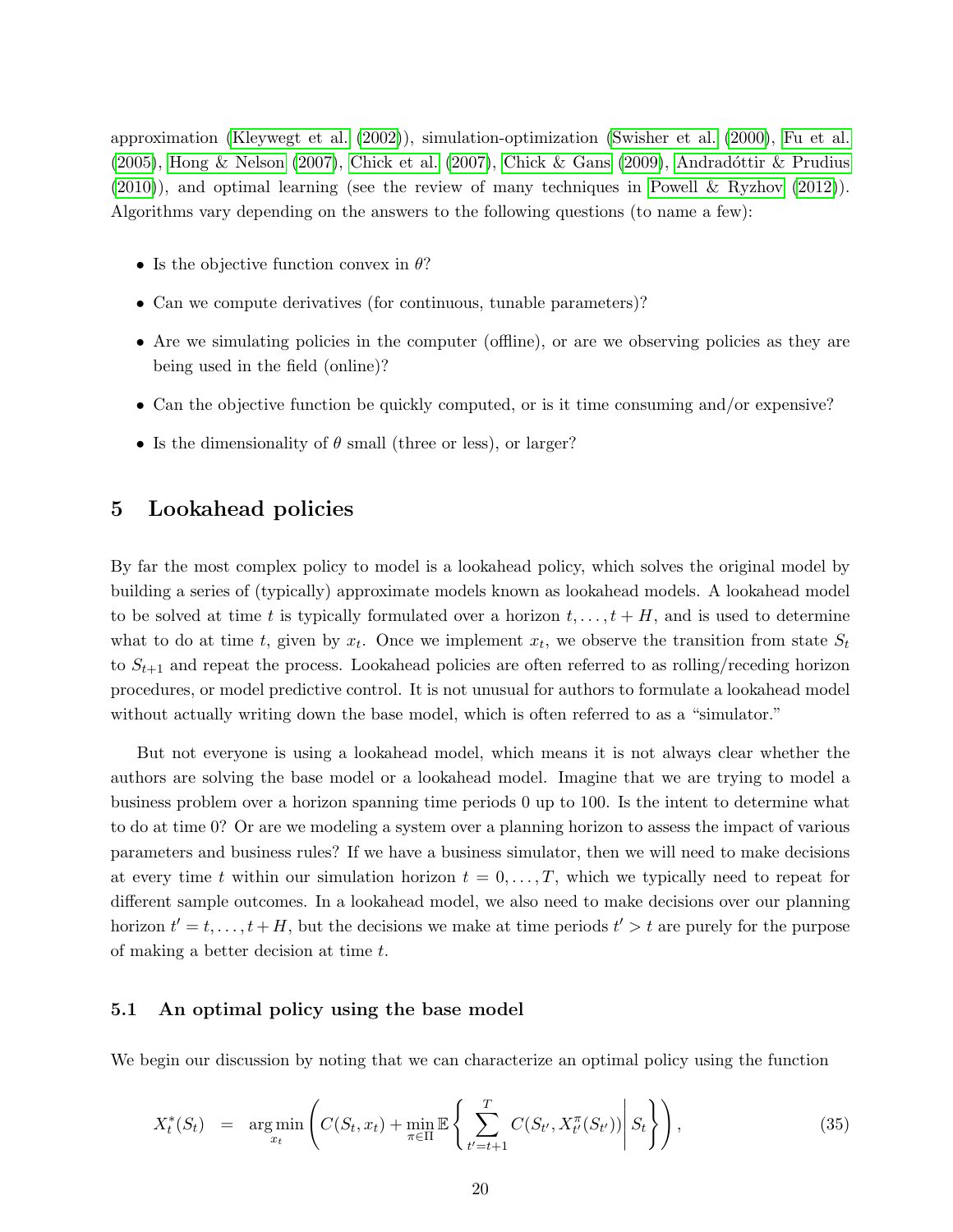where  $S_{t+1} = S^M(S_t, x_t, W_{t+1})$ . What we are doing is finding the best action now given the impact of that action on the rest of the horizon using the base model. Note that we did not say that we could compute this policy, but it is a starting point.

The imbedded optimization over policies can look mysterious, so many use an equivalent formulation which is written

<span id="page-23-1"></span>
$$
X_t^*(S_t) = \arg\min_{x_t} \left( C(S_t, x_t) + \min_{(x_{t'}(\omega), t < t' \le T), \forall \omega \in \Omega_t} \mathbb{E} \left\{ \sum_{t'=t+1}^T C(S_{t'}, x_{t'}(\omega)) \middle| S_t \right\} \right). \tag{36}
$$

Instead of writing a policy  $X_t^{\pi}(S_{t'})$ , we are writing  $x_{t'}(\omega)$ , which means that the decision at time  $t'$ depends on the sample path that we are following. The problem is that when we specify  $\omega$ , it means we are identifying the *entire* sample path, from  $t = 0$  up to  $t = T$ , which is like being able to know the future.

To make this valid, we have to impose a condition that means that  $x_{t'}(\omega)$  cannot "see" into the future (a condition that is satisfied when we use our policy  $X_t^{\pi}(S_{t'})$ ). One way to do this is to write  $x_{t'}(h_{t'})$ , expressing the dependence of  $x_{t'}$  on the history of the information process (see equation [\(15\)](#page-8-0)). The problem is that since  $h_{t'}$  is typically continuous (and multidimensional),  $x_{t'}(h_{t'})$ is effectively a continuous function which is the decision we would make if our history is  $h_{t'}$  (in other words, a policy). Pretty to write, but hard to compute.

Both [\(35\)](#page-22-2) and [\(36\)](#page-23-1) are lookahead policies that use the base model. Both require computing not only the decision that determines what we do now (at time  $t$ ), but also policies for every time period in the future. This is equivalent to computing decisions for every state, and for every time period in the future. The problem, of course, is that we usually cannot compute any of these policies, leading us to consider approximate lookahead models.

#### <span id="page-23-0"></span>5.2 Building an approximate lookahead model

To overcome the complexity of solving the exact model, we create what is called a *lookahead model* which is an approximation of the base model which is easier to solve. To distinguish our lookahead model from the base model, we are going to put tildes on all the variables. In addition, we use two time indices. Thus, the decision  $\tilde{x}_{tt'}$  is a decision determined while solving the lookahead model at time  $t$ , with a decision that will be implemented at time  $t'$  within the lookahead model.

There are several strategies that are typically used to simplify lookahead models:

**Limiting the horizon** - We may reduce the horizon from  $(t, T)$  to  $(t, t + H)$ , where H is a suitable short horizon that is chosen to capture important behaviors. For example, we might want to model water reservoir management over a 10 year period, but a lookahead policy that extends one year might be enough to produce high quality decisions. We can then simulate our policy to produce forecasts of flows over all 10 years.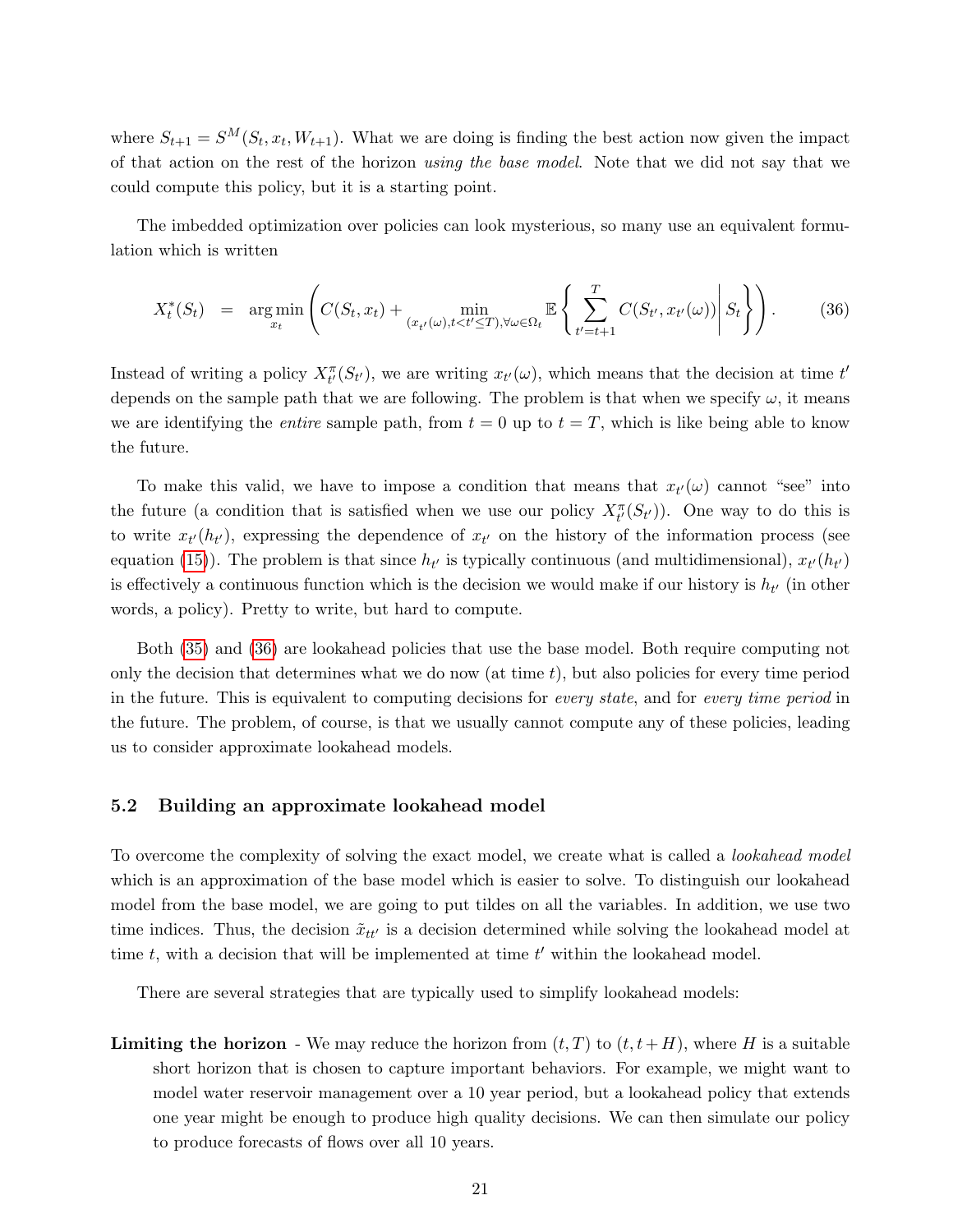<span id="page-24-1"></span>

<span id="page-24-0"></span>Figure 4: Illustration of (a) a two-stage scenario tree and (b) a multistage scenario tree.

- Stage aggregation A stage represents the process of revealing information followed by the need to make a decision. A common approximation is a two-stage formulation (see Figure  $4(a)$ ), where we make a decision  $x_t$ , then observe all future events (until  $t + H$ ), and then make all remaining decisions. A more accurate formulation is a multistage model, depicted in Figure [4\(](#page-24-0)b), but these can be computationally very expensive.
- Outcome aggregation or sampling Instead of using the full set of outcomes  $\Omega$  (which is often infinite), we can use Monte Carlo sampling to choose a small set of possible outcomes that start at time t (assuming we are in state  $S_t^n$  during the nth simulation through the horizon) through the end of our horizon  $t + H$ . We refer to this as  $\tilde{\Omega}_t^n$  to capture that it is constructed for the decision problem at time t while in state  $S_t^n$ . The simplest model in this class is a deterministic lookahead, which uses a single point estimate.
- Discretization Time, states, and decisions may all be discretized in a way that makes the resulting model computationally tractable. In some cases, this may result in a Markov decision process that may be solved exactly using backward dynamic programming (see [Puterman](#page-38-3) [\(2005\)](#page-38-3)). Because the discretization generally depends on the current state  $S_t$ , this model will have to be solved all over again after we make the transition from  $t$  to  $t + 1$ .
- Dimensionality reduction We may ignore some variables in our lookahead model as a form of simplification. For example, a forecast of weather or future prices can add a number of dimensions to the state variable. While we have to track these in the base model (including the evolution of these forecasts), we can hold them fixed in the lookahead model, and then ignore them in the state variable (these become latent variables).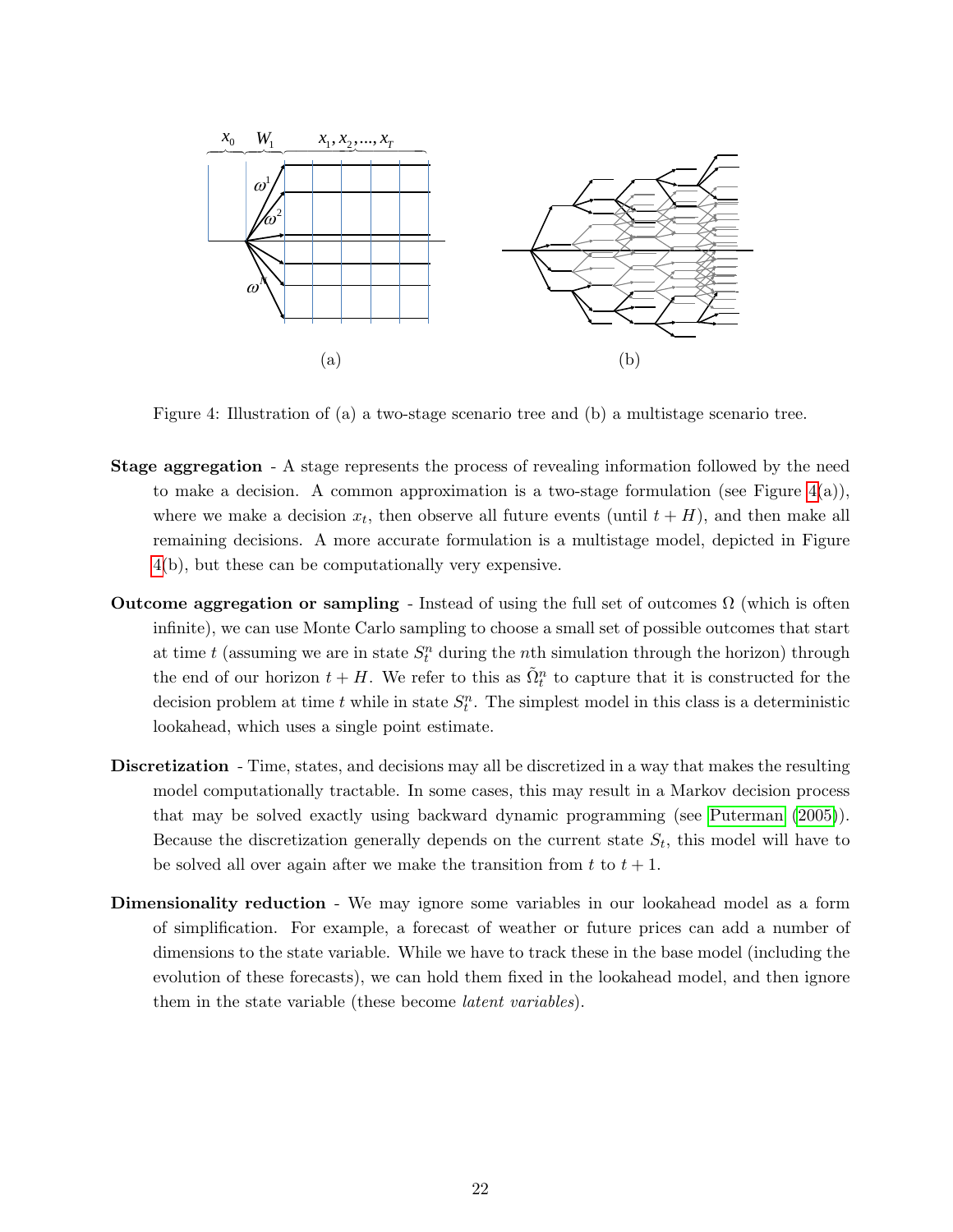#### <span id="page-25-0"></span>5.3 A deterministic lookahead model

A simple deterministic lookahead model simply uses point forecasts of all exogenous variables, giving us

$$
X_t^{LA-D,n}(S_t) = \underset{x_t}{\arg\min} \left( C(S_t, x_t) + \sum_{t'=t+1}^{t+H} C(\tilde{S}_{tt'}, \tilde{x}_{tt'}) \right), \tag{37}
$$

where  $\tilde{S}_{t,t'+1} = S^M(\tilde{S}_{tt'}, \tilde{x}_{tt'}, \overline{W}_{tt'})$ , and where  $\overline{W}_{tt'} = \mathbb{E}\{W_{tt'}|S_t\}$  is a forecast of  $W_{t'}$  made at time t. These models are often referred to as rolling horizon procedures or model predictive control, but these terms can also be applied to stochastic approximations of the lookahead model. However, deterministic approximations are most widely used in practice.

#### <span id="page-25-1"></span>5.4 A stochastic lookahead model

A stochastic lookahead model can be created using our sampled set of outcomes  $\tilde{\Omega}_t^n$ , giving us a stochastic lookahead policy

<span id="page-25-2"></span>
$$
X_t^{LA-SP,n}(S_t^n) = \underset{x_t}{\arg\min} \left( C(S_t^n, x_t) + \underset{(\tilde{x}_{tt'}(\tilde{\omega}), t < t' \le t + H), \forall \tilde{\omega} \in \tilde{\Omega}_t^n}{\min} \left\{ \sum_{t'=t+1}^{t+H} C(\tilde{S}_{tt'}, \tilde{x}_{tt'}(\tilde{\omega})) \middle| S_t \right\} \right). (38)
$$

When computing this policy, we start in a particular state  $S_t^n$  (in the state space of the base model), but then step forward in time using

$$
\tilde{S}_{t,t+1} = S^M(S_t^n, x_t, \tilde{W}_{t,t+1}(\tilde{\omega})), \n\tilde{S}_{t,t'+1} = S^M(\tilde{S}_{tt'}, \tilde{x}_{tt'}, \tilde{W}_{t,t'+1}(\tilde{\omega})), t' = t + 1, ..., T - 1.
$$

In [\(38\)](#page-25-2), the expectation  $\mathbb{E}^n \{\cdot | S_t\}$  is over the sampled outcomes in  $\tilde{\Omega}_t^n$  which is constructed given that we are in state  $S_t^n$ . To help visualize these transitions, it is often the case that we have a resource variable  $\tilde{R}_{tt'} = (\tilde{R}_{tt'}_{i})_{i \in \mathcal{I}}$  (e.g., how many units of blood we have on hand of type i at time t'), where we would typically write the transition as

$$
\tilde{R}_{t,t'+1}(\tilde{\omega}) = \tilde{A}_{tt'}\tilde{x}_{tt'}(\tilde{\omega}) + \hat{R}_{t,t'+1}(\tilde{\omega}),
$$

where  $\hat{R}_{t,t'+1}(\tilde{\omega})$  represents a sample realization of blood donations between  $t'$  and  $t'+1$  in our lookahead model. In addition, we might have one or more information variables  $I_{tt}$ , such as temperature (in an energy problem), or a market price. These might evolve according to

$$
\tilde{I}_{t,t'+1}(\tilde{\omega}) = \tilde{I}_{tt'}(\tilde{\omega}) + \hat{I}_{t,t'+1}(\tilde{\omega}),
$$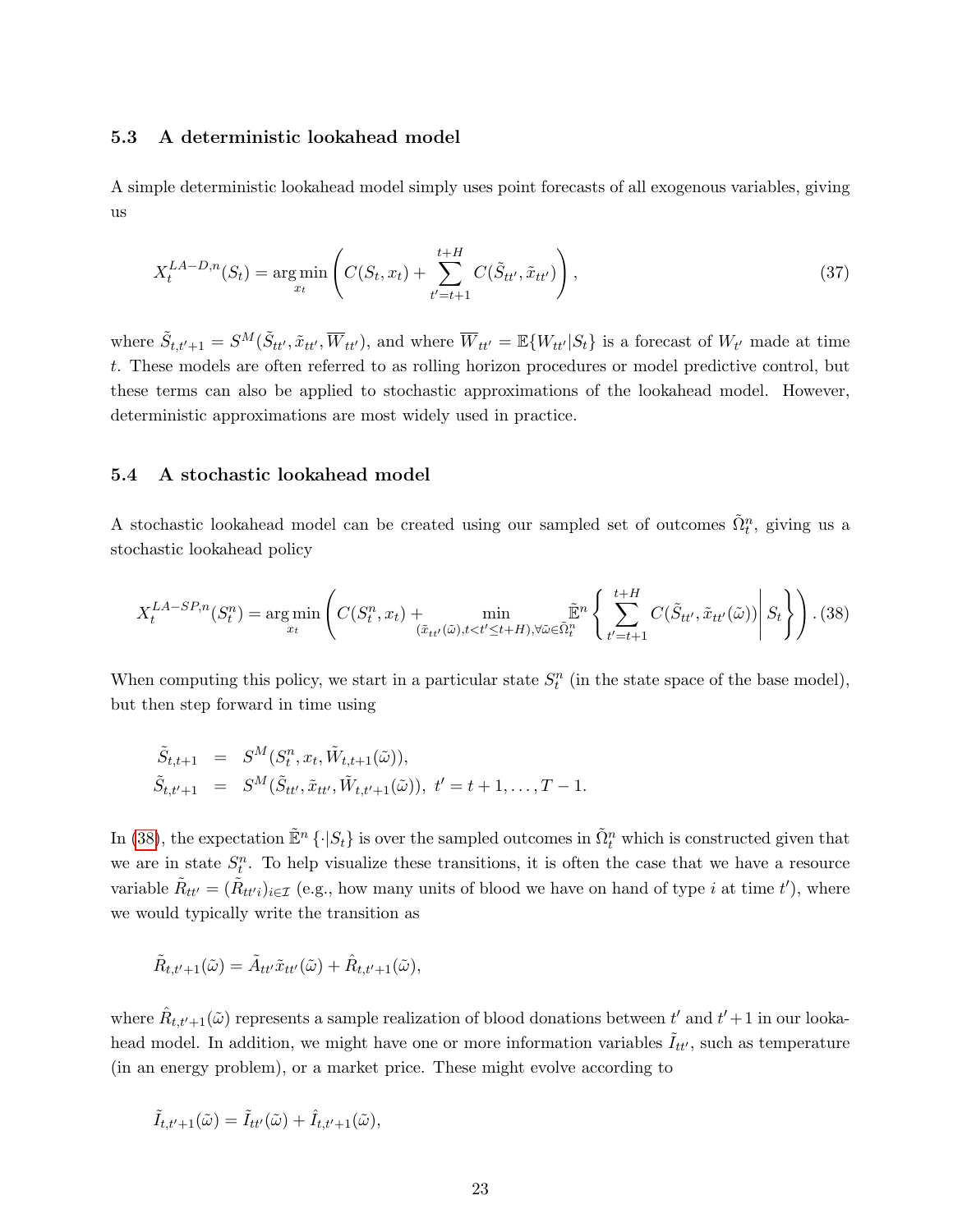<span id="page-26-2"></span>where  $\hat{I}_{t,t'+1}(\tilde{\omega})$  is a sample realization of the change in our information variables. The evolution of the information variables is captured in the scenario tree (Figure  $4(a)$  or  $4(b)$ ), while that of the resource variables is captured in the constraints for  $\tilde{x}_{tt'}$ .

Now we have an expression that is computable, although it might be computationally expensive. Indeed, it is often the case that the optimization problem in [\(38\)](#page-25-2) is so large that we have to turn to decomposition methods which solve the problem within a tolerance (see [Rockafellar & Wets](#page-38-10) [\(1991\)](#page-38-10), [Birge & Louveaux](#page-36-8) [\(2011\)](#page-36-8)). However, our notation now makes it clear that we are solving a lookahead model. Bounds on the performance of a lookahead model do not translate to bounds on the performance of the policy in terms of its ability to minimize the base objective function [\(16\)](#page-9-0).

An alternative approach is to approximate the future using a value function approximation, giving us a VFA-based policy that looks like

<span id="page-26-1"></span>
$$
X_t^{VFA,n}(S_t) = \underset{x_t}{\arg\min} \left( C(S_t, x_t) + \mathbb{E}\{\overline{V}_{t+1}^{n-1}(S_{t+1})|S_t, x_t\} \right),\tag{39}
$$

where

$$
\overline{V}_{t+1}^{n-1}(S_{t+1}) \approx \min_{\pi \in \Pi} \mathbb{E} \left\{ \sum_{t'=t+1}^{T} C(S_{t'}, X_{t'}^{\pi}(S_{t'})) \middle| S_{t+1} \right\}.
$$

Here, we are using some sort of functional approximation  $\overline{V}_{t+1}^{n-1}(S_{t+1})$  which has been estimated using information collected during earlier iterations (that is why it is indexed  $n-1$ ). What is important here is that we are approximating the base model, not the lookahead model. If we have access to a convenient post-decision state  $S_t^x$ , we can drop the expectation and use

<span id="page-26-0"></span>
$$
X_t^{VFA,n}(S_t) = \underset{x_t}{\arg\min} \left( C(S_t, x_t) + \overline{V}_t^{n-1}(S_t^x) \right). \tag{40}
$$

where the post-decision value function approximation [\(40\)](#page-26-0) is different than the pre-decision value function approximation in [\(39\)](#page-26-1).

We note that once we have the value function approximations  $\overline{V}_t(S_t)$  (or  $\overline{V}_t(S_t^x)$ ) for  $t = 0, \ldots, T$ , we have a complete policy for the base model, where we assume that the approximation  $\overline{V}_t(S_t)$  gives us a value for every possible state (which means we have a decision for every possible state). By contrast, the lookahead policy  $X_t^{LA-SP,n}$  $t_t^{LA-SP,n}(S_t)$  works only for a particular state  $S_t$  at time t. In the process of solving the stochastic lookahead policy, we produce a series of decisions  $\tilde{x}_{tt'}(\tilde{S}_{tt'})$  that can be interpreted as a policy within the lookahead model. But because it is only for a small sample of states  $\tilde{S}_{tt'}$  (that is, the states that appear in the scenario tree), this policy cannot be used again as we step forward in time. As a result, if we make a decision  $x_t = X_t^{LA-SP,n}$  $t_t^{LA-SP,n}(S_t)$  and then step forward to  $S_{t+1} = S^M(S_t, x_t, W_{t+1}(\omega))$ , we have to solve [\(38\)](#page-25-2) from scratch.

The need to recompute the lookahead model is not limited to deterministic approximations or approximations of stochastic models through scenario trees. We might solve the lookahead model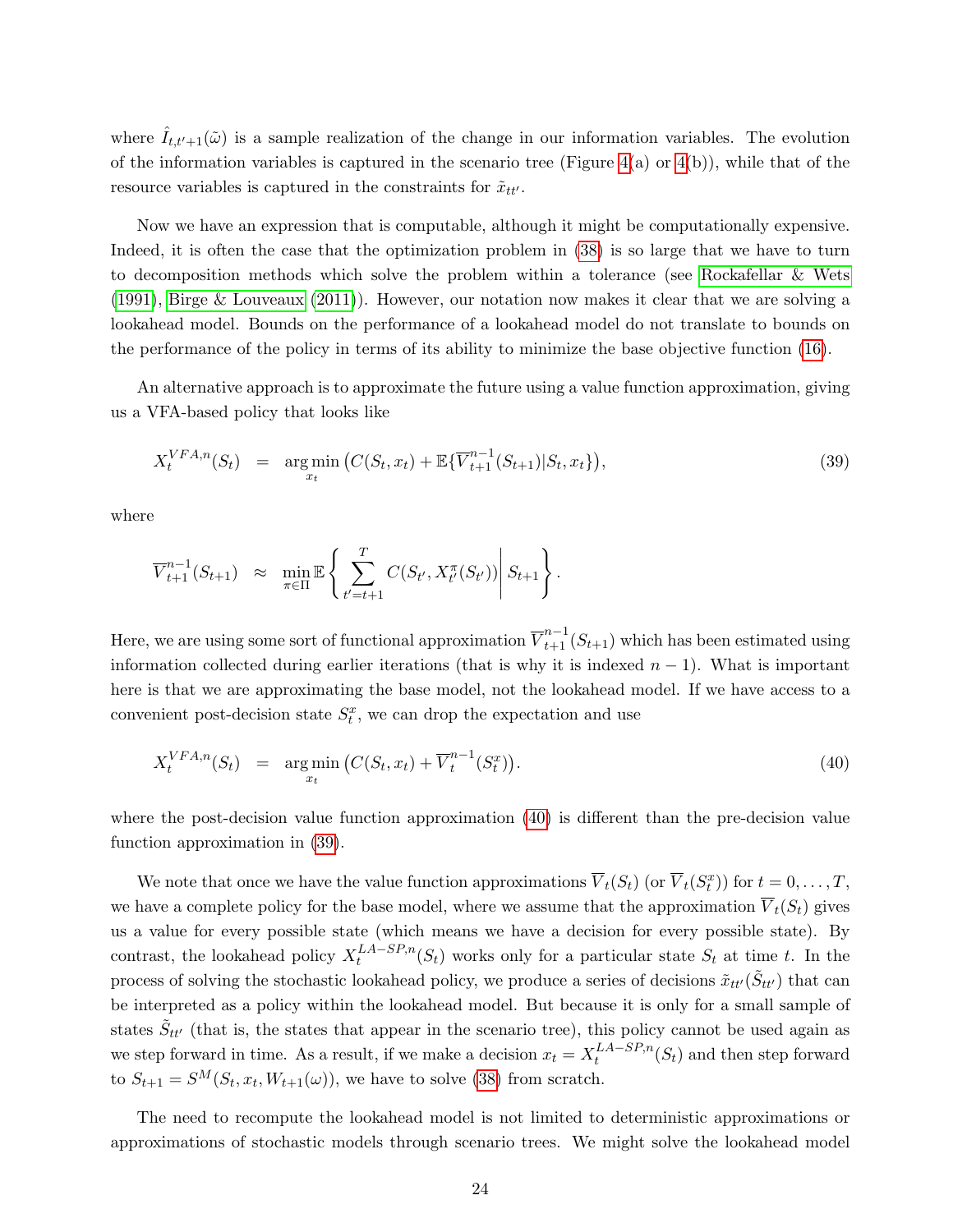<span id="page-27-1"></span>using a value function, as we did previously in equation [\(32\)](#page-18-1), repeated here for convenience:

$$
X_t^{\pi}(S_t) = \underset{x_{tt} \in \mathcal{X}_t}{\arg \min} \left( C(S_{tt}, x_{tt}) + \mathbb{E}\{\tilde{V}_{t,t+1}(\tilde{S}_{t,t+1}) | S_t\} \right). \tag{41}
$$

Here, we might assume that  $\tilde{V}_{t,t+1}(\tilde{S}_{t,t+1})$  is an exact estimate of the downstream value of being in state  $\tilde{S}_{t,t+1}$  when solving our simplified lookahead model (that is why we have a tilde over the V). Because the lookahead model typically involves information available at time  $t$ , when we make a decision at time t and step forward in time (in the real process), we generally have to start all over again from scratch. This is not the case when we use a value function approximation  $\overline{V}_t(S_t)$  that is an approximation of the downstream value in the base model.

#### <span id="page-27-0"></span>5.5 Evaluating a lookahead policy

The correct way to evaluate a lookahead policy (or any policy) is in the context of the objective function for the base model given in [\(16\)](#page-9-0). Figure [5](#page-28-1) illustrates the process of solving a stochastic lookahead model using scenario trees, then stepping forward in time to simulate the performance of our lookahead policy. As of this writing, there is a lot of work evaluating the quality of the solution of a lookahead model (which can be quite hard to solve), but very little evaluating the performance of a lookahead policy in terms of its ability to solve the base model (see, for example, [Rockafellar &](#page-38-10) [Wets](#page-38-10) [\(1991\)](#page-38-10), [Philpott & Guan](#page-37-6) [\(2008\)](#page-37-6), [Bayraksan & Morton](#page-36-9) [\(2009\)](#page-36-9), [Mak et al.](#page-37-7) [\(1999\)](#page-37-7)).

Considerably more attention has been given to this topic in the engineering controls community under the umbrella of model predictive control, but this work assumes a particular structure to the problem that generally does not apply in operations research (see [Camacho & Bordons](#page-36-15) [\(2004\)](#page-36-15) for a good introduction to model predictive control (MPC), and [Lewis et al.](#page-37-1) [\(2012\)](#page-37-1) for a modern introduction to approximate dynamic programming and optimal control).

It has been our experience that while many researchers in stochastic programming understand that a stochastic program should be evaluated in a "simulator," there is a fairly widespread lack of appreciation that the "simulator" is actually a way of approximating the objective function [\(16\)](#page-9-0), which is the real problem we are trying to solve (see [Mulvey et al.](#page-37-8) [\(1995\)](#page-37-8), [Takriti et al.](#page-39-3) [\(1996\)](#page-39-3), [Mccusker et al.](#page-37-9) [\(2002\)](#page-37-9), [van der Weijde & Hobbs](#page-39-4) [\(2012\)](#page-39-4), [Defourny et al.](#page-36-6) [\(2013\)](#page-36-6) for a few examples). For example, [Ben-Tal et al.](#page-36-16) [\(2005\)](#page-36-16) propose a policy using a robust (min-max) lookahead policy, which they then evaluate by averaging a series of simulations, which means using the objective in [\(16\)](#page-9-0) (see [Ben-Tal et al.](#page-36-16) [\(2005\)](#page-36-16)[section 4.3]). The lack of consistency between the objective function in the "simulator" (the base model) and that used in the lookahead model reflect, in our view, a fairly widespread misunderstanding that the simulator is actually the stochastic analog of the objective function [\(4\)](#page-3-3) used in deterministic models.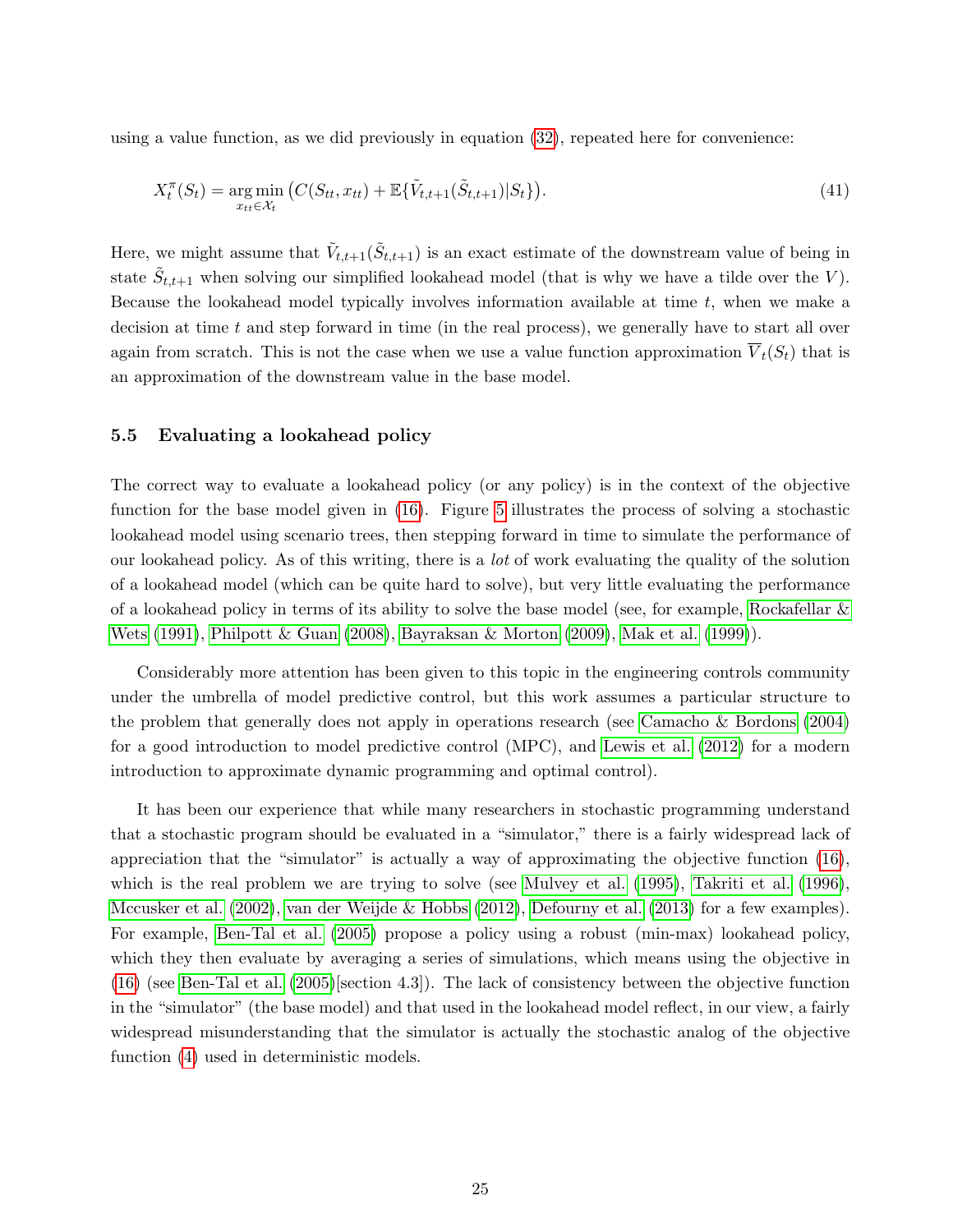<span id="page-28-2"></span>

<span id="page-28-1"></span>Figure 5: Illustration of rolling horizon procedure, using a stochastic model of the future (from [Powell](#page-38-0) [et al.](#page-38-0)  $(2012b)$  $(2012b)$ .

#### <span id="page-28-0"></span>5.6 Comments

The distinction between base models and lookahead models has not entered the literature, so care has to be used when deciding if a researcher is solving the base model or just a lookahead model. It is our experience that the vast majority of papers using stochastic programming for multistage problems are using lookahead policies (see, for example, [Jacobs et al.](#page-37-10) [\(1995\)](#page-37-10), [Takriti et al.](#page-39-3) [\(1996\)](#page-39-3), Dupačová [et al.](#page-36-17)  $(2000)$ , [Wallace & Fleten](#page-39-5)  $(2003)$ , [Jin et al.](#page-37-11)  $(2011)$ ). This means that after implementing the first-period decision and stepping forward in time, the problem has to be solved again with a new set of scenario trees.

But this is not always the case. [Shapiro et al.](#page-38-7) [\(2013\)](#page-38-7) formulates and solves a 120-period stochastic program (we would call it a dynamic program) using Benders' cuts (a form of value function approximation) for an application that does not require the use of a scenario tree. This strategy has come to be known as the *stochastic dual decomposition procedure* (or SDDP, first introduced by [Pereira & Pinto](#page-37-3) [\(1991\)](#page-37-3)). While this could be viewed as a 120-period lookahead model, it is perfectly reasonable to define his base model as consisting of 120 periods. This is possible because after he solves his 120-period problem, he has a series of Benders' cuts that defines a policy for every state, for every time period. This is possible because he makes an assumption known in this community as intertemporal independence which means that after making a decision, the information process refreshes itself and does not retain history (intertemporal independence simply means that we can ignore the information process in the post-decision state). As a result, it is only necessary to compute one set of cuts for every time period, rather than one for every node in a scenario tree. However, SDDP requires approximating the underlying information process using a finite (and small) set of sample realizations; the bounds on the quality of the solution are only bounds for this approximate problem (see [Shapiro et al.](#page-38-7)  $(2013)$ [section 3.1] and [Philpott & Guan](#page-37-6)  $(2008)$ [section 2]).

Our own work [\(Powell et al.](#page-38-2) [\(2012](#page-38-2)a), [Simao et al.](#page-38-1) [\(2009\)](#page-38-1) and [Powell & Topaloglu](#page-37-12) [\(2006\)](#page-37-12) for example) also uses value functions that are approximations of the base model, over the entire horizon. In both sets of research, once the value functions (Benders' cuts in [Shapiro et al.](#page-38-7) [\(2013\)](#page-38-7) and [Sen &](#page-38-11) [Zhou](#page-38-11) [\(2014\)](#page-38-11)) have been estimated, they can be used not just to determine the first period decision, but all decisions over the horizon. These are examples of algorithms that are solving the base model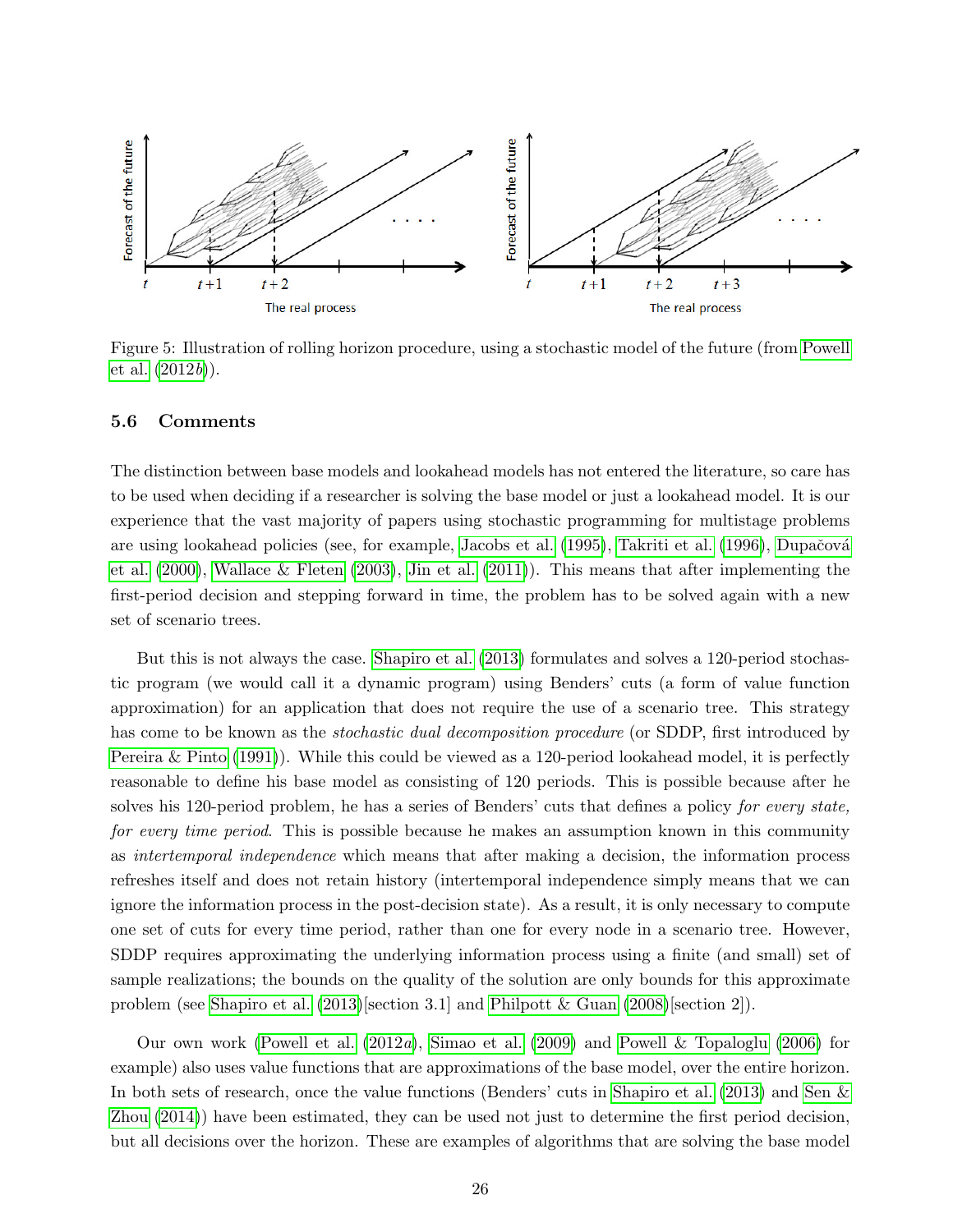<span id="page-29-0"></span>rather than a lookahead model.

Scenario trees always imply a lookahead policy, because stepping forward in the base model will almost invariably put us in a state that is not represented in the scenario tree. [Sen & Zhou](#page-38-11) [\(2014\)](#page-38-11) introduces multi-stage stochastic decomposition (MSD) building on the breakthrough of stochastic decomposition for two-stage problems [\(Higle & Sen](#page-36-18) [\(1991\)](#page-36-18)). The MSD algorithm generates scenarios which asymptotically cover the entire state space, but any practical implementation (which is limited to a finite number of samples) would still require re-optimizing after stepping forward in time, since it is unlikely that we would have sampled the state that we actually transitioned to.

Even with these simplifications, optimal solutions of the lookahead model may still be quite difficult, and a substantial literature has grown around the problem of solving stochastic lookahead models [\(Rockafellar & Wets](#page-38-10) [\(1991\)](#page-38-10), [Higle & Sen](#page-37-13) [\(1996\)](#page-37-13), [Romisch & Heitsch](#page-38-9) [\(2009\)](#page-38-9), [Birge & Louveaux](#page-36-8) [\(2011\)](#page-36-8), [King & Wallace](#page-37-14) [\(2012\)](#page-37-14)). Often, exact solutions to even a simplified stochastic model are not achievable, so considerable attention has been given to estimating bounds. But it is important to realize:

- An optimal solution to a lookahead model is, with rare exceptions, not an optimal policy.
- A bound on a lookahead model is not a bound on the performance of the resulting policy (with rare exceptions, such as [Shapiro et al.](#page-38-7) [\(2013\)](#page-38-7)).

For an in-depth treatment of the properties of lookahead policies, see the work of Sethi (see [Sethi](#page-38-12) [& Haurie](#page-38-12) [\(1984\)](#page-38-12), [Sethi & Bhaskaran](#page-38-13) [\(1985\)](#page-38-13) and [Bhaskaran & Sethi](#page-36-19) [\(1987\)](#page-36-19)). Not surprisingly, this literature is restricted to very simple problems.

This is a good time to return to the comment of the helpful referee who felt that multistage stochastic programming offered a richer framework than dynamic programming. The comment ignores the idea that the stochastic program is actually a lookahead policy for solving a dynamic program, and that what we care most about is the performance of the policy for solving the base model (that is, equation [\(34\)](#page-21-1)) rather than how well we solve the lookahead model (equation [\(31\)](#page-18-0)). This comment also ignores the fact that the lookahead model is itself a dynamic program (no matter how it is solved), and many in the stochastic programming community even use value function approximations (in the form of Benders' cuts) to solve the lookahead model (see [Shapiro et al.](#page-38-4) [\(2009\)](#page-38-4) and [Jacobs et al.](#page-37-10) [\(1995\)](#page-37-10) for examples). We feel that placing stochastic programming within the broader framework of dynamic programming separates the lookahead model from the base model (which is usually ignored). In addition, it helps to build bridges to other communities (especially simulation), but raises new research questions, such as the performance of stochastic programming as a policy rather than the value of the lookahead objective function.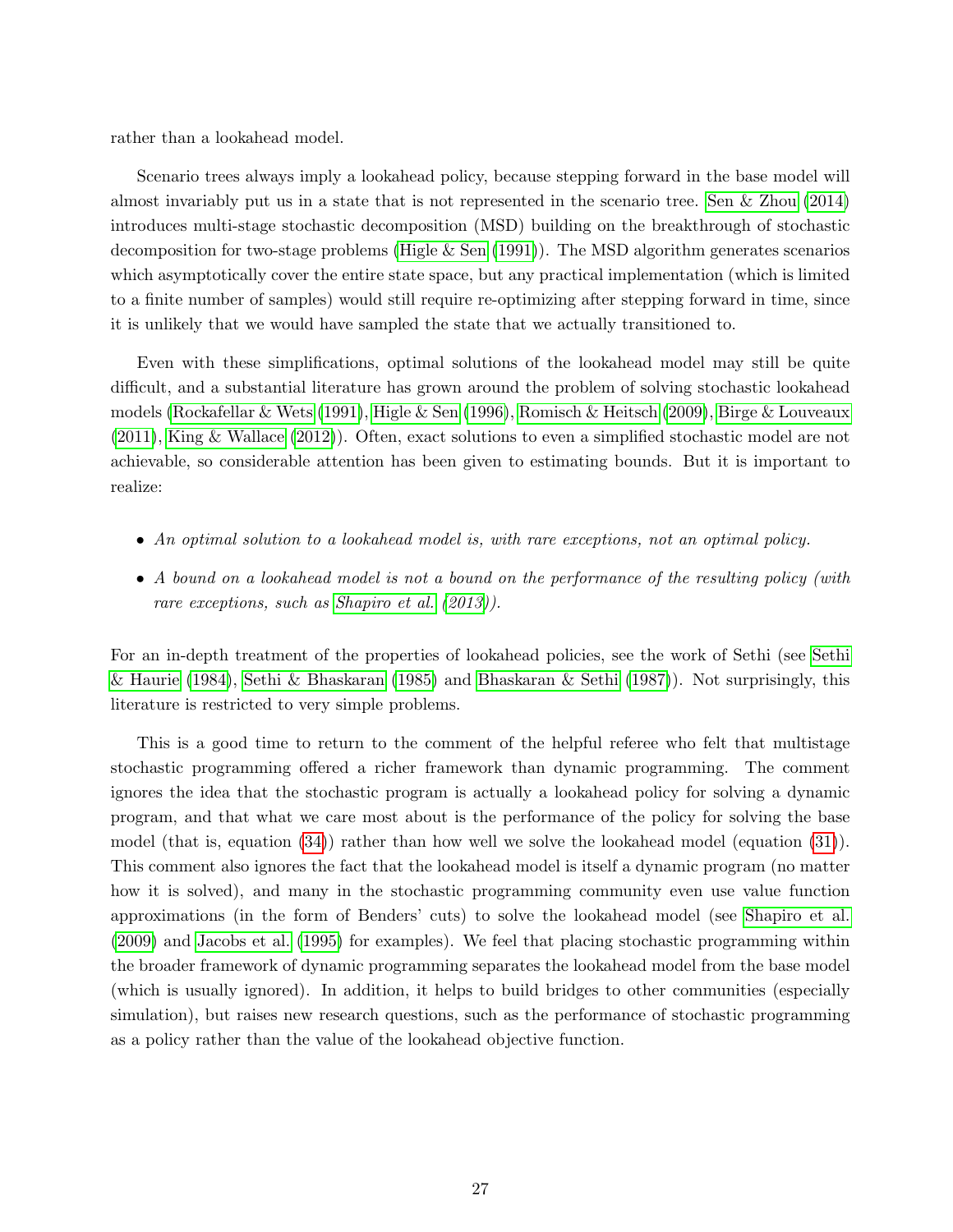## <span id="page-30-2"></span><span id="page-30-0"></span>6 Direct policy search versus Bellman error minimization

Lookahead policies represent powerful approximations for many problems, and are especially popular for more complex problems. However, there are problems where it is possible to compute optimal policies, and these can serve as useful benchmarks for approximate policies such as CFAs (estimated using direct policy search), and policies based on VFAs (estimated using Bellman error minimization).

Consider a policy given by

<span id="page-30-1"></span>
$$
X_t^{\pi}(S_t|\theta) = \underset{x \in \mathcal{X}_t}{\arg \min} \left( C(S_t, x) + \gamma \sum_{f \in \mathcal{F}} \theta_f \phi_f(S_t^x) \right). \tag{42}
$$

We now face a choice between two methods for choosing  $\theta$ : Bellman-error minimization (which produces a value function approximation), or direct policy search (which gives us a cost function approximation). In this section, we are going to compare a series of strategies for estimating CFAand VFA-based policies using a relatively simple energy storage application.

With direct policy search, we choose  $\theta$  by solving equation [\(34\)](#page-21-1) using any of a range of stochastic search methods (see [Maxwell et al.](#page-37-15) [\(2010\)](#page-37-15)[Section 5.4] for an example). If we use Bellman-error minimization, we need to create estimates of the value of being in a state  $S_t$ , and then use these estimates to update our value function approximation. One method, approximate value iteration, computes estimates  $\hat{v}_t^n$  (in iteration n) of the value of starting in some state  $S_t^n$  using

$$
\hat{v}_t^n = \min_{x \in \mathcal{X}_t} \left( C(S_t^n, x) + \overline{V}_t^{n-1}(S_t^{x,n}) \right),
$$

where  $S_t^{x,n}$  $t^{x,n}_t$  is the post-decision state given that we are in state  $S_t^n$  and take action x.

A second method involves defining our policy using [\(42\)](#page-30-1), and then simulating this policy from time t until the end of the horizon following sample path  $\omega^n$  using

$$
\hat{v}_t^n = \sum_{t'=t}^T C(S_{t'}^n, X^\pi(S_{t'}^n | \theta^{n-1})),
$$

where  $S_{t'+1} = S^M(S_{t'}^n, x_{t'}^n, W_{t'+1}(\omega^n))$ . This is the foundation of approximate policy iteration, originally derived as backpropagation in the early work of Paul Werbos [\(Werbos](#page-39-6) [\(1974\)](#page-39-6), [Werbos](#page-39-7) [\(1989\)](#page-39-7), [Werbos](#page-39-8) [\(1992\)](#page-39-8)) who introduced the idea of backward differentiation. It is beyond the scope of our presentation to discuss the merits of these two approaches (see chapters 9 and 10 of [Powell](#page-37-0) [\(2011\)](#page-37-0)), but the key idea is to create an observation (or set of observations) of the value of being in a state and then use these observations to obtain  $\theta^n$ .

To provide a hint into the performance of these different methods, we have been running a series of experiments on a relatively simple set of energy storage problems (some infinite horizon, others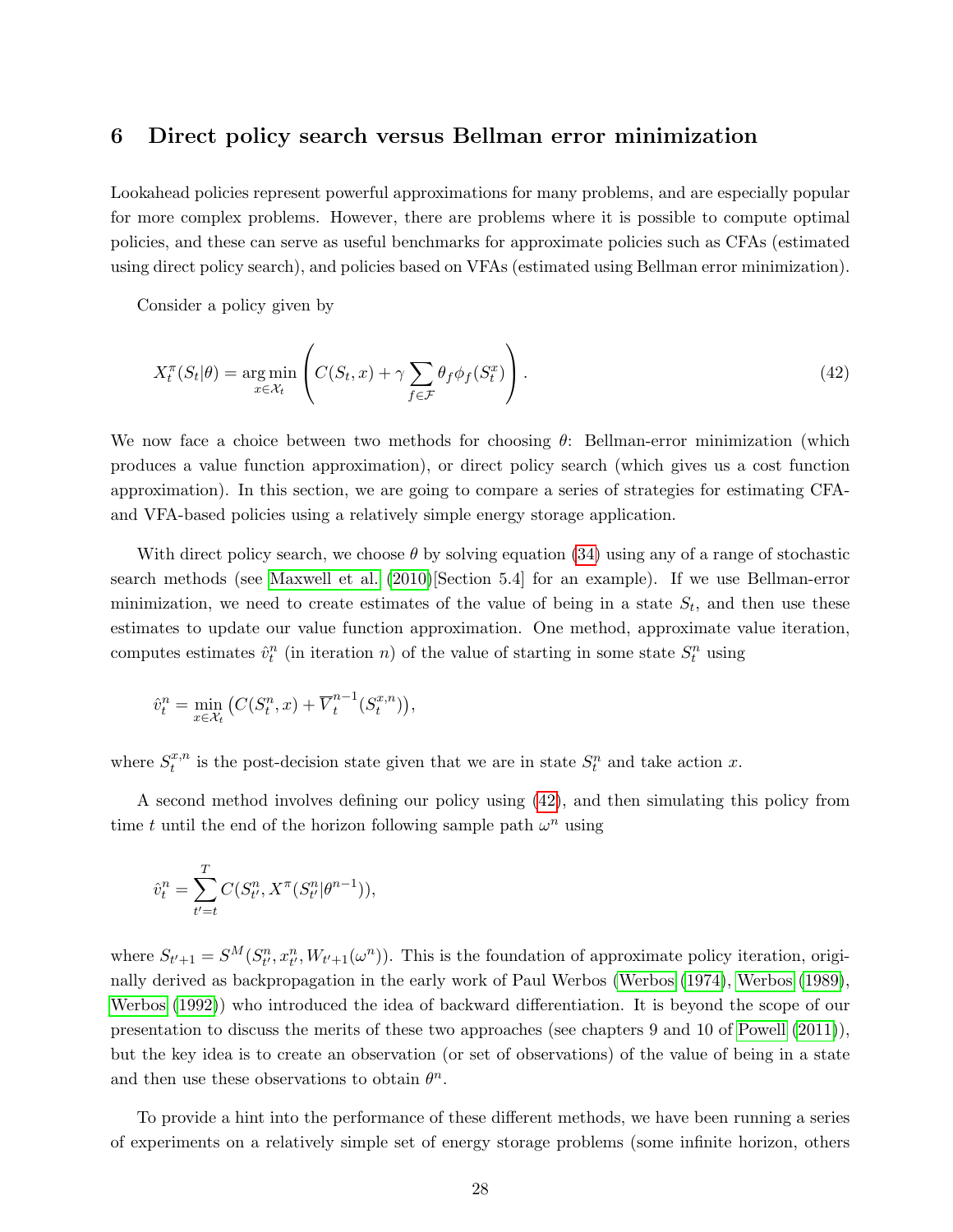<span id="page-31-0"></span>finite horizon) which we are able to solve optimally, providing a benchmark. While this is just one class of applications, the results are consistent with our experiences on other problems. Here are the algorithms we have run:

- 1) A simple myopic policy (minimizes real-time costs now without regard to the future).
- 2) Basic least squares approximate policy iteration described in [Lagoudakis & Parr](#page-37-16) [\(2003\)](#page-37-16).
- 3) Least squares approximate policy iteration using instrumental variables (or projected Bellman error minimization), also described in [Lagoudakis & Parr](#page-37-16) [\(2003\)](#page-37-16) and implemented in [Scott et](#page-38-14) [al.](#page-38-14) [\(2013\)](#page-38-14).
- 4) Direct policy search, using the same basis functions used in the testing with least squares policy iteration [\(Scott et al.](#page-38-14) [\(2013\)](#page-38-14), using [Scott et al.](#page-38-15) [\(2011\)](#page-38-15) to do the stochastic search).
- 5) Approximate value iteration with a backward pass (known as TD(1) in the reinforcement learning community [Sutton & Barto](#page-39-9) [\(1998\)](#page-39-9) or backpropagation in the controls community [Werbos](#page-39-8) [\(1992\)](#page-39-8)), but using a piecewise linear value function (in the energy resource variable) which maintains concavity (see [Salas & Powell](#page-38-16) [\(2013\)](#page-38-16)).
- 6) Approximate policy iteration - [Pham](#page-37-17) [\(2013\)](#page-37-17) evaluated API using linear models, support vector regression, Gaussian process regression, tree regression, kernel regression, and a local parametric method, on a library of test problems with optimal solutions.

The first four problems were run on a steady state (infinite horizon) problem, while the rest were all run on a finite horizon, time-dependent set of problems. Optimal policies were found using classical value iteration to within 1 percent of optimality (with a discount factor of .9999, given the very small time steps). Optimal policies were calculated by discretizing the problems and solving them using classical (model-based) backward dynamic programming. These datasets were also evaluated by [Pham](#page-37-17) [\(2013\)](#page-37-17) who tested a range of learning algorithms using approximate policy iteration.

Figure [6](#page-32-0) shows the results of the first four experiments, all scaled as a percent of the optimal. The runs using direct policy search were almost all over 90 percent of optimality, while the runs using least squares policy iteration, which is based on Bellman error minimization, were much worse. By contrast, the runs using approximate value iteration but exploiting concavity all consistently produced results over 99 percent of optimality on the finite horizon problems [\(Salas & Powell](#page-38-16) [\(2013\)](#page-38-16)).

These observations need to be accompanied by a few caveats. The use of the piecewise linear value function approximation (used in [Salas & Powell](#page-38-16) [\(2013\)](#page-38-16)) scales well to time-dependent problems with hundreds or thousands of storage devices and hundreds to thousands of time periods, but cannot handle more than one or two "state of the world" variables which might capture information about weather, prices and demands. Direct policy search works well when searching over a small number of parameters (say, two or three), but would not scale to a time dependent problem where the parameters vary over time (the VFA-based approach had no trouble with many time periods).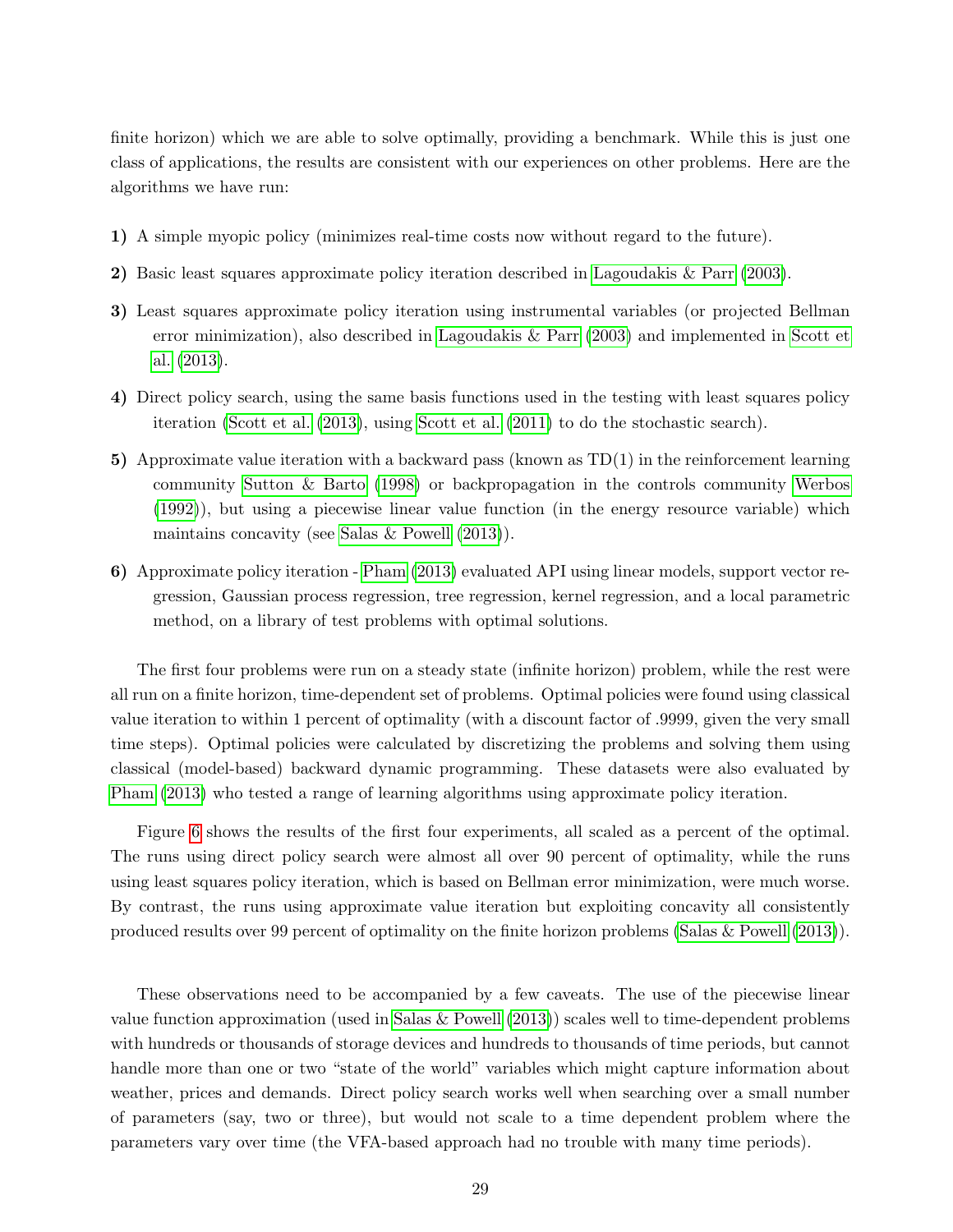Algorithm performance as a percent of optimal

<span id="page-32-1"></span>

<span id="page-32-0"></span>Figure 6: The performance of a series of approximation algorithms relative to the optimal solution for 20 benchmark storage problems. These include: a myopic policy, a basic form of least squares approximate policy iteration, LSAPI with instrumental variables, and direct policy search using the same structure for the policy (from [Scott et al.](#page-38-14)  $(2013)$ ).

From this work (and related computational experience), we have been drawing the following conclusions:

- Bellman error minimization works extremely well when we exploited convexity [\(Salas & Powell](#page-38-16) [\(2013\)](#page-38-16)), but surprisingly poorly (e.g., around 70 percent of optimal) using simple, quadratic basis functions (which appeared to provide very reasonable estimates of the value function). Higher order basis functions performed even worse.
- Policy search using the same structure of policy (same basis functions) performed very well (around 95 percent of optimal). However, this is limited to low dimensional parameter vectors, which excludes problems where the regression vector  $\theta$  is a function of time.
- Approximate value iteration when exploiting convexity works best of all (over 98 percent of optimal), but depends on our ability to approximate the value of multiple storage devices independently using low-dimensional lookup tables where convexity is maintained (in the controllable dimension). Without convexity, we have had no success with either approximate value iteration or its close cousin, Q-learning (see [Sutton & Barto](#page-39-9) [\(1998\)](#page-39-9)).
- A deterministic lookahead policy underperformed approximate value iteration, but performed as well as policy search (approximately 95-99 percent of optimal). The lookahead policy did not require any training, but would require more computation compared to using a value function once the VFA has been fitted.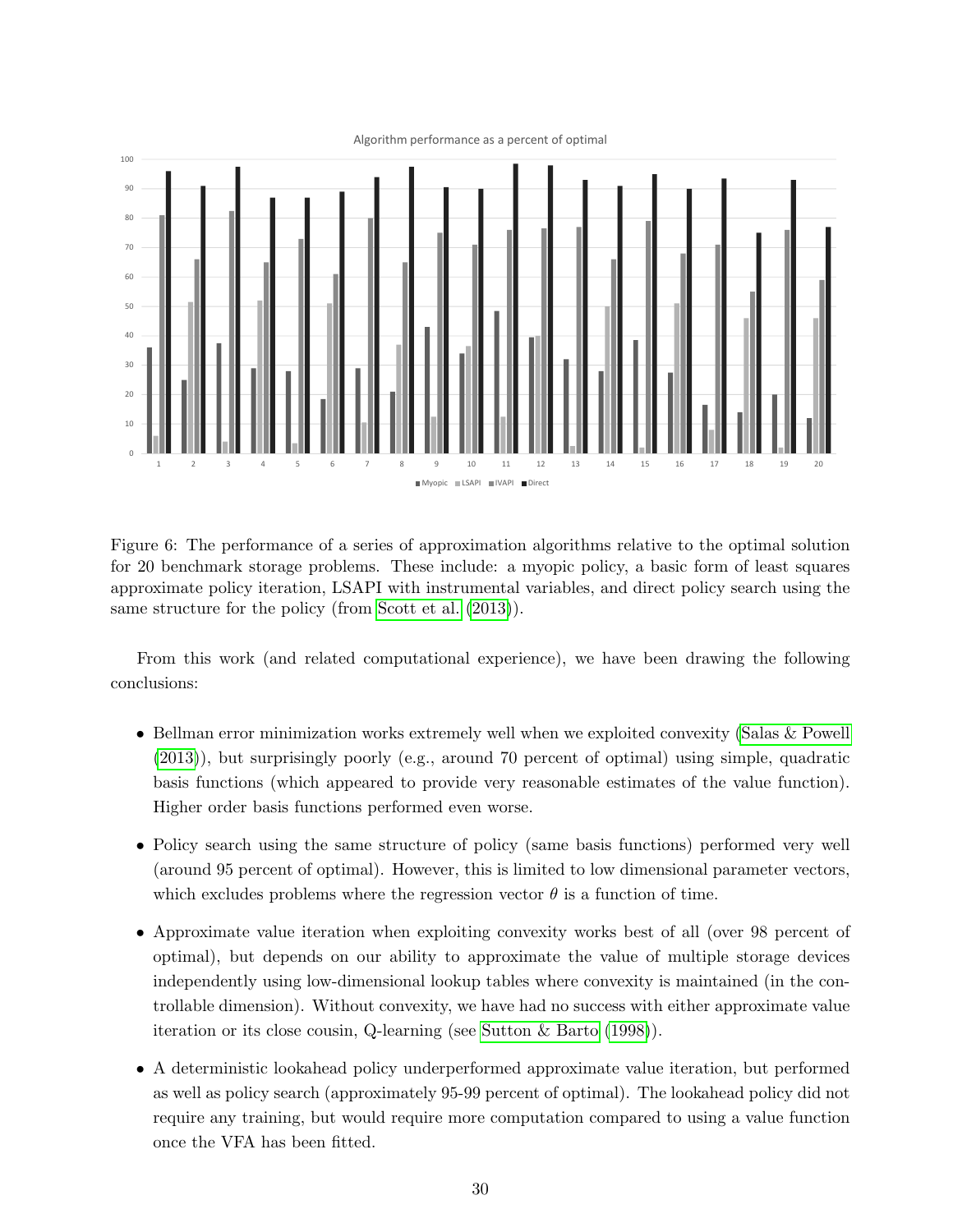<span id="page-33-1"></span>• Approximate policy iteration worked adequately. Our best results on the storage problems, using support vector regression, might get over 80 percent of optimal (sometimes to 90 percent) after 10 policy iterations (each iteration required several thousand policy simulations). However, support vector regression is not well suited to recursive estimation, needed in algorithms such as approximate value iteration.

One conclusion that emerged consistently from these results was that the presence of an optimal benchmark provided tremendous insights into the quality of the solution. It was only through these benchmarks that we were able to see that many of these apparently sophisticated algorithms actually work quite poorly, even on a relatively simple problem class such as energy storage (we would never have been able to get optimal benchmarks on more complex problems). We have been able to get near-optimal solutions using value iteration, but only when we could exploit structure such as convexity or concavity, and only when using a lookup table representation, which clearly limits the scalability of these approaches to additional state variables. We were never able to get high quality solutions using linear models using approximate value iteration (this was not a surprise, given known theory) or approximate policy iteration (this was more of a surprise).

We note in closing this discussion that a number of authors have recognized that you can "tune the value function" for a policy such as [\(29\)](#page-17-2) using direct policy search (see [Maxwell et al.](#page-37-18) [\(2013\)](#page-37-18) for a good example of this). However, if you are choosing  $\theta$  to tune the policy in [\(29\)](#page-17-2), we would argue that the regression term  $\sum_{f \in \mathcal{F}} \theta_f \phi_f(S^x)$  is no longer an approximate value function, since we are not fitting the approximation to the value of being in a state.

If you are using policy search, we would argue that you are using a cost function approximation, where the CFA policy is given by

<span id="page-33-0"></span>
$$
X^{CFA}(S_t|\theta) = \underset{x_t}{\arg\min} \bar{C}^{\pi}(S_t, x_t|\theta)
$$
  
= 
$$
\underset{x_t}{\arg\min} \left( C(S_t, x_t) + \sum_{f \in \mathcal{F}} \theta_f \phi_f(S_t^x) \right).
$$
 (43)

When we do direct policy search, there is no reason to include any basis functions that are not a function of  $x_t$ , since terms that do not depend on  $x_t$  are simply constants in the argmin in equation [\(43\)](#page-33-0). In our energy storage example, we used basis functions such as  $S_t x_t$ ,  $x_t$  and  $x_t^2$ . Thus, there is no reason to expect the correction term (involving the basis functions) to approximate in any way the downstream value of being in state  $S_t^x$ .

Our belief is that cost function approximations are widely used in engineering practice, but without being identified as such. The storage example described in this setting represents an instance of a problem where a CFA (constructed using a simple, additive correction term) works extremely well. We suspect that there is no shortage of common sense approaches that can be used to make a policy based on solving some deterministic model work better. We offer that the construction of these approximations is exactly analogous to the steps involved in constructing value function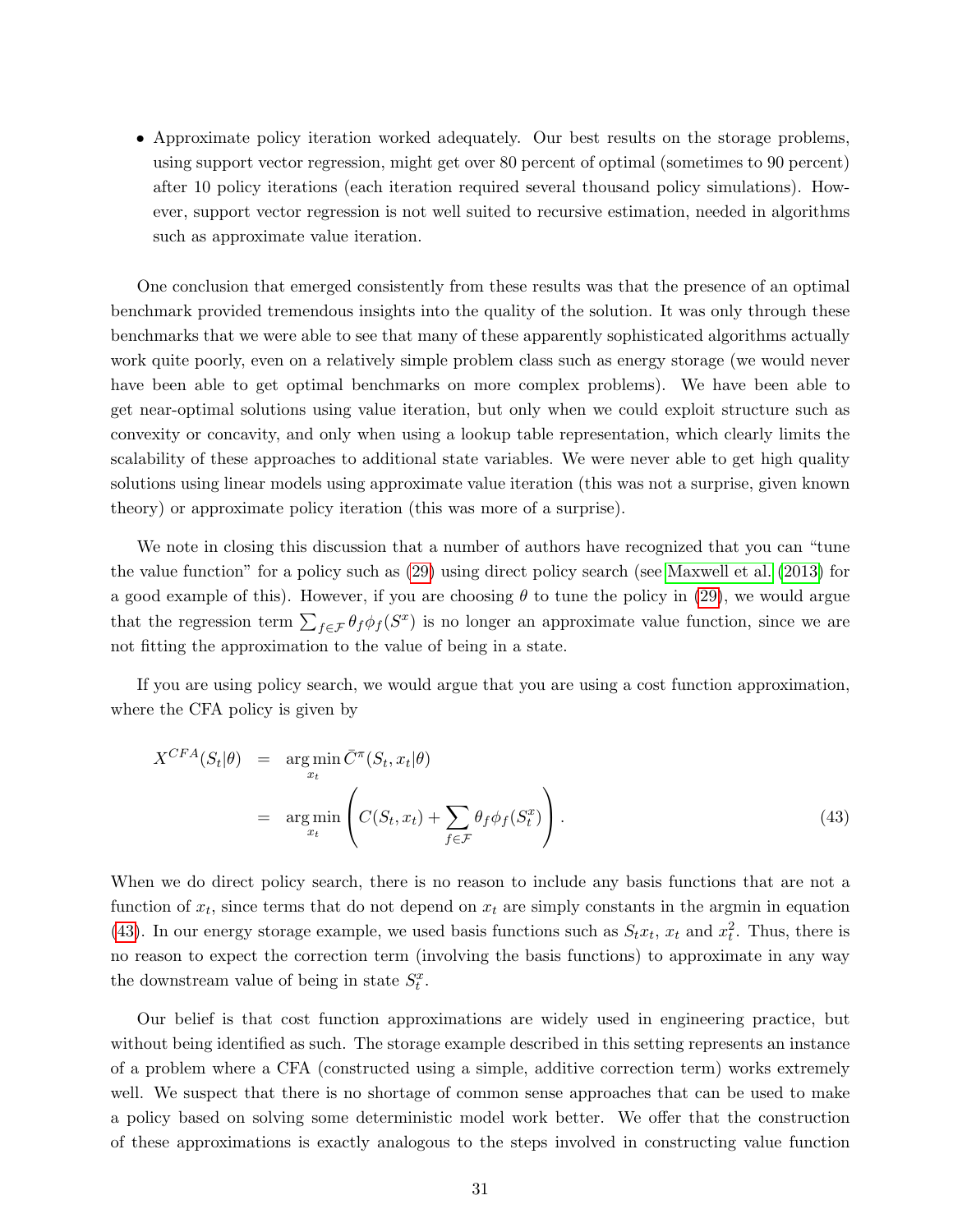approximations or policy function approximations. All that has been missing is the idea that this strategy should be recognized as a completely valid approach.

## <span id="page-34-0"></span>7 How do we choose a policy?

Instead of making choices such as "stochastic programming," "dynamic programming," or "simulation," we would like to ask readers to pose their choice as between "lookahead policies," "policies based on value function approximations," or "policy function approximations." Deterministic lookahead policies which have been tweaked to produce more robust solutions (such as introducing safety stocks or reserve capacities) should be viewed as lookahead cost function approximations. Cost function approximations are widely used in practice, but are generally dismissed as some sort of heuristic compared to more elegant and "sophisticated" policies based on stochastic lookaheads ("stochastic programming") or value function approximations ("approximate dynamic programming"). We would argue that all of these methods are, in the end, approximations that have to be tested, and there is no reason to believe a priori that one will be better than another on a specific problem.

The reality is that with rare exceptions, all of these classes of policies are almost guaranteed to be suboptimal. There is no apriori reason why a cost function approximation, policy function approximation, policy based on value function approximation, or a lookahead which provides an optimal solution to an approximate model, should be better than all the rest. Each class of policy offers specific features that could produce superior results for a specific problem class.

So how to choose? Based on our experience, the following comments might provide guidance:

- Policy function approximations work best for low-dimensional actions, where the structure of the policy is fairly obvious.  $(s, S)$  inventories are an easy example. Another is that we might want to sell a stock when its price goes above a particular price. Policy function approximations can also work well when the policy is a relatively smooth surface, allowing it to be approximated perhaps by a linear function (known in the literature as "affine policies") or locally linear functions.
- Cost function approximations, which are typically variations of deterministic models, work best when a deterministic model works well, and when the impact of uncertainty is easy to recognize. It may be easy to see, for example, that we should provide a buffer stock to protect against supply chain disruptions. Cost function approximations can be particularly attractive when the decision  $x_t$  is multidimensional, since we can typically solve a CFA-based policy using a mathematical programming algorithm designed to handle constraints.
- Value function approximations are particularly useful when the value of the future given a state is easy to approximate. When solving multidimensional resource allocation problems, keep in mind that the value function only needs to communicate the marginal value, not the value of being in a state. Also, the issue of value functions has nothing to do with size (we have used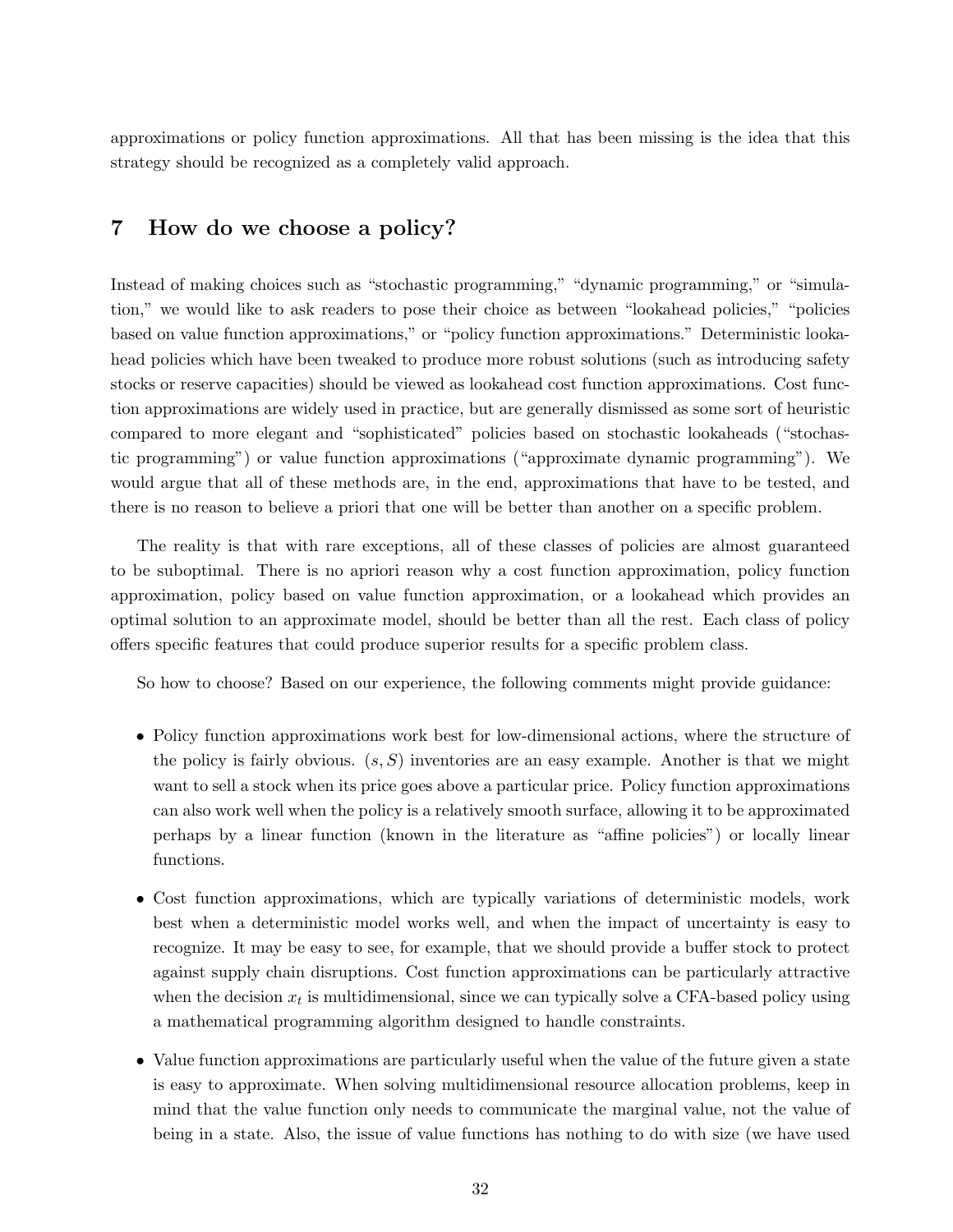value function approximations on very high dimensional applications in transportation with state variables with 10,000 dimensions or more). Large problems can be easily approximated using separable approximations. The real issue is nonseparable interactions. These are easy to capture in a lookahead model, but are hard to approximate using a statistical model.

• Lookahead policies are particularly useful for time-dependent problems, and especially if there is a forecast available that evolves over time. The parameters of a stochastic lookahead model (e.g., the number of scenarios in a scenario tree, the number of stages, the horizon) should always be tested in a simulator that is able to compare the performance of different policies. Also, a stochastic lookahead model should always be compared to the performance of a deterministic lookahead model. Just because the underlying problem is stochastic does not mean that a deterministic lookahead model will not work.

Hybrid policies can be particularly valuable. Instead of building a lookahead policy over a long horizon  $H$ , we can use a shorter horizon but then introduce a simple value function approximation at the end. Cost function approximations over planning horizons can make a deterministic approximation more robust. Finally, you can tune a high-dimensional myopic policy (e.g., assigning drivers to loads or machines to tasks) with low-order policy function approximations ("assign team drivers to long loads") by adding the low order policy functions as bonus or penalty terms to the objective function.

We hope this discussion has helped to place stochastic programming, dynamic programming, and simulation (using policy function approximations) in a common framework. Over time, these terms have evolved close associations with specific classes of policies (lookahead policies, value functions, and policy function approximations, respectively). It is for this reason that we suggest a new name, computational stochastic optimization, as an umbrella for all of these fields (and more).

## <span id="page-35-0"></span>Acknowledgements

This research was supported by the National Science Foundation grant CMMI-0856153. We would also like to warmly acknowledge the helpful comments of the two reviewers and managing editor.

## References

- <span id="page-35-4"></span>Andradóttir, S. & Prudius, A. A. (2010), 'Adaptive Random Search for Continuous Simulation Optimization', Naval Research Logistics 57(6), 583–604. [20](#page-22-3)
- <span id="page-35-1"></span>Bandi, C. & Bertsimas, D. J. (2012), 'Tractable stochastic analysis in high dimensions via robust optimization', Mathematical Programming Series B 134, 23–70. [8](#page-10-3)
- <span id="page-35-3"></span>Barr, D. R. & Rizvi, M. H. (1966), 'An introduction to ranking and selection procedures', J. Amer. Statist. Assoc. 61(315), 640– 646. [19](#page-21-2)
- <span id="page-35-2"></span>Bayraksan, G. & Morton, D. P. (2006), 'Assessing solution quality in stochastic programs', Math. Program., Ser. B 108, 495–514. [19](#page-21-2)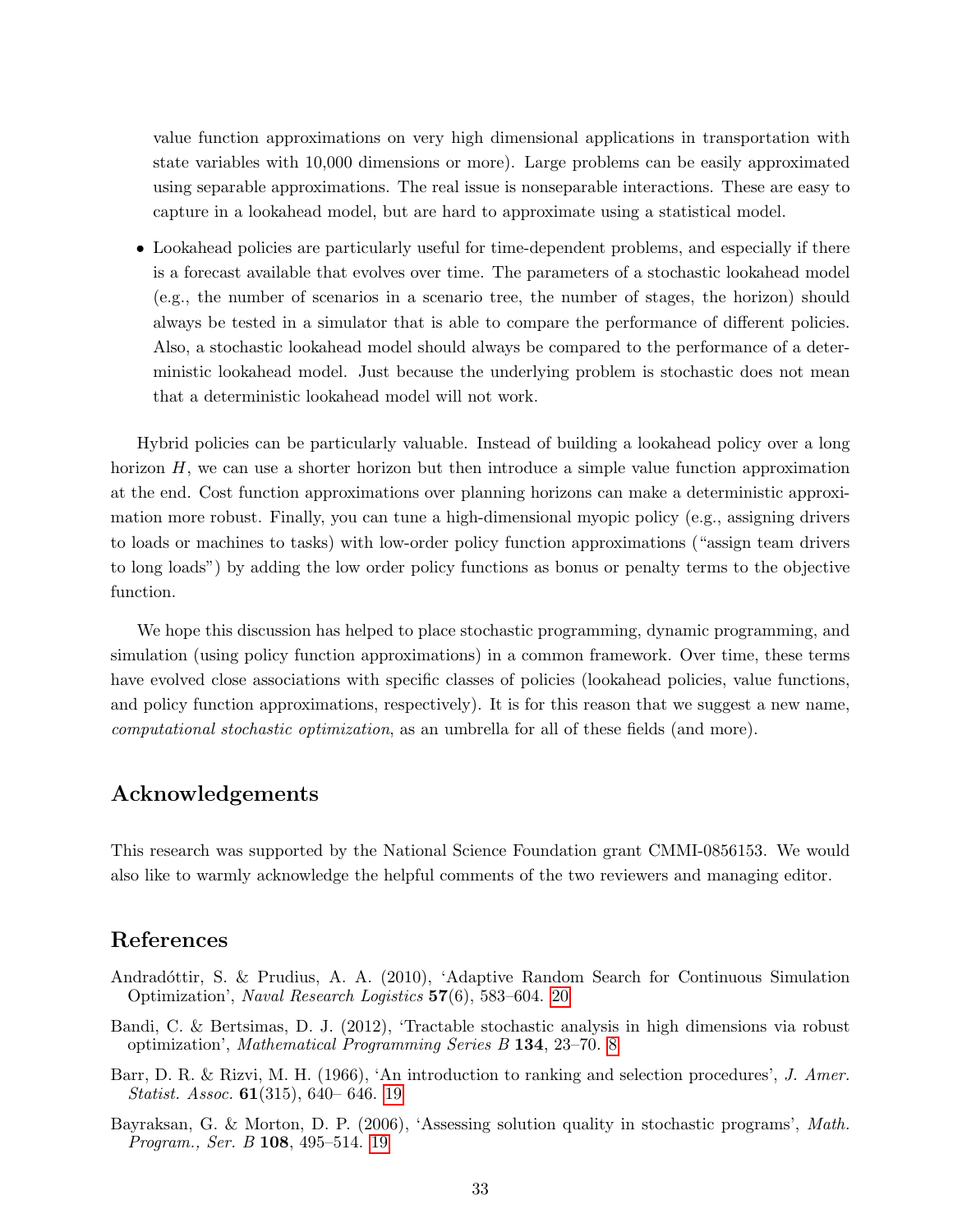- <span id="page-36-9"></span>Bayraksan, G. & Morton, D. P. (2009), Assessing Solution Quality in Stochastic Programs via Sampling, in 'TutORials in Operations Research', Informs, Hanover, Md., pp. 102–122. [19,](#page-21-2) [25](#page-27-1)
- <span id="page-36-2"></span>Bellman, R. E. (1957), 'Dynamic Programming', Princeton University Press, Princeton, NJ. [4,](#page-6-5) [9](#page-11-1)
- <span id="page-36-4"></span>Ben-Tal, A., Ghaoui, L. E. & Nemirovski, A. (2009), Robust Optimization, Princeton University Press, Princeton NJ. [8](#page-10-3)
- <span id="page-36-16"></span>Ben-Tal, A., Golany, B., Nemirovski, A. & Vial, J.-P. (2005), 'Retailer-Supplier Flexible Commitments Contracts: A Robust Optimization Approach', Manufacturing  $\mathscr B$  Service Operations Management 7(3), 248–271. [25](#page-27-1)
- <span id="page-36-3"></span>Beyer, H. & Sendhoff, B. (2007), 'Robust optimization - A comprehensive survey', Computer Methods in Applied Mechanics and Engineering 196(33-34), 3190–3218. [8](#page-10-3)
- <span id="page-36-19"></span>Bhaskaran, S. & Sethi, S. P. (1987), 'Decision and Forecast Horizons in a Stochastic Environment: A Survey', Optimal Control Applications and Methods 8, 61–67. [27](#page-29-0)
- <span id="page-36-8"></span>Birge, J. R. & Louveaux, F. (2011), Introduction to Stochastic Programming, 2nd edn, Springer, New York. [18,](#page-20-2) [19,](#page-21-2) [24,](#page-26-2) [27](#page-29-0)
- <span id="page-36-11"></span>Boesel, J., Nelson, B. L. & Kim, S. (2003), 'Using ranking and selection to "clean up" after simulation optimization', *Operations Research*  $51(5)$ , 814–825. [19](#page-21-2)
- <span id="page-36-1"></span>Bouzaiene-Ayari, B., Cheng, C., Das, S., Fiorillo, R. & Powell, W. B. (2012), From Single Commodity to Multiattribute Models for Locomotive Optimization: A Comparison of Integer Programming and Approximate Dynamic Programming. [2,](#page-4-0) [17](#page-19-1)
- <span id="page-36-15"></span>Camacho, E. & Bordons, C. (2004), Model Predictive Control, Springer, London. [25](#page-27-1)
- <span id="page-36-10"></span>Chang, H. S., Fu, M. C., Hu, J. & Marcus, S. I. (2007), Simulation-based Algorithms for Markov Decision Processes, Springer, Berlin. [19](#page-21-2)
- <span id="page-36-14"></span>Chick, S. E. & Gans, N. (2009), 'Economic analysis of simulation selection problems', Management Science 55(3), 421–437. [20](#page-22-3)
- <span id="page-36-13"></span>Chick, S. E., He, D. & Chen, C.-h. (2007), 'Opportunity Cost and OCBA Selection Procedures in Ordinal Optimization for a Fixed Number of Alternative Systems', IEEE Transactions on Systems Man and Cybernetics Part C-Applications and Reviews 37(5), 951–961. [20](#page-22-3)
- <span id="page-36-6"></span>Defourny, B., Ernst, D. & Wehenkel, L. (2013), 'Scenario Trees and Policy Selection for Multistage Stochastic Programming using Machine Learning', Informs J. on Computing pp. 1–27. [17,](#page-19-1) [25](#page-27-1)
- <span id="page-36-0"></span>Dorfman, R. (1984), 'The Discovery of Linear Programming', Annals of the History of Computing 6(3), 283–295. [1](#page-0-0)
- <span id="page-36-17"></span>Dupačová, J., Consigli, G. & Wallace, S. (2000), 'Scenarios for multistage stochastic programs', Annals of Operations Research 100, 25–53. [26](#page-28-2)
- <span id="page-36-12"></span>Fu, M. C., Glover, F. & April, J. (2005), 'Simulation optimization: a review, new developments, and applications', Proceedings of the 37th conference on Winter simulation pp. 83–95. [20](#page-22-3)
- <span id="page-36-5"></span>Gittins, J., Glazebrook, K. & Weber, R. R. (2011), Multi-Armed Bandit Allocation Indices, John Wiley & Sons, New York. [11](#page-13-0)
- <span id="page-36-7"></span>Hastie, T., Tibshirani, R. & Friedman, J. (2009), The elements of statistical learning: data mining, inference and prediction, Springer, New York. [17](#page-19-1)
- <span id="page-36-18"></span>Higle, J. & Sen, S. (1991), 'Stochastic decomposition: An algorithm for two-stage linear programs with recourse', Mathematics of Operations Research  $16(3)$ , 650–669. [27](#page-29-0)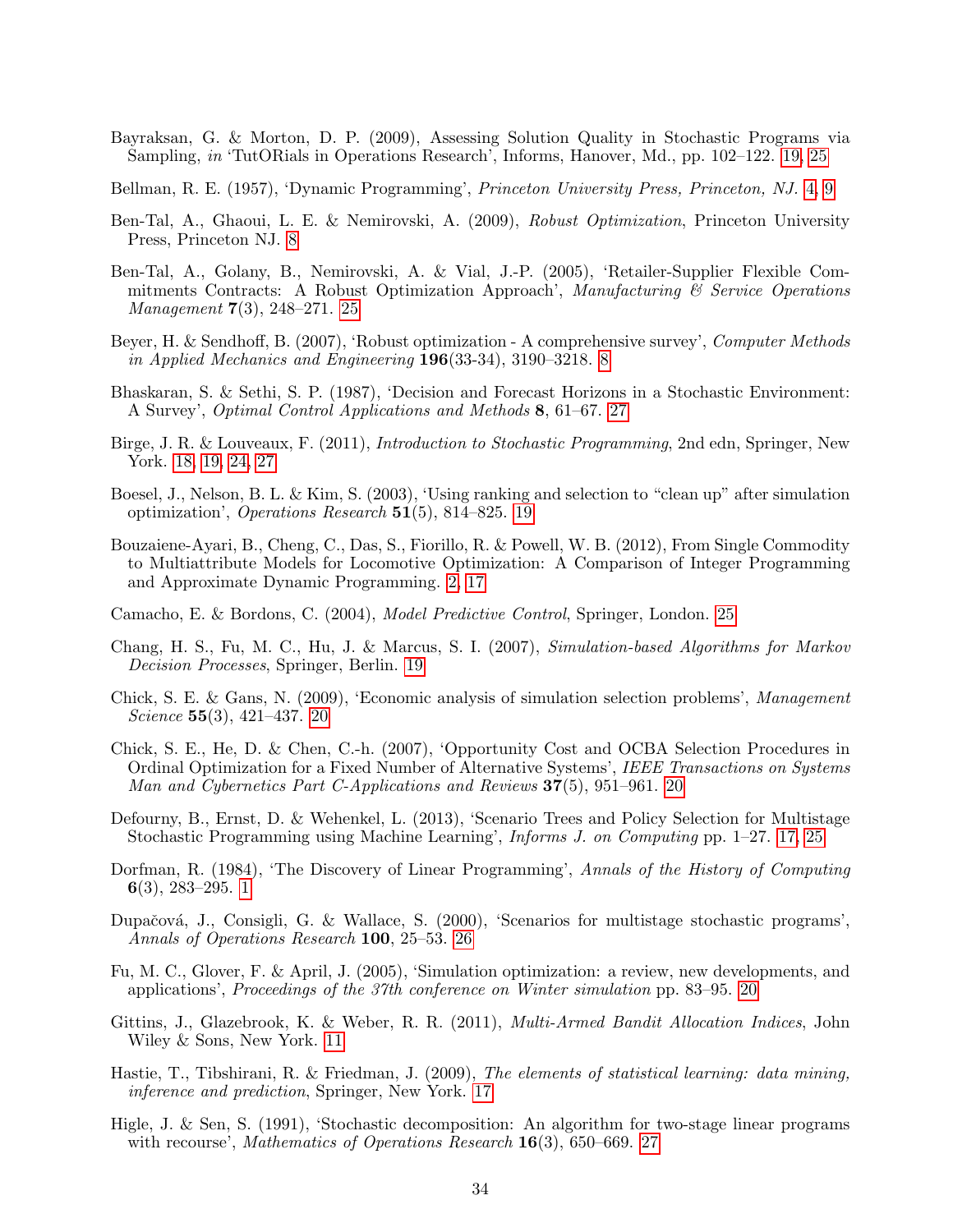- <span id="page-37-13"></span>Higle, J. & Sen, S. (1996), Stochastic Decomposition: A Statistical Method for Large Scale Stochastic Linear Programming, Kluwer Academic Publishers. [27](#page-29-0)
- <span id="page-37-5"></span>Hong, L. & Nelson, B. L. (2007), 'A framework for locally convergent random-search algorithms for discrete optimization via simulation', ACM Transactions on Modeling and Computer Simulation  $17(4)$ , 1–22. [20](#page-22-3)
- <span id="page-37-10"></span>Jacobs, J., Freeman, G., Grygier, J., Morton, D. P., Schultz, G., Staschus, K. & Stedinger, J. (1995), 'SOCRATES-A system for scheduling hydroelectric generation under uncertainty', Ann. Oper. Res 59, 99–133. [26,](#page-28-2) [27](#page-29-0)
- <span id="page-37-11"></span>Jin, S., Ryan, S., Watson, J. & Woodruff, D. (2011), 'Modeling and solving a large-scale generation expansion planning problem under uncertainty', Energy Systems 2, 209–242. [26](#page-28-2)
- <span id="page-37-14"></span>King, A. J. & Wallace, S. (2012), Modeling with stochastic programming, Springer Verlag, New York. [27](#page-29-0)
- <span id="page-37-4"></span>Kleywegt, A. J., Shapiro, A. & Homem-de Mello, T. (2002), 'The sample average approximation method for stochastic discrete optimization',  $SIAM J.$  Optimization  $12(2)$ , 479–502. [20](#page-22-3)
- <span id="page-37-16"></span>Lagoudakis, M. & Parr, R. (2003), 'Least-squares policy iteration', *Journal of Machine Learning* Research 4, 1107–1149. [29](#page-31-0)
- <span id="page-37-1"></span>Lewis, F. L., Vrabie, D. & Syrmos, V. L. (2012), Optimal Control, 3rd edn, John Wiley & Sons, Hoboken, NJ. [9,](#page-11-1) [25](#page-27-1)
- <span id="page-37-7"></span>Mak, W.-K., Morton, D. P. & Wood, R. (1999), 'Monte Carlo bounding techniques for determining solution quality in stochastic programs', *Operations Research Letters*  $24(1-2)$ ,  $47-56$ . [25](#page-27-1)
- <span id="page-37-18"></span>Maxwell, M. S., Henderson, S. G. & Topaloglu, H. (2013), 'Tuning approximate dynamic programming policies for ambulance redeployment via direct search', Stochastic Systems 3(2), 322–361. [31](#page-33-1)
- <span id="page-37-15"></span>Maxwell, M. S., Restrepo, M., Henderson, S. G. & Topaloglu, H. (2010), 'Approximate Dynamic Programming for Ambulance Redeployment', INFORMS Journal on Computing 22(2), 266–281. [28](#page-30-2)
- <span id="page-37-9"></span>Mccusker, S. A., Hobbs, B. F., Member, S. & Ji, Y. (2002), 'Production Costing and Generalized Benders Decomposition', 17(2), 497–505. [25](#page-27-1)
- <span id="page-37-8"></span>Mulvey, J. M., Vanderbei, R. J. & Zenios, S. A. (1995), 'Robust Optimization of Large-Scale Systems', Operations Research 43(2), 264–281. [25](#page-27-1)
- <span id="page-37-3"></span>Pereira, M. F. & Pinto, L. M. V. G. (1991), 'Multi-stage stochastic optimization applied to energy planning', Mathematical Programming 52, 359–375. [17,](#page-19-1) [26](#page-28-2)
- <span id="page-37-17"></span>Pham, T. (2013), Experiments with Approximate Policy Iteration, PhD thesis, Princeton University. [29](#page-31-0)
- <span id="page-37-6"></span>Philpott, A. & Guan, Z. (2008), 'On the convergence of stochastic dual dynamic programming and related methods', *Operations Research Letters*  $36(4)$ ,  $450-455$ . [25,](#page-27-1) [26](#page-28-2)
- <span id="page-37-0"></span>Powell, W. B. (2011), Approximate Dynamic Programming: Solving the curses of dimensionality, 2 edn, John Wiley & Sons, Hoboken, NJ. [6,](#page-8-1) [11,](#page-13-0) [18,](#page-20-2) [28](#page-30-2)
- <span id="page-37-2"></span>Powell, W. B. & Ryzhov, I. O. (2012), *Optimal Learning*, John Wiley & Sons, Hoboken, NJ. [11,](#page-13-0) [20](#page-22-3)
- <span id="page-37-12"></span>Powell, W. B. & Topaloglu, H. (2006), 'Dynamic-programming approximations for stochastic timestaged integer multicommodity-flow problems', Informs Journal on Computing 18(1), 31. [26](#page-28-2)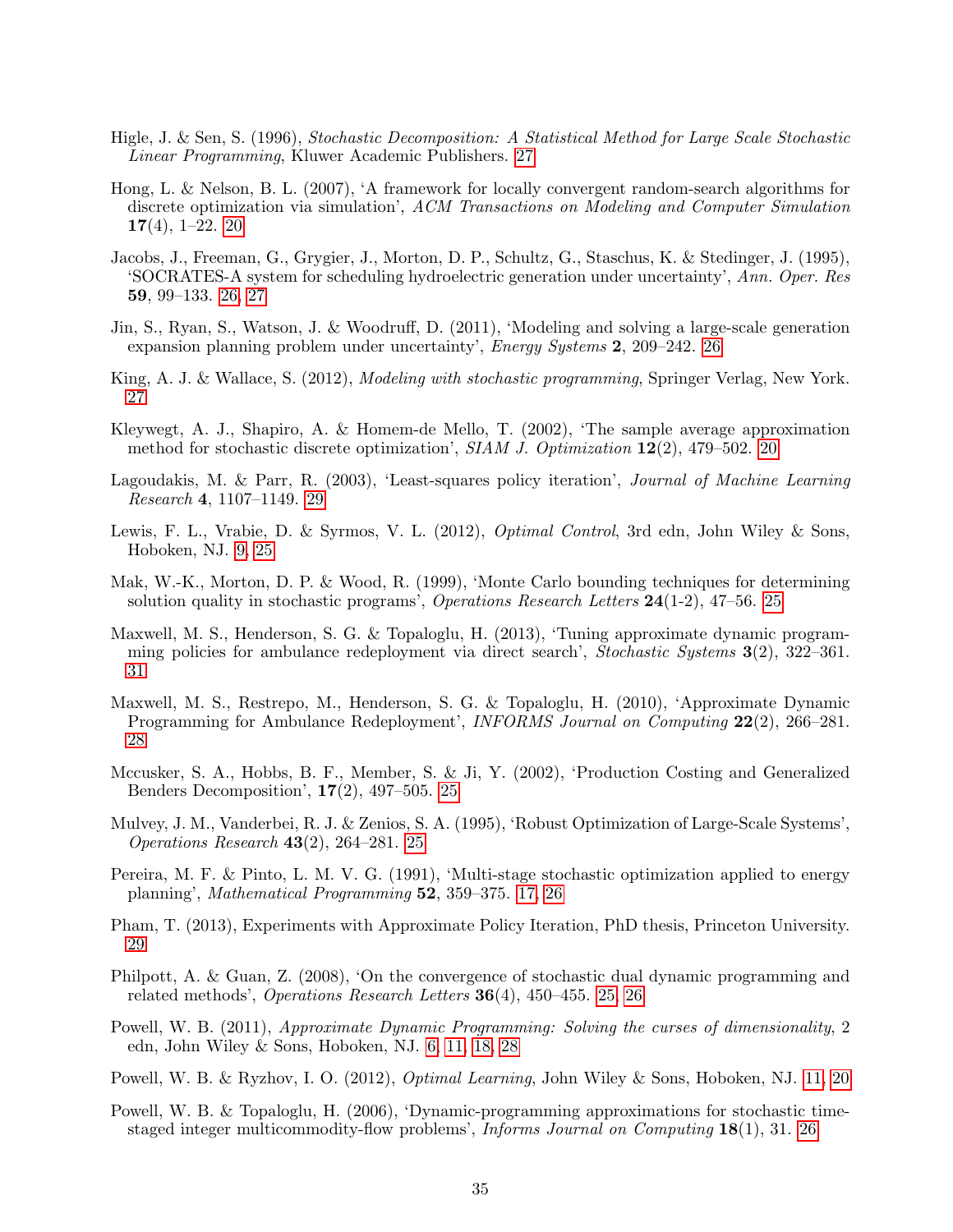- <span id="page-38-2"></span>Powell, W. B., George, A., Simão, H. P., Scott, W. R., Lamont, A. D. & Stewart, J. (2012a), 'SMART: A Stochastic Multiscale Model for the Analysis of Energy Resources, Technology, and Policy', Informs J. on Computing 24(4), 665–682. [2,](#page-4-0) [26](#page-28-2)
- <span id="page-38-0"></span>Powell, W. B., Simao, H. P. & Bouzaiene-Ayari, B. (2012b), 'Approximate dynamic programming in transportation and logistics: a unified framework', EURO Journal on Transportation and Logistics 1(3), 237–284. [2,](#page-4-0) [26](#page-28-2)
- <span id="page-38-3"></span>Puterman, M. L. (2005), Markov Decision Processes, 2nd edn, John Wiley and Sons, Hoboken, NJ. [4,](#page-6-5) [6,](#page-8-1) [9,](#page-11-1) [22](#page-24-1)
- <span id="page-38-6"></span>Rockafellar, R. T. & Uryasev, S. (2013), 'The fundamental risk quadrangle in risk management, optimization, and statistical estimation', Surveys in Operations Research and Management Science  $18(1), 33-53.8$
- <span id="page-38-10"></span>Rockafellar, R. T. & Wets, R. J.-B. (1991), 'Scenarios and policy aggregation in optimization under uncertainty', *Mathematics of Operations Research*  $16(1)$ , 119–147. [24,](#page-26-2) [25,](#page-27-1) [27](#page-29-0)
- <span id="page-38-9"></span>Romisch, W. & Heitsch, H. (2009), 'Scenario tree modeling for multistage stochastic programs', Mathematical Programming 118, 371–406. [19,](#page-21-2) [27](#page-29-0)
- <span id="page-38-5"></span>Ruszczyski, A. (2010), 'Risk-averse dynamic programming for Markov decision processes', Mathe*matical Programming*  $125(2)$ ,  $235-261$ . [7](#page-9-1)
- <span id="page-38-16"></span>Salas, D. F. & Powell, W. B. (2013), Benchmarking a Scalable Approximate Dynamic Programming Algorithm for Stochastic Control of Multidimensional Energy Storage Problems, Technical Report 2004, Department of Operations Research and Financial Engineering, Princeton University, Princeton, N.J. [29,](#page-31-0) [30](#page-32-1)
- <span id="page-38-15"></span>Scott, W. R., Frazier, P. & Powell, W. B. (2011), 'The Correlated Knowledge Gradient for Simulation Optimization of Continuous Parameters using Gaussian Process Regression', SIAM Journal on Optimization 21(3), 996. [29](#page-31-0)
- <span id="page-38-14"></span>Scott, W. R., Powell, W. B. & Moazeni, S. (2013), Least Squares Policy Iteration with Instrumental Variables vs . Direct Policy Search: Comparison Against Optimal Benchmarks Using Energy Storage, Technical report, Dept. of Operations Research and Financial Engineering, Princeton University, Princeton, N.J. [29,](#page-31-0) [30](#page-32-1)
- <span id="page-38-11"></span>Sen, S. & Zhou, Z. (2014), 'Multistage stochastic decomposition: A bridge between stochastic programming and approximate dynamic programming',  $SIAM$  J. Optimization  $24(1)$ , 127–153. [26,](#page-28-2) [27](#page-29-0)
- <span id="page-38-13"></span>Sethi, S. P. & Bhaskaran, S. (1985), 'Conditions for the Existence of Decision Horizons for Discounted Problems in a Stochastic Environment', Operations Research Letters 4, 61–64. [27](#page-29-0)
- <span id="page-38-12"></span>Sethi, S. P. & Haurie, A. (1984), 'Decision and Forecast Horizons, Agreeable Plans, and the Maximum Principle for Infinite Horizon Control Problem', Operations Research Letters 3, 261–265. [27](#page-29-0)
- <span id="page-38-8"></span>Shapiro, A. (2003), Monte Carlo sampling methods, in A. Ruszczynski and A. Shapiro, ed., 'Stochastic Programming, Handbook in OR & MS, Vol. 10', North-Holland, Amsterdam. [18](#page-20-2)
- <span id="page-38-4"></span>Shapiro, A., Dentcheva, D. & Ruszczyski, A. (2009), Lectures on stochastic programming: modeling and theory, SIAM, Philadelphia. [7,](#page-9-1) [18,](#page-20-2) [19,](#page-21-2) [27](#page-29-0)
- <span id="page-38-7"></span>Shapiro, A., Tekaya, W., Paulo, J. & Pereira, M. F. (2013), 'Risk neutral and risk averse Stochastic Dual Dynamic Programming method', European J. Operational Research 224, 375–391. [17,](#page-19-1) [26,](#page-28-2) [27](#page-29-0)
- <span id="page-38-1"></span>Simao, H. P., Day, J., George, A., Gifford, T., Powell, W. B. & Nienow, J. (2009), 'An Approximate Dynamic Programming Algorithm for Large-Scale Fleet Management: A Case Application', Transportation Science 43(2), 178–197. [2,](#page-4-0) [17,](#page-19-1) [26](#page-28-2)